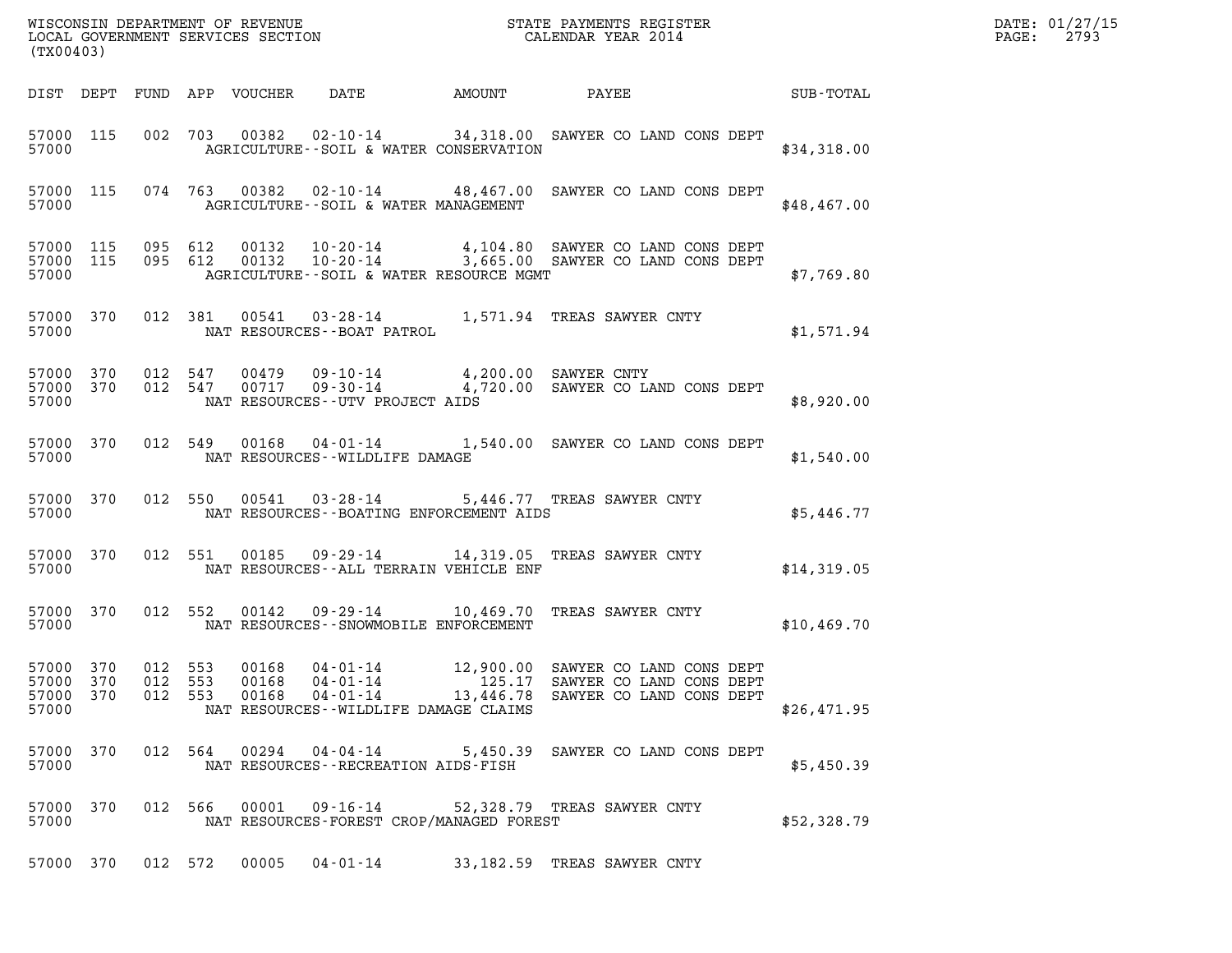| DATE: | 01/27/15 |
|-------|----------|
| PAGE: | 2794     |

| (TX00403)                                                       |            |                                          |                         |                                                                                                                             |                                     |                                                                                                                                                                                |              | DATE: 01/27/15<br>2794<br>$\mathtt{PAGE:}$ |
|-----------------------------------------------------------------|------------|------------------------------------------|-------------------------|-----------------------------------------------------------------------------------------------------------------------------|-------------------------------------|--------------------------------------------------------------------------------------------------------------------------------------------------------------------------------|--------------|--------------------------------------------|
| DIST DEPT FUND APP VOUCHER                                      |            |                                          |                         | DATE                                                                                                                        | AMOUNT                              | PAYEE SUB-TOTAL                                                                                                                                                                |              |                                            |
|                                                                 |            |                                          |                         |                                                                                                                             |                                     | 57000 NAT RESOURCES--URBAN FORESTRY/CO FORESTS                                                                                                                                 | \$33,182.59  |                                            |
| 57000<br>370<br>57000                                           |            | 012 573                                  |                         | NAT RESOURCES - - BOATING PROJECTS                                                                                          |                                     | 02328  04-16-14  2,364.32  TREAS SAWYER CNTY                                                                                                                                   | \$2,364.32   |                                            |
| 57000 370<br>57000 370<br>57000                                 |            |                                          |                         | NAT RESOURCES -- SNOWMOBILE TRAIL AIDS                                                                                      |                                     | 012 574 00626 09-23-14 41,850.00 SAWYER CNTY<br>012 574 00703 09-29-14 41,850.00 SAWYER CO LAND CONS DEPT                                                                      | \$83,700.00  |                                            |
| 57000 370<br>57000 370<br>57000                                 |            | 012 575<br>012 575                       |                         | 00536  09-16-14  20,065.22  SAWYER CNTY<br>02250  04-08-14  1,752.43  SAWYER CNTY<br>NAT RESOURCES -- SNOWMOBILE TRAIL AIDS |                                     |                                                                                                                                                                                | \$21,817.65  |                                            |
| 57000<br>370<br>57000<br>370<br>57000 370<br>57000 370<br>57000 |            | 012 576<br>012 576<br>012 576<br>012 576 | 00694                   | NAT RESOURCES - - ALL - TERRAIN VEHICLE TRAIL                                                                               |                                     | 00625 09-23-14 4,611.00 SAWYER CNTY<br>00627 09-23-14 27,938.40 SAWYER CNTY<br>00693 09-29-14 28,645.00 SAWYER CO LAND CONS DEPT<br>09-29-14 4,965.00 SAWYER CO LAND CONS DEPT | \$66,159.40  |                                            |
| 57000 370<br>57000                                              |            | 012 582                                  |                         | $00007$ 04-16-14<br>NAT RESOURCES-NATIONAL FOREST INCOME-FED                                                                |                                     | 6,759.40 TREAS SAWYER CNTY                                                                                                                                                     | \$6,759.40   |                                            |
| 57000 370<br>57000                                              |            | 012 584                                  |                         | NAT RESOURCES -- PMT IN LIEU OF TAXES                                                                                       |                                     | 00078  09-30-14  3,516.74  TREAS SAWYER CNTY                                                                                                                                   | \$3,516.74   |                                            |
| 57000 370<br>57000 370<br>57000                                 |            | 012 678<br>012 678                       |                         | NAT RESOURCES--INVASIVE AQUATICE SPECIES                                                                                    |                                     | 02155  03-27-14  33,603.17  TREAS SAWYER CNTY<br>02156  03-27-14   10,461.63  SAWYER CO LAND CONS DEPT                                                                         | \$44,064.80  |                                            |
| 57000 395<br>57000                                              |            | 011 167                                  |                         | TRANSPORTATION - - ELDERLY/DISABLED CAPITAL                                                                                 |                                     | 31795  11-24-14  23,497.24  TREAS SAWYER CO                                                                                                                                    | \$23,497.24  |                                            |
| 395<br>57000<br>57000                                           |            | 011 168                                  | 14057                   | 05-05-14<br>TRANSPORTATION--ELDERLY & DISABLED                                                                              |                                     | 68,117.00 COUNTY OF SAWYER                                                                                                                                                     | \$68,117.00  |                                            |
| 395<br>57000<br>57000<br>395<br>57000<br>395<br>57000           | 011<br>011 | 177<br>177<br>011 177                    | 16058<br>18792<br>31796 | $06 - 04 - 14$<br>$07 - 23 - 14$<br>$11 - 24 - 14$<br>TRANSPORTATION - - TRANSIT AID                                        | 69,009.00<br>69,009.00<br>69,009.00 | COUNTY OF SAWYER<br>TREAS SAWYER CO<br>TREAS SAWYER CO                                                                                                                         | \$207,027.00 |                                            |
| 57000<br>395<br>57000<br>395                                    | 011        | 182<br>011 182                           | 00968<br>05244          | $01 - 17 - 14$<br>$02 - 28 - 14$                                                                                            | 7,566.58<br>13,882.01               | TREAS SAWYER CO<br>TREAS SAWYER CO                                                                                                                                             |              |                                            |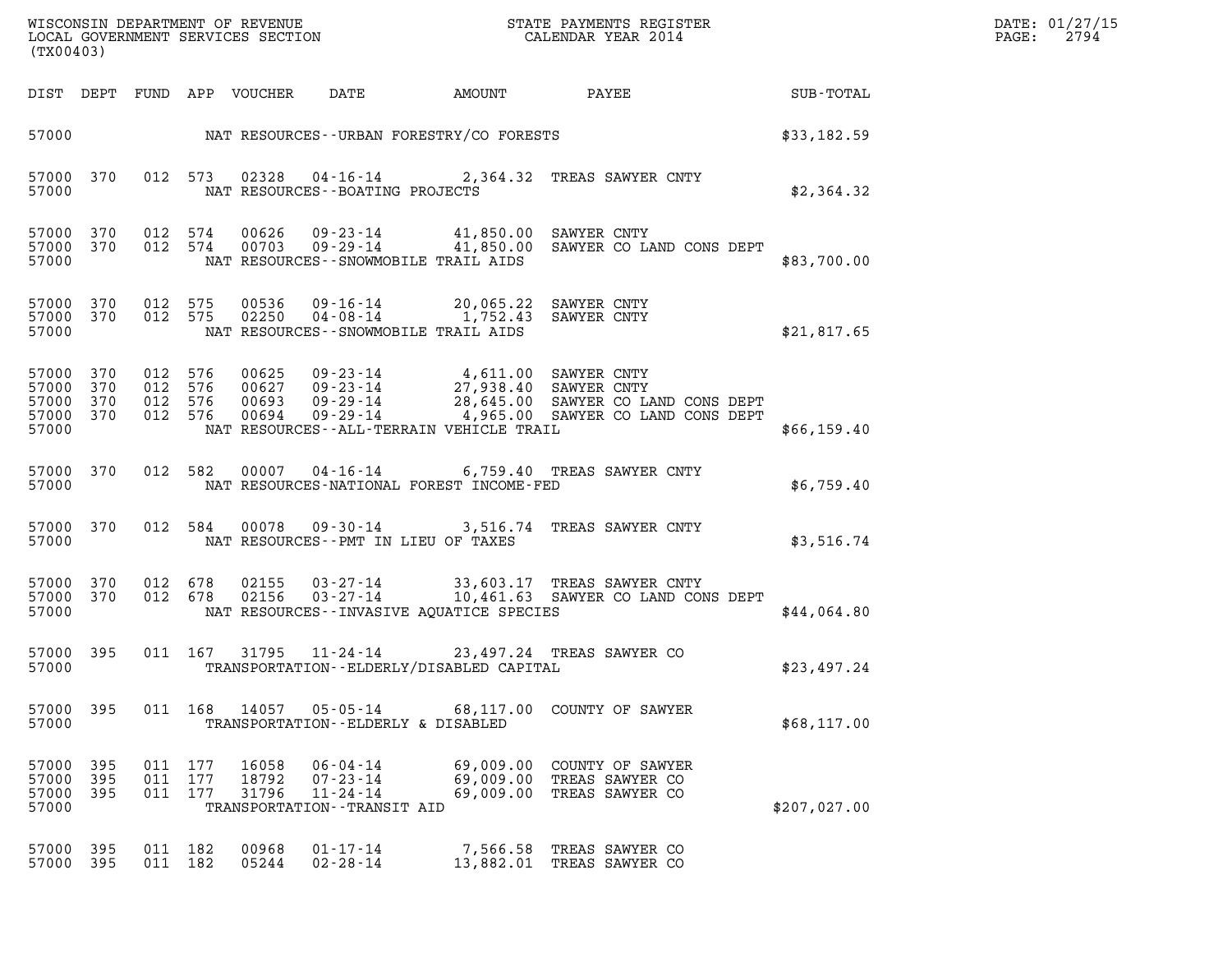| (TX00403)                                                                                                         |                                                                                  |                                                                                  |                                                                                  |                                                                                                          |                                                                                                                                                                                                                                                            |                                                                                                                                                                   |                                                                                                                                                                         |                |
|-------------------------------------------------------------------------------------------------------------------|----------------------------------------------------------------------------------|----------------------------------------------------------------------------------|----------------------------------------------------------------------------------|----------------------------------------------------------------------------------------------------------|------------------------------------------------------------------------------------------------------------------------------------------------------------------------------------------------------------------------------------------------------------|-------------------------------------------------------------------------------------------------------------------------------------------------------------------|-------------------------------------------------------------------------------------------------------------------------------------------------------------------------|----------------|
| DIST                                                                                                              | DEPT                                                                             | FUND                                                                             | APP                                                                              | <b>VOUCHER</b>                                                                                           | DATE                                                                                                                                                                                                                                                       | <b>AMOUNT</b>                                                                                                                                                     | PAYEE                                                                                                                                                                   | SUB-TOTAL      |
| 57000<br>57000<br>57000<br>57000<br>57000<br>57000<br>57000<br>57000<br>57000<br>57000                            | 395<br>395<br>395<br>395<br>395<br>395<br>395<br>395<br>395                      | 011<br>011<br>011<br>011<br>011<br>011<br>011<br>011<br>011                      | 182<br>182<br>182<br>182<br>182<br>182<br>182<br>182<br>182                      | 06046<br>08018<br>09840<br>12053<br>21469<br>22608<br>26821<br>26822<br>31129                            | $03 - 11 - 14$<br>$03 - 31 - 14$<br>$04 - 18 - 14$<br>$05 - 14 - 14$<br>$08 - 18 - 14$<br>$08 - 28 - 14$<br>$10 - 09 - 14$<br>$10 - 09 - 14$<br>$11 - 17 - 14$                                                                                             | 191,793.00<br>1,108.82<br>4,204.62<br>133,488.30<br>22,483.18<br>22,675.46<br>123,328.00<br>181,454.00<br>175,859.00<br>TRANSPORTATION - - TRANSIT AIDS - FEDERAL | TREAS SAWYER CO<br>TREAS SAWYER CO<br>TREAS SAWYER CO<br>TREAS SAWYER CO<br>TREAS SAWYER CO<br>TREAS SAWYER CO<br>TREAS SAWYER CO<br>TREAS SAWYER CO<br>TREAS SAWYER CO | \$877,842.97   |
| 57000<br>57000<br>57000<br>57000                                                                                  | 395<br>395<br>395                                                                | 011<br>011<br>011                                                                | 190<br>190<br>190                                                                | 02057<br>18057<br>28057                                                                                  | $01 - 06 - 14$<br>$07 - 07 - 14$<br>$10 - 06 - 14$                                                                                                                                                                                                         | 190,844.70<br>381,689.40<br>190,844.71<br>TRANSPORTATION - - GENERAL TRANSP AIDS - GTA                                                                            | COUNTY OF SAWYER<br>COUNTY OF SAWYER<br>COUNTY OF SAWYER                                                                                                                | \$763,378.81   |
| 57000<br>57000<br>57000<br>57000                                                                                  | 395<br>395<br>395                                                                | 011<br>011<br>011                                                                | 278<br>278<br>278                                                                | 00008<br>19287<br>30598                                                                                  | $01 - 07 - 14$<br>$07 - 23 - 14$<br>$11 - 07 - 14$                                                                                                                                                                                                         | 4,256.51<br>4,397.98<br>89,228.70<br>TRANSPORTATION--LRIP/TRIP/MSIP GRANTS                                                                                        | TREAS SAWYER CO<br>TREAS SAWYER CO<br>TREAS SAWYER CO                                                                                                                   | \$97,883.19    |
| 57000<br>57000                                                                                                    | 410                                                                              | 002                                                                              | 116                                                                              | 11261                                                                                                    | $11 - 05 - 14$<br>CORRECTIONS - - LOCAL AID                                                                                                                                                                                                                | 21,280.32                                                                                                                                                         | TREAS SAWYER CNTY                                                                                                                                                       | \$21, 280.32   |
| 57000<br>57000<br>57000<br>57000<br>57000<br>57000<br>57000<br>57000<br>57000<br>57000<br>57000<br>57000<br>57000 | 435<br>435<br>435<br>435<br>435<br>435<br>435<br>435<br>435<br>435<br>435<br>435 | 005<br>005<br>005<br>005<br>005<br>005<br>005<br>005<br>005<br>005<br>005<br>005 | 000<br>000<br>000<br>000<br>000<br>000<br>000<br>000<br>000<br>000<br>000<br>000 | 90412<br>90415<br>90416<br>90417<br>90419<br>90420<br>90500<br>90502<br>90506<br>90508<br>90509<br>90510 | $01 - 01 - 14$<br>$02 - 01 - 14$<br>$03 - 01 - 14$<br>$04 - 01 - 14$<br>$05 - 01 - 14$<br>$06 - 01 - 14$<br>$07 - 01 - 14$<br>$08 - 01 - 14$<br>$09 - 01 - 14$<br>$10 - 01 - 14$<br>$11 - 01 - 14$<br>$12 - 01 - 14$<br>HEALTH SERVICES - - STATE/FED AIDS | 65,423.00<br>24,864.00<br>53,976.00<br>163,763.00<br>44,115.00<br>27,892.00<br>620,867.00<br>41,788.00<br>14,236.00<br>49,664.00<br>17,009.00<br>58,211.00        | SAWYER CO<br>SAWYER CO<br>SAWYER CO<br>SAWYER CO<br>SAWYER CO<br>SAWYER CO<br>SAWYER CO<br>SAWYER CO<br>SAWYER CO<br>SAWYER CO<br>SAWYER CO<br>SAWYER CO                | \$1,181,808.00 |
| 57000<br>57000                                                                                                    | 435                                                                              | 005                                                                              | 162                                                                              | 01HSD                                                                                                    | $09 - 08 - 14$                                                                                                                                                                                                                                             | 4,088.10<br>HS--AMBULANCE FUNDING ASSISTANCE GRANTS                                                                                                               | TREAS SAWYER COUNTY                                                                                                                                                     | \$4,088.10     |
| 57000<br>57000                                                                                                    | 435                                                                              | 005                                                                              | 163                                                                              | 01LGS                                                                                                    | $11 - 17 - 14$                                                                                                                                                                                                                                             | HS--PREPAID MEDICAL TRANSPORT REIMBURSE                                                                                                                           | 42,100.00 SAWYER COUNTY AMBULANCE                                                                                                                                       | \$42,100.00    |
| 57000<br>57000                                                                                                    | 437<br>437                                                                       | 005<br>005                                                                       | 000<br>000                                                                       | 00000<br>00000                                                                                           | $01 - 06 - 14$<br>$01 - 30 - 14$                                                                                                                                                                                                                           | 11,738.61<br>58,349.82                                                                                                                                            | SAWYER<br>SAWYER CHILD SUPPORT                                                                                                                                          |                |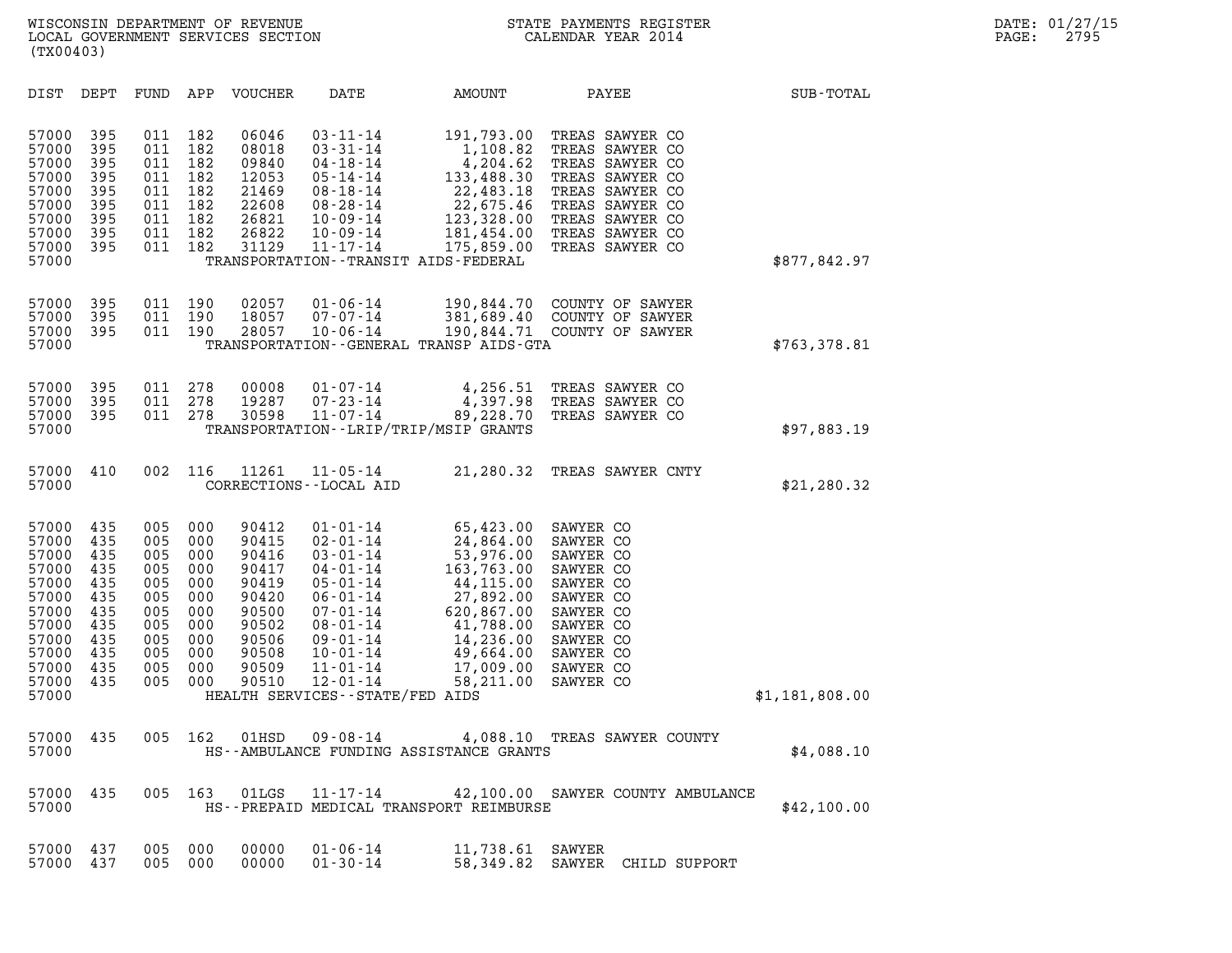DIST DEPT FUND APP VOUCHER DATE AMOUNT PAYEE PAYEE 57000 437 005 000 00000 02-05-14 15,089.02 SAWYER 57000 437 005 000 00000 02-05-14 15,089.02 SAWYER<br>57000 437 005 000 00000 03-05-14 34,661.05 SAWYER<br>57000 437 005 000 00000 04-07-14 79.493.99 SAWYER 57000 437 005 000 00000 02-05-14 15,089.02 SAWYER<br>57000 437 005 000 00000 03-05-14 34,661.05 SAWYER<br>57000 437 005 000 00000 04-07-14 79,493.99 SAWYER<br>57000 437 005 000 00000 04-10-14 5,026.86 SAWYER CI 57000 437 005 000 00000 02-05-14 15,089.02 SAWYER<br>57000 437 005 000 00000 03-05-14 34,661.05 SAWYER<br>57000 437 005 000 00000 04-07-14 79,493.99 SAWYER<br>57000 437 005 000 00000 04-10-14 5,026.86 SAWYER CHILD SUPPORT<br>57000 437 57000 437 005 000 00000 03-05-14 34,661.05 SAWYER<br>57000 437 005 000 00000 04-07-14 79,493.99 SAWYER<br>57000 437 005 000 00000 04-10-14 5,026.86.95 SAWYER CHILD SUPPORT<br>57000 437 005 000 00000 04-30-14 81,688.95 SAWYER CHILD 57000 437 005 000 00000 04-07-14 79,493.99 SAWYER<br>57000 437 005 000 00000 04-10-14 5,026.86 SAWYER CI<br>57000 437 005 000 00000 04-30-14 81,688.95 SAWYER CI<br>57000 437 005 000 00000 05-05-14 19,710.38 SAWYER 57000 437 005 000 00000 04-10-14 5,026.86 SAWYER CI<br>57000 437 005 000 00000 04-30-14 81,688.95 SAWYER CI<br>57000 437 005 000 00000 05-05-14 19,710.38 SAWYER<br>57000 437 005 000 00000 06-05-14 10,764.11 SAWYER<br>57000 437 005 000 57000 437 005 000 00000 04-30-14 81,688.95 SAWYER CI<br>57000 437 005 000 00000 05-05-14 19,710.38 SAWYER<br>57000 437 005 000 00000 06-05-14 10,764.11 SAWYER<br>57000 437 005 000 00000 07-07-14 14,605.84 SAWYER<br>57000 437 005 000 0 57000 437 005 000 00000 05-05-14 19,710.38 SAWYER<br>57000 437 005 000 00000 06-05-14 10,764.11 SAWYER<br>57000 437 005 000 00000 07-07-14 14,605.84 SAWYER<br>57000 437 005 000 00000 07-08-14 10,020.56 SAWYER<br>57000 437 005 000 0000 57000 437 005 000 00000 06-05-14 10,764.11 SAWYER<br>57000 437 005 000 00000 07-07-14 14,605.84 SAWYER<br>57000 437 005 000 00000 07-08-14 10,020.56 SAWYER<br>57000 437 005 000 00000 08-05-14 54,410.10 SAWYER CHILD SUPPORT<br>57000 43 57000 437 005 000 00000 07-07-14 14,605.84 SAWYER<br>57000 437 005 000 00000 07-08-14 10,020.56 SAWYER<br>57000 437 005 000 00000 07-30-14 54,410.10 SAWYER CI<br>57000 437 005 000 00000 08-05-14 15,486.76 SAWYER 57000 437 005 000 00000 07-08-14 10,020.56 SAWYER<br>57000 437 005 000 00000 07-30-14 54,410.10 SAWYER CI<br>57000 437 005 000 00000 08-05-14 15,486.76 SAWYER<br>57000 437 005 000 00000 08-29-14 253,418.20 SAWYER<br>57000 437 005 000 57000 437 005 000 00000 07-30-14 54,410.10 SAWYER CI<br>57000 437 005 000 00000 08-05-14 15,486.76 SAWYER<br>57000 437 005 000 00000 08-29-14 253,418.20 SAWYER<br>57000 437 005 000 00000 09-05-14 15,847.76 SAWYER<br>57000 437 005 000 57000 437 005 000 00000 08-05-14 15,486.76 SAWYER<br>57000 437 005 000 00000 08-29-14 253,418.20 SAWYER<br>57000 437 005 000 00000 09-05-14 15,847.76 SAWYER<br>57000 437 005 000 00000 10-06-14 8,850.48 SAWYER<br>57000 437 005 000 0000 57000 437 005 000 00000 08-29-14 253,418.20 SAWYER<br>57000 437 005 000 00000 09-05-14 15,847.76 SAWYER<br>57000 437 005 000 00000 10-30-14 8,850.48 SAWYER<br>57000 437 005 000 00000 10-30-14 60,844.83 SAWYER CHILD SUPPORT<br>57000 43 57000 437 005 000 00000 09-05-14 15,847.76 SAWYER<br>57000 437 005 000 00000 10-06-14 8,850.48 SAWYER<br>57000 437 005 000 00000 10-30-14 60,844.83 SAWYER CHILD SUPPORT<br>57000 437 005 000 00000 11-03-14 288.00 SAWYER CHILD SUPPOR 57000 437 005 000 00000 10-06-14 8,850.48 SAWYER<br>57000 437 005 000 00000 10-30-14 60,844.83 SAWYER CHILD SUPPORT<br>57000 437 005 000 00000 11-04-14 288.00 SAWYER CHILD SUPPORT<br>57000 437 005 000 00000 11-04-14 16,313. 57000 437 005 000 00000 10-30-14 60,844.83 SAWYER CI<br>57000 437 005 000 00000 11-03-14 288.00 SAWYER CI<br>57000 437 005 000 00000 11-04-14 16,313.88 SAWYER CI<br>57000 437 005 000 00000 11-05-14 11,025.10 SAWYER 57000 437 005 000 00000 11-03-14 288.00 SAWYER CI<br>57000 437 005 000 00000 11-04-14 16,313.88 SAWYER CI<br>57000 437 005 000 00000 11-05-14 11,025.10 SAWYER<br>57000 437 005 000 00000 12-05-14 8,273.26 SAWYER<br>57000 CHILDREN & FAM 57000 CHILDREN & FAMILIES--STATE/FEDERAL AIDS \$785,907.56 57000 455 002 221 13 07-30-14 440.00 TREAS SAWYER CNTY 57000 455 002 221 13 07-30-14 440.00 TREAS SAWYER CNTY<br>57000 57000 JUSTICE--LAW ENFORCEMENT SERVICES AID 57000 JUSTICE--LAW ENFORCEMENT SERVICES AID<br>57000 455 002 231 01726 02-26-14 5,600.00 TREAS SAWYER CNTY<br>57000 JUSTICE--LAW ENFORCEMENT TRAININ 57000 455 002 231 01726 02-26-14 5,600.00 TREAS SAWYER CNTY<br>57000 JUSTICE--LAW ENFORCEMENT TRAINING 57000 JUSTICE - LAW ENFORCEMENT TRAINING<br>57000 455 002 263 004 01-10-14 58,508.00 TREAS SAWYER CNTY<br>57000 JUSTICE - TRIBAL LAW ENFORCEMENT 57000 JUSTICE--TRIBAL LAW ENFORCEMENT \$58,508.00 57000 455 002 542 00091 09-03-14 8,715.00 TREAS SAWYER CNTY 57000 455 002 542 00091 09-03-14 8,715.00 TREAS SAWYER CNTY<br>57000 455 002 542 00250 11-28-14 6,273.00 TREAS SAWYER CNTY<br>57000 455 002 542 00411 02-14-14 9,683.00 TREAS SAWYER CNTY

| 57000<br>57000<br>57000<br>57000<br>57000 | 455<br>455<br>455<br>455 | 002<br>002<br>002<br>002 | 542<br>542<br>542<br>542 | 00091<br>00250<br>00411<br>00589 | $09 - 03 - 14$<br>11-28-14<br>02-14-14<br>05-16-14<br>JUSTICE - - VICTIM ASSISTANCE | 8,715.00<br>6,273.00<br>9,683.00<br>8,524.00 TREAS SAWYER CNTY | TREAS SAWYER CNTY<br>TREAS SAWYER CNTY<br>TREAS SAWYER CNTY | \$33,195.00 |
|-------------------------------------------|--------------------------|--------------------------|--------------------------|----------------------------------|-------------------------------------------------------------------------------------|----------------------------------------------------------------|-------------------------------------------------------------|-------------|
| 57000<br>57000                            | 465                      | 002                      | 308                      | 00025                            | 07-30-14<br>MILITARY AFFAIRS-EMER MGMT-RESPONSE EOMT                                | 5,303.00 TREAS SAWYER CNTY                                     |                                                             | \$5,303.00  |
| 57000<br>57000<br>57000                   | 465<br>465               | 002<br>002               | 337<br>337               | 00871<br>01580                   | 03-17-14<br>07-09-14<br>MILITARY AFFAIRS-EMERGENCY MGMT PLANNING                    | 2,570.00<br>2,907.00 TREAS SAWYER CNTY                         | TREAS SAWYER CNTY                                           | \$5,477.00  |
| 57000<br>57000<br>57000                   | 465<br>465               | 002<br>002               | 342<br>342               | 01197<br>01646                   | $03 - 05 - 14$<br>07-11-14<br>MILITARY AFFAIRS-EMERGENCY MGMT-FED FUND              | 16,172.36<br>18,977.25 TREAS SAWYER CNTY                       | TREAS SAWYER CNTY                                           | \$35.149.61 |

| <b>DUU</b> C | - 402 | UUZ 34Z | UID40 | U / - 11 - 14                            | 18,9//.4D | TREAS SAWIER CNTI |             |
|--------------|-------|---------|-------|------------------------------------------|-----------|-------------------|-------------|
| 57000        |       |         |       | MILITARY AFFAIRS-EMERGENCY MGMT-FED FUND |           |                   | \$35,149.61 |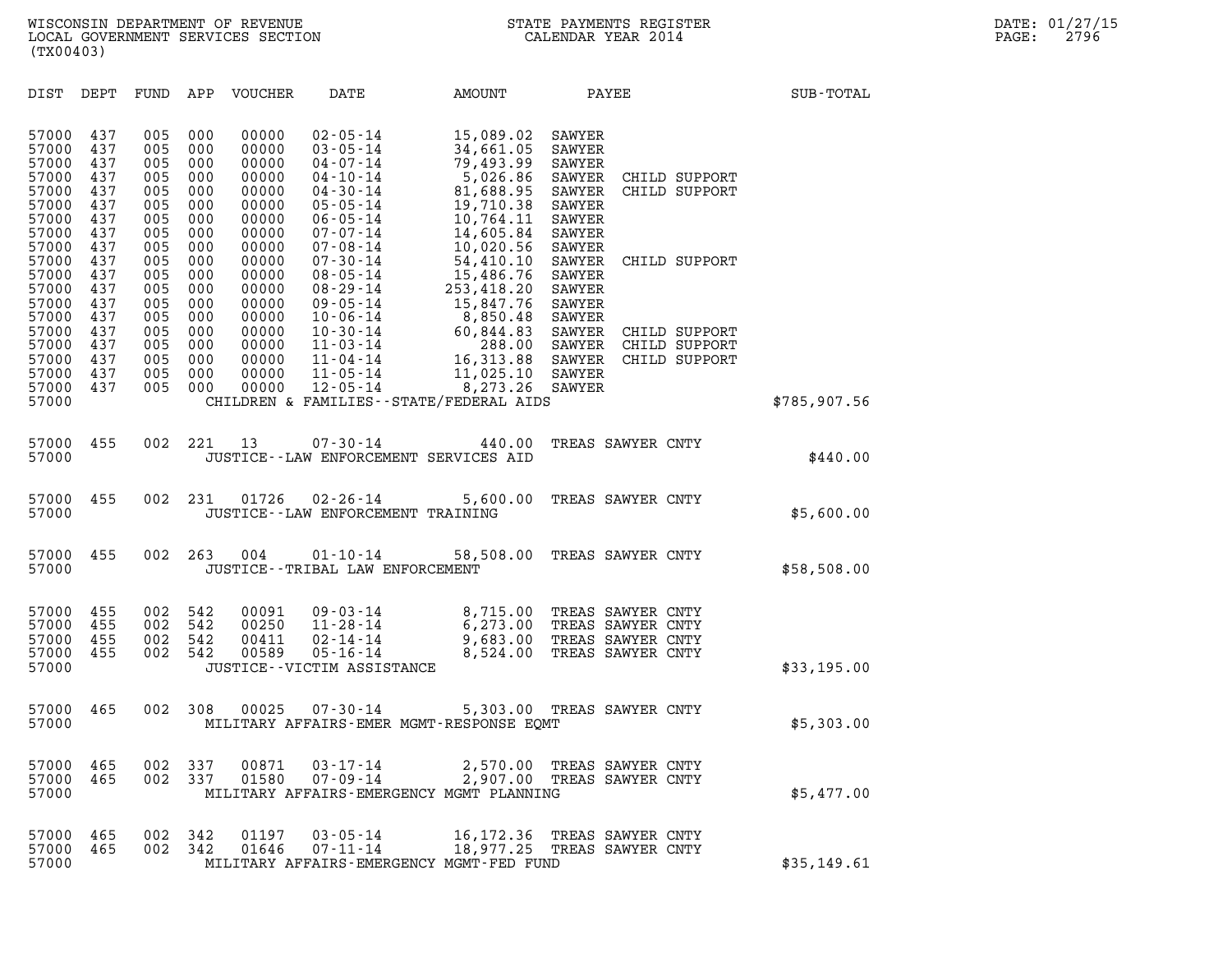| ${\tt WISCONSIM\ DEPARTMENT\ OF\ REVENUE}\qquad \qquad {\tt STATE\ PAYMENTS\ REGISTER} \\ {\tt LOCAL\ GOVERNMENT\ SERVICES\ SECTION}\qquad \qquad {\tt CALENDAR\ YEAR\ 2014}$<br>(TX00403) |                                                                                  |                                                                                              |                                                                           |                                                                                                          |                                                                                                                                                                                                                                                                                                                                                                                                                          |                                          |                                                                                                                                                                                                                                                                           |              | DATE: 01/27/15<br>2797<br>PAGE: |
|--------------------------------------------------------------------------------------------------------------------------------------------------------------------------------------------|----------------------------------------------------------------------------------|----------------------------------------------------------------------------------------------|---------------------------------------------------------------------------|----------------------------------------------------------------------------------------------------------|--------------------------------------------------------------------------------------------------------------------------------------------------------------------------------------------------------------------------------------------------------------------------------------------------------------------------------------------------------------------------------------------------------------------------|------------------------------------------|---------------------------------------------------------------------------------------------------------------------------------------------------------------------------------------------------------------------------------------------------------------------------|--------------|---------------------------------|
| DIST DEPT                                                                                                                                                                                  |                                                                                  | FUND                                                                                         |                                                                           | APP VOUCHER                                                                                              | DATE                                                                                                                                                                                                                                                                                                                                                                                                                     | AMOUNT                                   | PAYEE                                                                                                                                                                                                                                                                     | SUB-TOTAL    |                                 |
| 57000 485<br>57000                                                                                                                                                                         |                                                                                  | 002                                                                                          | 127                                                                       | 06282                                                                                                    | 06-19-14<br>VETERANS AFFAIRS GRANTS                                                                                                                                                                                                                                                                                                                                                                                      |                                          | 850.00 TREAS SAWYER CO                                                                                                                                                                                                                                                    | \$850.00     |                                 |
| 57000 485<br>57000                                                                                                                                                                         |                                                                                  | 082                                                                                          | 267                                                                       | 06282                                                                                                    | VETERANS AFFAIRS -- GRANTS TO COUNTIES                                                                                                                                                                                                                                                                                                                                                                                   |                                          | 06-19-14 3,825.00 TREAS SAWYER CO                                                                                                                                                                                                                                         | \$3,825.00   |                                 |
| 57000<br>57000                                                                                                                                                                             | 485                                                                              | 082                                                                                          | 280                                                                       | 03427                                                                                                    | VETERANS AFFAIRS - - GRANTS                                                                                                                                                                                                                                                                                                                                                                                              |                                          | 01-30-14 10,226.90 TREAS SAWYER CNTY                                                                                                                                                                                                                                      | \$10,226.90  |                                 |
| 57000 485<br>57000                                                                                                                                                                         |                                                                                  | 083                                                                                          | 370                                                                       | 06282                                                                                                    | VETERANS AFFAIRS -- GRANTS TO COUNTIES                                                                                                                                                                                                                                                                                                                                                                                   |                                          | 06-19-14 3,825.00 TREAS SAWYER CO                                                                                                                                                                                                                                         | \$3,825.00   |                                 |
| 57000<br>57000<br>57000<br>57000<br>57000<br>57000<br>57000<br>57000<br>57000<br>57000<br>57000<br>57000<br>57000                                                                          | 505<br>505<br>505<br>505<br>505<br>505<br>505<br>505<br>505<br>505<br>505<br>505 | 002 155<br>002<br>002<br>002<br>002<br>002<br>002<br>002<br>002<br>002<br>002 155<br>002 155 | 155<br>155<br>155<br>155<br>155<br>155<br>155<br>155<br>155               | 60064<br>60180<br>60236<br>60452<br>60452<br>60554<br>60554<br>60633<br>60633<br>60633<br>60742<br>60819 | $\begin{array}{llllll} 08\cdot 07\cdot 14 & 2,976\cdot 76 \\ 09\cdot 24\cdot 14 & 737\cdot 43 \\ 11\cdot 26\cdot 14 & 8,156\cdot 29 \\ 02\cdot 07\cdot 14 & 1,546\cdot 06 \\ 02\cdot 07\cdot 14 & 1,820\cdot 91 \\ 03\cdot 26\cdot 14 & 6,000\cdot 08 \\ 03\cdot 26\cdot 14 & 11,347\cdot 39 \\ 04\cdot 24\cdot 14 & 57\cdot 69 \\ 04\cdot 2$<br>$07 - 09 - 14$<br>DOA-HOUSING ASSISTANCE-FEDERAL FUNDS                  | 2,932.82                                 | TREAS SAWYER CNTY<br>TREAS SAWYER CNTY<br>TREAS SAWYER CNTY<br>TREAS SAWYER CNTY<br>TREAS SAWYER CNTY<br>TREAS SAWYER CNTY<br>TREAS SAWYER CNTY<br>TREAS SAWYER CNTY<br>370.63 TREAS SAWYER CNTY<br>TREAS SAWYER CNTY<br>TREAS SAWYER CNTY<br>15,028.78 TREAS SAWYER CNTY | \$56,302.19  |                                 |
| 57000<br>57000<br>57000<br>57000<br>57000<br>57000<br>57000<br>57000<br>57000<br>57000<br>57000<br>57000                                                                                   | 505<br>505<br>505<br>505<br>505<br>505<br>505<br>505<br>505<br>505<br>505        | 035<br>035<br>035<br>035<br>035<br>035<br>035<br>035<br>035<br>035<br>035                    | 371<br>371<br>371<br>371<br>371<br>371<br>371<br>371<br>371<br>371<br>371 | 60452<br>60452<br>60452<br>60554<br>60554<br>60554<br>60633<br>60633<br>60742<br>60742<br>60819          | $\begin{array}{cccc} 02\text{-}07\text{-}14 & & & 43.63 \\ 02\text{-}07\text{-}14 & & & 944.69 \\ 02\text{-}07\text{-}14 & & & 1,193.75 \\ 03\text{-}26\text{-}14 & & & 4,185.29 \\ 03\text{-}26\text{-}14 & & & 578.21 \\ 03\text{-}26\text{-}14 & & & 1,853.00 \\ 04\text{-}24\text{-}14 & & & 1,017.57 \\ \end{array}$<br>04-24-14<br>$06 - 09 - 14$<br>$06 - 09 - 14$<br>$07 - 09 - 14$<br>DOA--PUBLIC BENEFITS FUND | 2,210.13<br>192.73<br>1,089.41<br>310.08 | TREAS SAWYER CNTY<br>TREAS SAWYER CNTY<br>TREAS SAWYER CNTY<br>TREAS SAWYER CNTY<br>TREAS SAWYER CNTY<br>TREAS SAWYER CNTY<br>TREAS SAWYER CNTY<br>TREAS SAWYER CNTY<br>TREAS SAWYER CNTY<br>TREAS SAWYER CNTY<br>TREAS SAWYER CNTY                                       | \$13,618.49  |                                 |
| 57000<br>57000<br>57000                                                                                                                                                                    | 505<br>505                                                                       | 089<br>089                                                                                   | 166<br>166                                                                | 00178<br>05142                                                                                           | $08 - 11 - 14$<br>$01 - 28 - 14$<br>DOA--LAND INFORMATION FUND                                                                                                                                                                                                                                                                                                                                                           | 26,831.00                                | TREAS SAWYER CNTY<br>1,000.00 TREAS SAWYER CNTY                                                                                                                                                                                                                           | \$27,831.00  |                                 |
| 57000<br>57000<br>57000                                                                                                                                                                    | 835<br>835                                                                       | 002 105<br>002 105                                                                           |                                                                           | 44411<br>81518                                                                                           | $07 - 28 - 14$<br>$11 - 17 - 14$<br>REVENUE--STATE SHARED REVENUES                                                                                                                                                                                                                                                                                                                                                       |                                          | 26,231.84 TREAS SAWYER CNTY<br>104,371.10 TREAS SAWYER CNTY                                                                                                                                                                                                               | \$130,602.94 |                                 |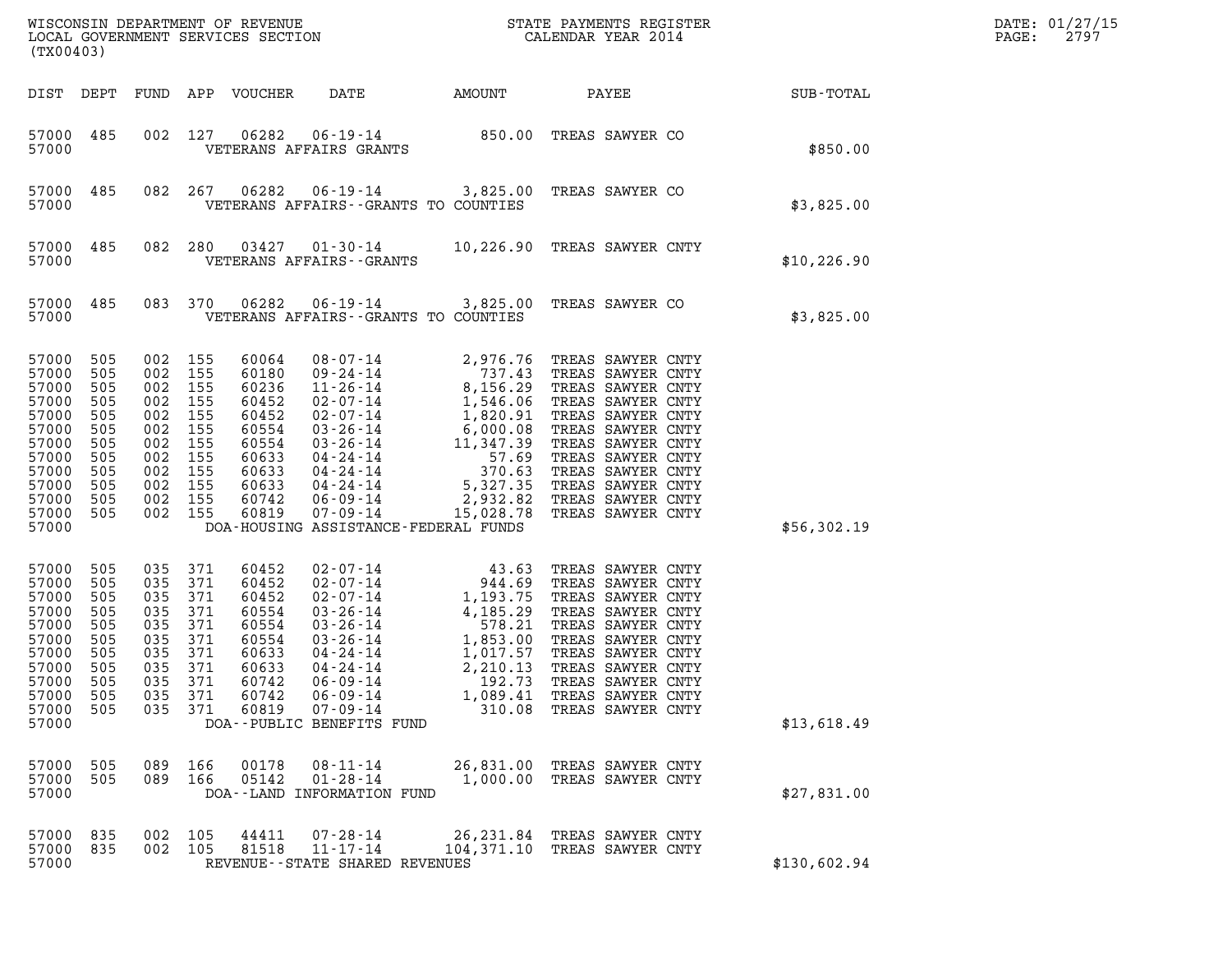| WISCONSIN DEPARTMENT OF REVENUE<br>LOCAL GOVERNMENT SERVICES SECTION<br>(TX00403) |            |            |                |                                          | STATE PAYMENTS REGISTER<br>CALENDAR YEAR 2014            |                                                   |                | DATE: 01/27/15<br>PAGE:<br>2798 |
|-----------------------------------------------------------------------------------|------------|------------|----------------|------------------------------------------|----------------------------------------------------------|---------------------------------------------------|----------------|---------------------------------|
| DEPT<br>DIST                                                                      | FUND       | APP        | <b>VOUCHER</b> | DATE                                     | AMOUNT                                                   | PAYEE                                             | SUB-TOTAL      |                                 |
| 835<br>57000<br>57000                                                             | 002        | 109        | 01057          | 07-28-14<br>REVENUE--EXEMPT COMPUTER AID | 5,855.00                                                 | TREAS SAWYER CNTY                                 | \$5,855.00     |                                 |
| 57000<br>835<br>57000<br>835<br>57000                                             | 002<br>002 | 302<br>302 | 10112<br>11112 | 07-28-14<br>07-28-14                     | 3,642,882.71<br>REVENUE-FIRST DOLLAR/SCHOOL LEVY CREDITS | TREAS SAWYER CNTY<br>672,491.70 TREAS SAWYER CNTY | \$4,315,374.41 |                                 |
| 835<br>57000<br>57000                                                             | 021        | 363        | 37393          | 03-24-14<br>REVENUE--LOTTERY CREDIT -    | 367,314.44                                               | TREAS SAWYER CNTY                                 | \$367,314.44   |                                 |
| 57000                                                                             |            |            |                | DISTRICT TOTAL APPROPRIATIONS            |                                                          |                                                   | \$9,630,866.46 |                                 |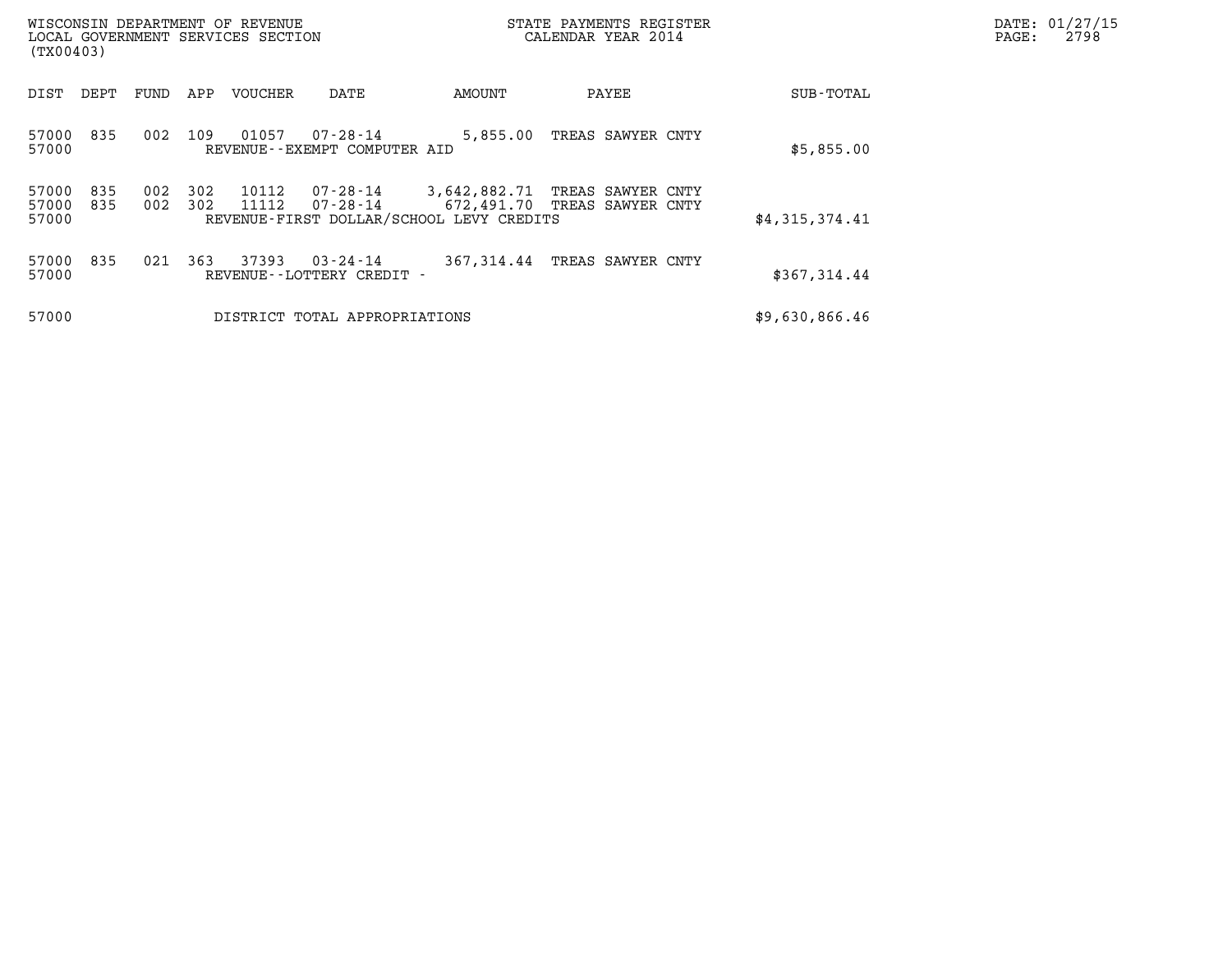| DATE: | 01/27/15 |
|-------|----------|
| PAGE: | 2799     |

| (TX00403)                                             |            |                                          |         |                                  |                                                 |                                              |                                                                                                                                                                                                  |               | DATE: 01/27/15<br>$\mathtt{PAGE:}$<br>2799 |
|-------------------------------------------------------|------------|------------------------------------------|---------|----------------------------------|-------------------------------------------------|----------------------------------------------|--------------------------------------------------------------------------------------------------------------------------------------------------------------------------------------------------|---------------|--------------------------------------------|
|                                                       |            |                                          |         | DIST DEPT FUND APP VOUCHER       | DATE                                            | AMOUNT PAYEE                                 |                                                                                                                                                                                                  | SUB-TOTAL     |                                            |
| 57002 165<br>57002                                    |            | 002 225                                  |         |                                  |                                                 | SAFETY/PROF SERV--FIRE INSURANCE DUES        | 01442  06-30-14   10,548.13   TREAS TN BASS LAKE                                                                                                                                                 | \$10,548.13   |                                            |
| 57002 370<br>57002 370<br>57002                       |            | 000 001<br>000 001                       |         | 01DNR<br>02DNR                   | 06-19-14                                        | NAT RESOURCES-SEVERANCE/YIELD/WITHDRAWAL     | 5,324.61 TREAS TOWN BASS LAKE<br>09-11-14 1,246.56 TREAS TOWN BASS LAKE                                                                                                                          | \$6,571.17    |                                            |
| 57002                                                 | 57002 370  |                                          | 012 571 |                                  |                                                 | NAT RESOURCES - - FOREST CROP/MFL/CO FOREST  | 38185  06-16-14  468.38  TREAS TN BASS LAKE                                                                                                                                                      | \$468.38      |                                            |
| 57002 370<br>57002<br>57002 370<br>57002 370<br>57002 | 370        | 012 579<br>012 579<br>012 579<br>012 579 |         | 19745<br>19745<br>19745<br>19745 |                                                 | NAT RESOURCES--AIDS IN LIEU OF TAXES         | 04-16-14 377.34 TREAS TN BASS LAKE<br>04-16-14 12.72 TREAS TN BASS LAKE<br>04-16-14 187.08 TREAS TN BASS LAKE<br>04-16-14 93.06 TREAS TN BASS LAKE                                               | \$670.20      |                                            |
| 57002                                                 | 57002 370  | 074 670                                  |         | 42019                            | NAT RESOURCES - - RU RECYCLING GRANT            |                                              | 05-23-14 8,849.06 TREAS TN BASS LAKE                                                                                                                                                             | \$8,849.06    |                                            |
| 57002<br>57002<br>57002 395<br>57002 395<br>57002     | 395<br>395 | 011 191<br>011 191<br>011 191<br>011 191 |         |                                  |                                                 | TRANSPORTATION - - GENERAL TRANSP AIDS - GTA | 05441  01-06-14  44,763.96  TOWN OF BASS LAKE<br>11441  04-07-14  44,763.96  TOWN OF BASS LAKE<br>21441  07-07-14  44,763.96  TOWN OF BASS LAKE<br>31441  10-06-14  44,763.98  TOWN OF BASS LAKE | \$179,055.86  |                                            |
| 57002 505<br>57002                                    |            |                                          | 002 174 |                                  |                                                 | DOA--TRANSMISSION LINE FEE DISTRIBUTION      | 58920  04-30-14   15,716.00   TREAS TN BASS LAKE                                                                                                                                                 | \$15,716.00   |                                            |
| 57002 835<br>57002 835<br>57002                       |            | 002 105<br>002 105                       |         | 44391<br>81498                   | REVENUE--STATE SHARED REVENUES                  |                                              | 07-28-14 12,092.85 TREAS TN BASS LAKE<br>11-17-14 68,106.08 TREAS TN BASS LAKE                                                                                                                   | \$80,198.93   |                                            |
| 57002 835<br>57002                                    |            |                                          | 002 109 |                                  | 03308  07-28-14<br>REVENUE--EXEMPT COMPUTER AID |                                              | 33.00 TREAS TN BASS LAKE                                                                                                                                                                         | \$33.00       |                                            |
| 57002                                                 |            |                                          |         |                                  | DISTRICT TOTAL APPROPRIATIONS                   |                                              |                                                                                                                                                                                                  | \$302, 110.73 |                                            |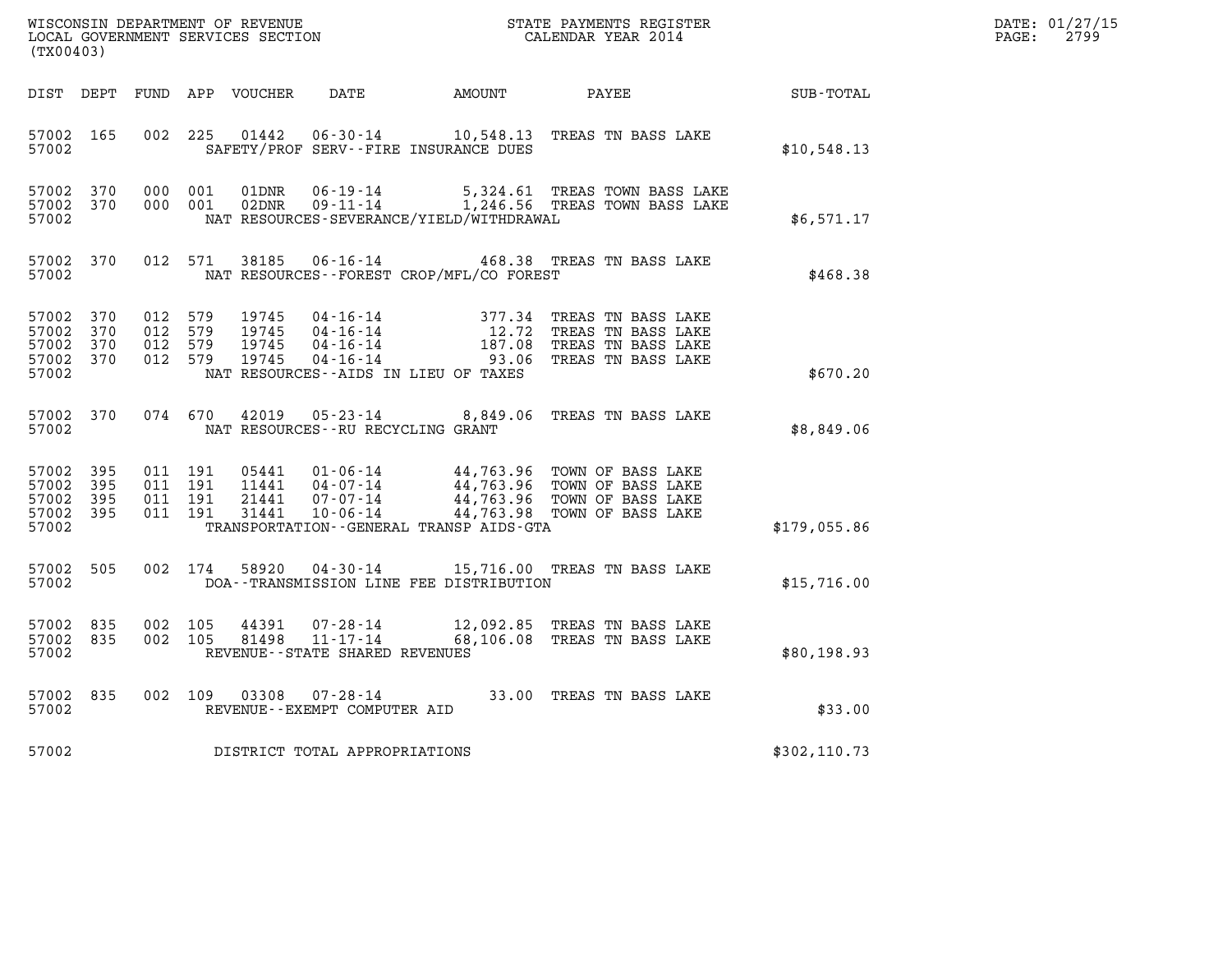| (TX00403)                                                  |                   |         |                                          |                                           |                                                                 |                                           |                                                                                                                                                                                                                      |              | DATE: 01/27/15<br>$\mathtt{PAGE:}$<br>2800 |
|------------------------------------------------------------|-------------------|---------|------------------------------------------|-------------------------------------------|-----------------------------------------------------------------|-------------------------------------------|----------------------------------------------------------------------------------------------------------------------------------------------------------------------------------------------------------------------|--------------|--------------------------------------------|
|                                                            |                   |         |                                          |                                           |                                                                 |                                           |                                                                                                                                                                                                                      |              |                                            |
| 57004 165<br>57004                                         |                   |         |                                          |                                           |                                                                 | SAFETY/PROF SERV--FIRE INSURANCE DUES     | 002 225 01443 06-30-14 646.90 TREAS TN COUDERAY                                                                                                                                                                      | \$646.90     |                                            |
| 57004                                                      |                   |         |                                          |                                           |                                                                 | NAT RESOURCES-SEVERANCE/YIELD/WITHDRAWAL  | 57004 370 000 001 01DNR 06-19-14 3,137.10 TREAS TOWN COUDERAY                                                                                                                                                        | \$3,137.10   |                                            |
| 57004                                                      |                   |         |                                          |                                           |                                                                 | NAT RESOURCES -- AIDS IN LIEU OF TAXES    | 57004 370 002 503 17210 02-25-14 125.47 TREAS TN COUDERAY<br>TOWN SHARE 3.38                                                                                                                                         | \$125.47     |                                            |
| 57004 370<br>57004                                         |                   | 012 571 |                                          | 57004 370 012 571 38186                   |                                                                 | NAT RESOURCES - FOREST CROP/MFL/CO FOREST | 38186  06-16-14   1,371.23  TREAS   TN COUDERAY<br>38186  06-16-14   1,919.06  TREAS   TN COUDERAY                                                                                                                   | \$3,290.29   |                                            |
| 57004 370<br>57004<br>57004<br>57004<br>57004 370<br>57004 | 370<br>370<br>370 | 012 579 | 012 579<br>012 579<br>012 579<br>012 579 | 19746<br>19746<br>19746<br>19746<br>19746 |                                                                 | NAT RESOURCES -- AIDS IN LIEU OF TAXES    | 04-16-14<br>04-16-14<br>04-16-14<br>04-16-14<br>04-16-14<br>04-16-14<br>04-16-14<br>04-16-14<br>04-16-14<br>04-16-14<br>04-16-14<br>04-16-14<br>04-16-14<br>04-16-14<br>04-16-14<br>04-16-14<br>04-16-14<br>04-16-14 | \$563.23     |                                            |
| 57004                                                      |                   |         |                                          |                                           | NAT RESOURCES--RU RECYCLING GRANT                               |                                           | 57004 370 074 670 42020 05-23-14 1,361.97 TREAS TN COUDERAY                                                                                                                                                          | \$1,361.97   |                                            |
| 57004                                                      |                   |         |                                          |                                           |                                                                 | NAT RESOURCES -- RU CONSOLIDATED GRANT    | 57004 370 074 673 42020 05-23-14 105.99 TREAS TN COUDERAY                                                                                                                                                            | \$105.99     |                                            |
| 57004 395<br>57004<br>57004<br>57004<br>57004              | 395<br>395<br>395 |         | 011 191<br>011 191<br>011 191<br>011 191 | 05442<br>11442<br>21442<br>31442          |                                                                 | TRANSPORTATION--GENERAL TRANSP AIDS-GTA   | 01-06-14 23,276.41 TOWN OF COUDERAY<br>04-07-14 23,276.41 TOWN OF COUDERAY<br>07-07-14 23,276.41 TOWN OF COUDERAY<br>10-06-14 23,276.43 TOWN OF COUDERAY                                                             | \$93,105.66  |                                            |
| 57004 505<br>57004                                         |                   |         | 002 174                                  |                                           |                                                                 | DOA--TRANSMISSION LINE FEE DISTRIBUTION   | 58920  04-30-14  21,511.00  TREAS TN COUDERAY                                                                                                                                                                        | \$21,511.00  |                                            |
| 57004 835<br>57004 835<br>57004                            |                   |         | 002 105<br>002 105                       | 44392<br>81499                            | 07-28-14<br>$11 - 17 - 14$<br>REVENUE - - STATE SHARED REVENUES |                                           | 3,237.72 TREAS TN COUDERAY<br>18,347.09 TREAS TN COUDERAY                                                                                                                                                            | \$21,584.81  |                                            |
| 57004                                                      |                   |         |                                          |                                           | DISTRICT TOTAL APPROPRIATIONS                                   |                                           |                                                                                                                                                                                                                      | \$145,432.42 |                                            |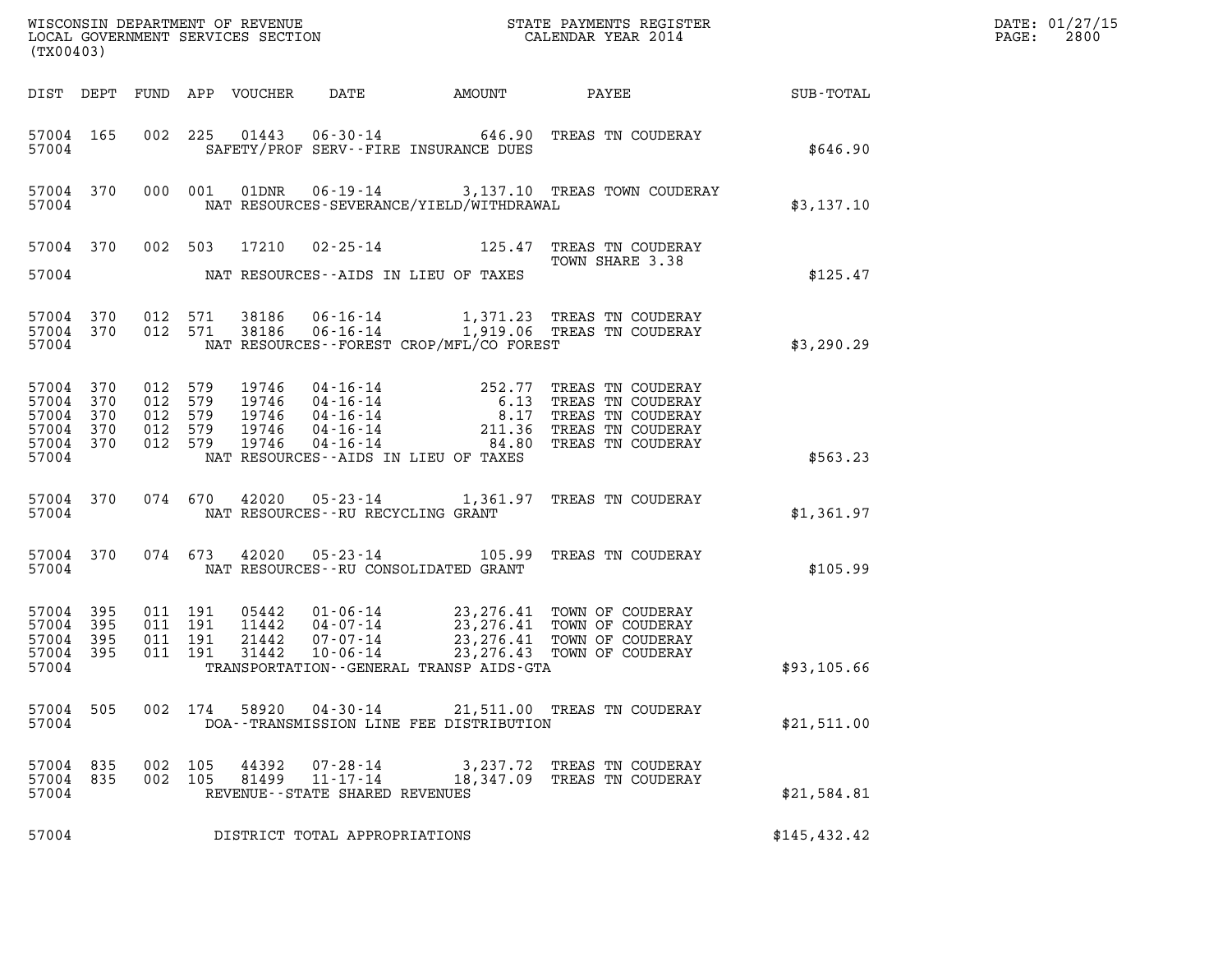| DATE: | 01/27/15 |
|-------|----------|
| PAGE: | 2801     |

| (TX00403)                                 |                          |                                          |         | LOCAL GOVERNMENT SERVICES SECTION | WISCONSIN DEPARTMENT OF REVENUE<br>LOCAL GOVERNMENT SERVICES SECTION     |                                                                                     | STATE PAYMENTS REGISTER<br>CALENDAR YEAR 2014                                                                                  |              | DATE: 01/27/15<br>2801<br>PAGE: |
|-------------------------------------------|--------------------------|------------------------------------------|---------|-----------------------------------|--------------------------------------------------------------------------|-------------------------------------------------------------------------------------|--------------------------------------------------------------------------------------------------------------------------------|--------------|---------------------------------|
| DIST DEPT                                 |                          |                                          |         | FUND APP VOUCHER                  | DATE                                                                     | AMOUNT                                                                              | PAYEE                                                                                                                          | SUB-TOTAL    |                                 |
| 57006 165<br>57006                        |                          |                                          |         |                                   | SAFETY/PROF SERV--FIRE INSURANCE DUES                                    |                                                                                     | 002 225 01444 06-30-14 1,042.23 TREAS TN DRAPER                                                                                | \$1,042.23   |                                 |
| 57006 370<br>57006                        |                          |                                          | 000 001 | 01DNR                             |                                                                          | NAT RESOURCES-SEVERANCE/YIELD/WITHDRAWAL                                            | 06-19-14 3,606.73 TREAS TOWN DRAPER                                                                                            | \$3,606.73   |                                 |
| 57006 370<br>57006<br>57006 370           | 370                      | 002 503<br>002 503<br>002 503            |         | 17201<br>17201                    | 17201  02-25-14                                                          |                                                                                     | 142.14 TREAS TN DRAPER<br>02-25-14 1,274.70 TREAS TN DRAPER<br>02-25-14 17,972.25 TREAS TN DRAPER<br><b>TOWN SHARE 1721.96</b> |              |                                 |
| 57006                                     |                          |                                          |         |                                   | NAT RESOURCES--AIDS IN LIEU OF TAXES                                     |                                                                                     |                                                                                                                                | \$19,389.09  |                                 |
| 57006 370<br>57006 370<br>57006           |                          | 002 785<br>002 785                       |         | 00081                             | NAT RESOURCES - - FOREST ROAD PAYMENT                                    |                                                                                     | 11-07-14 48,066.27 TREAS TN DRAPER<br>00350  11-19-14  32,325.27  TREAS TN DRAPER                                              | \$80,391.54  |                                 |
| 57006 370 012 571<br>57006 370<br>57006   |                          |                                          | 012 571 |                                   |                                                                          | NAT RESOURCES--FOREST CROP/MFL/CO FOREST                                            | 38187  06-16-14   1,963.84 TREAS TN DRAPER<br>38187  06-16-14   3,578.69 TREAS TN DRAPER                                       | \$5,542.53   |                                 |
| 57006<br>57006<br>57006<br>57006          | 370<br>370<br>370        | 012 579<br>012 579<br>012 579            |         | 19747<br>19747                    | $04 - 16 - 14$<br>$04 - 16 - 14$<br>NAT RESOURCES--AIDS IN LIEU OF TAXES |                                                                                     | 19747  04-16-14  12,542.90 TREAS TN DRAPER<br>10.50 TREAS TN DRAPER<br>105.03 TREAS TN DRAPER                                  | \$12,658.43  |                                 |
| 57006 370<br>57006                        |                          | 012 584                                  |         | 00134                             | NAT RESOURCES - PMT IN LIEU OF TAXES                                     |                                                                                     | 09-30-14 42,233.48 TREAS TN DRAPER                                                                                             | \$42, 233.48 |                                 |
| 57006 370<br>57006                        |                          |                                          | 074 670 | 42021                             | $05 - 23 - 14$<br>NAT RESOURCES--RU RECYCLING GRANT                      |                                                                                     | 735.28 TREAS TN DRAPER                                                                                                         | \$735.28     |                                 |
| 57006<br>57006<br>57006<br>57006<br>57006 | 395<br>395<br>395<br>395 | 011 191<br>011 191<br>011 191<br>011 191 |         | 05443<br>11443<br>21443<br>31443  | $01 - 06 - 14$<br>$04 - 07 - 14$<br>$07 - 07 - 14$<br>$10 - 06 - 14$     | 44,912.15<br>44,912.15<br>44,912.15<br>TRANSPORTATION - - GENERAL TRANSP AIDS - GTA | TOWN OF DRAPER<br>TOWN OF DRAPER<br>TOWN OF DRAPER<br>44,912.17 TOWN OF DRAPER                                                 | \$179,648.62 |                                 |
| 57006<br>57006<br>57006                   | 835<br>835               | 002 105<br>002 105                       |         | 44393<br>81500                    | 07-28-14<br>11-17-14<br>REVENUE--STATE SHARED REVENUES                   |                                                                                     | 793.45 TREAS TN DRAPER<br>4,496.82 TREAS TN DRAPER                                                                             | \$5,290.27   |                                 |
| 57006<br>57006                            | 835                      | 002 109                                  |         | 03309                             | 07-28-14<br>REVENUE--EXEMPT COMPUTER AID                                 |                                                                                     | 2.00 TREAS TN DRAPER                                                                                                           | \$2.00       |                                 |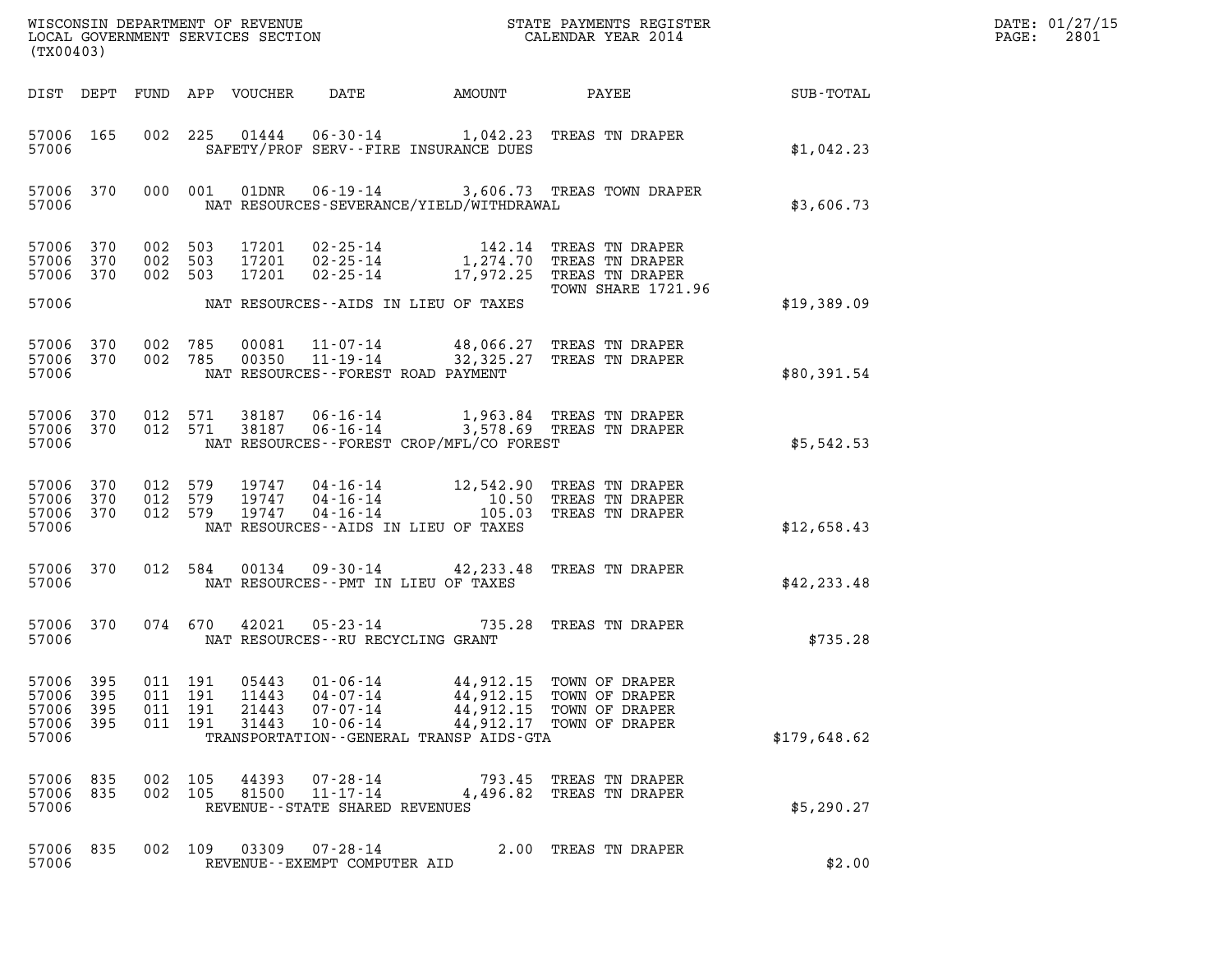| (TX00403)             | WISCONSIN DEPARTMENT OF REVENUE<br>LOCAL GOVERNMENT SERVICES SECTION |     |                |                                                          |        | STATE PAYMENTS REGISTER<br>CALENDAR YEAR 2014 |              | DATE: 01/27/15<br>2802<br>PAGE: |
|-----------------------|----------------------------------------------------------------------|-----|----------------|----------------------------------------------------------|--------|-----------------------------------------------|--------------|---------------------------------|
| DIST<br>DEPT          | FUND                                                                 | APP | <b>VOUCHER</b> | DATE                                                     | AMOUNT | PAYEE                                         | SUB-TOTAL    |                                 |
| 835<br>57006<br>57006 | 002                                                                  | 501 | 00003          | $02 - 03 - 14$<br>DOA-PAYMENT FOR MUNICIPAL SERVICES AID | 146.58 | TREAS TN DRAPER                               | \$146.58     |                                 |
| 57006                 |                                                                      |     |                | DISTRICT TOTAL APPROPRIATIONS                            |        |                                               | \$350,686.78 |                                 |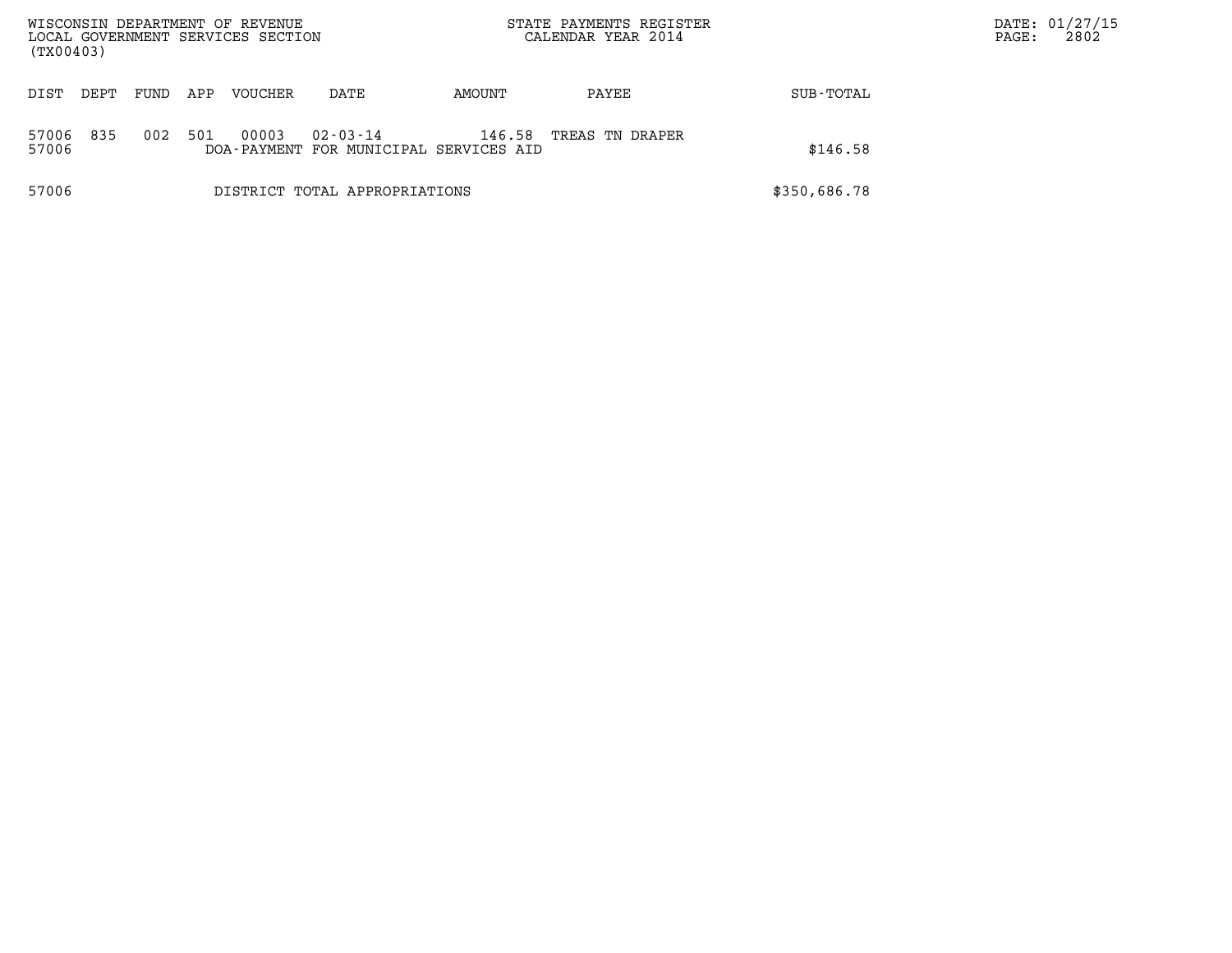| DATE: | 01/27/15 |
|-------|----------|
| PAGE: | 2803     |

| (TX00403)                                                      |                   |                                                     |                                          |                                           |                                                                                                                                                                                                   |                                             |                                                                                                                                                        |              | DATE: 01/27/15<br>2803<br>$\mathtt{PAGE}$ : |
|----------------------------------------------------------------|-------------------|-----------------------------------------------------|------------------------------------------|-------------------------------------------|---------------------------------------------------------------------------------------------------------------------------------------------------------------------------------------------------|---------------------------------------------|--------------------------------------------------------------------------------------------------------------------------------------------------------|--------------|---------------------------------------------|
|                                                                |                   |                                                     |                                          | DIST DEPT FUND APP VOUCHER                | DATE                                                                                                                                                                                              | AMOUNT                                      | PAYEE                                                                                                                                                  | SUB-TOTAL    |                                             |
| 57008 165<br>57008                                             |                   |                                                     |                                          |                                           |                                                                                                                                                                                                   | SAFETY/PROF SERV--FIRE INSURANCE DUES       | 002 225 01445 06-30-14 4,079.09 TREAS TN EDGEWATER                                                                                                     | \$4,079.09   |                                             |
| 57008 370<br>57008 370<br>57008                                |                   | 000 001                                             | 000 001                                  |                                           |                                                                                                                                                                                                   | NAT RESOURCES-SEVERANCE/YIELD/WITHDRAWAL    | 01DNR  06-19-14  3,003.06 TREAS TOWN EDGEWATER<br>03DNR  11-04-14  212.99 TREAS TOWN EDGEWATER                                                         | \$3,216.05   |                                             |
| 57008 370                                                      |                   |                                                     | 002 503                                  | 16668                                     |                                                                                                                                                                                                   |                                             | 01-30-14 435.11 TREAS TN EDGEWATER<br>TOWN SHARE 59.31                                                                                                 |              |                                             |
| 57008                                                          |                   |                                                     |                                          |                                           |                                                                                                                                                                                                   | NAT RESOURCES -- AIDS IN LIEU OF TAXES      |                                                                                                                                                        | \$435.11     |                                             |
| 57008 370<br>57008 370<br>57008                                |                   |                                                     | 012 571<br>012 571                       | 38188<br>38188                            | $06 - 16 - 14$                                                                                                                                                                                    | NAT RESOURCES - - FOREST CROP/MFL/CO FOREST | 2,745.38 TREAS TN EDGEWATER<br>06-16-14 690.28 TREAS TN EDGEWATER                                                                                      | \$3,635.66   |                                             |
| 57008 370<br>57008<br>57008<br>57008 370<br>57008 370<br>57008 | 370<br>370        | 012 579<br>012 579<br>012 579<br>012 579<br>012 579 |                                          | 19748<br>19748<br>19748<br>19748<br>19748 | $\begin{array}{l} 04\texttt{-}16\texttt{-}14 \\ 04\texttt{-}16\texttt{-}14 \\ 04\texttt{-}16\texttt{-}14 \\ 04\texttt{-}16\texttt{-}14 \\ 04\texttt{-}16\texttt{-}14 \end{array}$<br>04 - 16 - 14 | NAT RESOURCES--AIDS IN LIEU OF TAXES        | 159.72 TREAS TN EDGEWATER<br>.48 TREAS TN EDGEWATER<br>5.05 TREAS TN EDGEWATER<br>87.80 TREAS TN EDGEWATER<br>50.50 TREAS TN EDGEWATER                 | \$303.55     |                                             |
| 57008 370<br>57008                                             |                   |                                                     | 074 670                                  | 42022                                     |                                                                                                                                                                                                   | NAT RESOURCES -- RU RECYCLING GRANT         | 05-23-14 2,509.24 TREAS TN EDGEWATER                                                                                                                   | \$2,509.24   |                                             |
| 57008<br>57008<br>57008<br>57008 395<br>57008                  | 395<br>395<br>395 |                                                     | 011 191<br>011 191<br>011 191<br>011 191 | 05444<br>11444<br>21444<br>31444          | $07 - 07 - 14$<br>$10 - 06 - 14$                                                                                                                                                                  | TRANSPORTATION--GENERAL TRANSP AIDS-GTA     | $01 - 06 - 14$ 24,488.39 TOWN OF EDGEWATER<br>$04 - 07 - 14$ 24,488.39 TOWN OF EDGEWATER<br>24,488.39 TOWN OF EDGEWATER<br>24,488.42 TOWN OF EDGEWATER | \$97,953.59  |                                             |
| 57008 505<br>57008                                             |                   |                                                     | 002 174                                  | 58920                                     | 04-30-14                                                                                                                                                                                          | DOA--TRANSMISSION LINE FEE DISTRIBUTION     | 5,239.00 TREAS TN EDGEWATER                                                                                                                            | \$5,239.00   |                                             |
| 57008 835<br>57008 835<br>57008                                |                   | 002 105                                             | 002 105                                  | 44394<br>81501                            | 07-28-14<br>$11 - 17 - 14$<br>REVENUE - - STATE SHARED REVENUES                                                                                                                                   |                                             | 1,220.90 TREAS TN EDGEWATER<br>6,917.25 TREAS TN EDGEWATER                                                                                             | \$8,138.15   |                                             |
| 57008<br>57008                                                 | 835               |                                                     | 002 109                                  |                                           | 03310  07-28-14<br>REVENUE - - EXEMPT COMPUTER AID                                                                                                                                                |                                             | 7.00 TREAS TN EDGEWATER                                                                                                                                | \$7.00       |                                             |
| 57008                                                          |                   |                                                     |                                          |                                           | DISTRICT TOTAL APPROPRIATIONS                                                                                                                                                                     |                                             |                                                                                                                                                        | \$125,516.44 |                                             |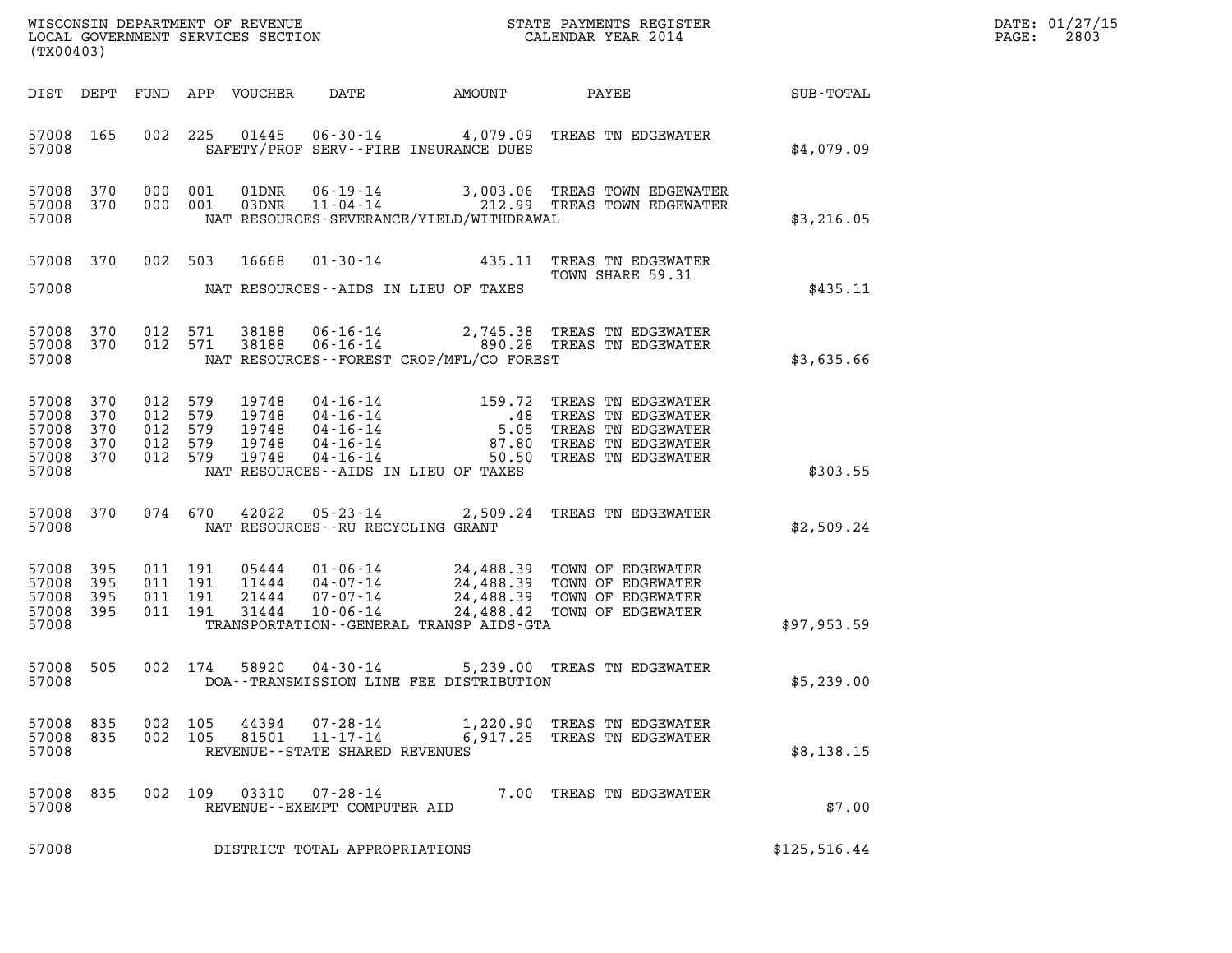| DATE: | 01/27/15 |
|-------|----------|
| PAGE: | 2804     |

|                                           |                                     |                                          |                                  |                                                        |                                             | ${\tt WISCONSIM\ DEPARTMENT\ OF\ REVENUE}\qquad \qquad {\tt STATE\ PAYMENTS\ REGISTER} \\ {\tt LOCAL\ GOVERNMENT\ SERVICES\ SECTION}\qquad \qquad {\tt CALENDAR\ YEAR\ 2014}$                                     |              | DATE: 01/27/15<br>2804<br>$\mathtt{PAGE:}$ |
|-------------------------------------------|-------------------------------------|------------------------------------------|----------------------------------|--------------------------------------------------------|---------------------------------------------|-------------------------------------------------------------------------------------------------------------------------------------------------------------------------------------------------------------------|--------------|--------------------------------------------|
| (TX00403)                                 |                                     |                                          |                                  |                                                        |                                             |                                                                                                                                                                                                                   |              |                                            |
|                                           |                                     |                                          | DIST DEPT FUND APP VOUCHER       |                                                        |                                             | DATE AMOUNT PAYEE SUB-TOTAL                                                                                                                                                                                       |              |                                            |
| 57010                                     | 57010 165                           |                                          | 002 225 01446                    |                                                        | SAFETY/PROF SERV--FIRE INSURANCE DUES       | 06-30-14 13,692.81 TREAS TN HAYWARD                                                                                                                                                                               | \$13,692.81  |                                            |
| 57010                                     | 57010 370<br>57010 370              | 000 001<br>000 001                       | 02DNR<br>03DNR                   |                                                        | NAT RESOURCES-SEVERANCE/YIELD/WITHDRAWAL    | 09-11-14 60.06 TREAS TOWN HAYWARD<br>11-04-14 713.82 TREAS TOWN HAYWARD                                                                                                                                           | \$773.88     |                                            |
| 57010                                     | 57010 370                           |                                          | 002 503 17113                    |                                                        | NAT RESOURCES--AIDS IN LIEU OF TAXES        | 02-14-14 1,014.57 TREAS TN HAYWARD<br>TOWN SHARE 98.71                                                                                                                                                            | \$1,014.57   |                                            |
|                                           |                                     |                                          |                                  |                                                        |                                             |                                                                                                                                                                                                                   |              |                                            |
| 57010                                     | 57010 370<br>57010 370              | 012 571                                  | 012 571 38189<br>38189           |                                                        | NAT RESOURCES - - FOREST CROP/MFL/CO FOREST | 06-16-14 669.55 TREAS TN HAYWARD<br>06-16-14 370.60 TREAS TN HAYWARD                                                                                                                                              | \$1,040.15   |                                            |
| 57010                                     | 57010 370<br>57010 370<br>57010 370 |                                          |                                  |                                                        | NAT RESOURCES--AIDS IN LIEU OF TAXES        | 012 579 19749 04-16-14 390.95 TREAS TN HAYWARD<br>012 579 19749 04-16-14 828.23 TREAS TN HAYWARD<br>012 579 19749 04-16-14 25.09 TREAS TN HAYWARD                                                                 | \$1,244.27   |                                            |
| 57010                                     | 57010 370                           |                                          |                                  | NAT RESOURCES--RU RECYCLING GRANT                      |                                             | 074 670 42023 05-23-14 3,385.01 TREAS TN HAYWARD                                                                                                                                                                  | \$3,385.01   |                                            |
| 57010<br>57010<br>57010<br>57010<br>57010 | 395<br>395<br>395<br>395            | 011 191<br>011 191<br>011 191<br>011 191 | 05445<br>11445<br>21445<br>31445 |                                                        | TRANSPORTATION--GENERAL TRANSP AIDS-GTA     | $\begin{tabular}{lllllllllll} 01-06-14 & 46,198.23 & TOWN OF HAYWARD \\ 04-07-14 & 46,198.23 & TOWN OF HAYWARD \\ 07-07-14 & 46,198.23 & TOWN OF HAYWARD \\ 10-06-14 & 46,198.24 & TOWN OF HAYWARD \end{tabular}$ | \$184,792.93 |                                            |
| 57010                                     | 57010 455                           |                                          |                                  | JUSTICE - - LAW ENFORCEMENT TRAINING                   |                                             | 002 231 01438 02-19-14 160.00 TREAS TN HAYWARD                                                                                                                                                                    | \$160.00     |                                            |
| 57010                                     | 57010 465                           |                                          | 072 365 00182                    |                                                        | MILITARY AFFAIRS - - EMERGENCY MANAGEMENT   | 12-23-14 27,147.87 TREAS TN HAYWARD                                                                                                                                                                               | \$27,147.87  |                                            |
| 57010                                     | 57010 835<br>57010 835              | 002 105<br>002 105                       | 44395<br>81502                   | 07-28-14<br>11-17-14<br>REVENUE--STATE SHARED REVENUES |                                             | 7,406.82 TREAS TN HAYWARD<br>45,950.41 TREAS TN HAYWARD                                                                                                                                                           | \$53,357.23  |                                            |
| 57010                                     | 57010 835                           | 002 109                                  | 03311                            | 07-28-14<br>REVENUE--EXEMPT COMPUTER AID               |                                             | 535.00 TREAS TN HAYWARD                                                                                                                                                                                           | \$535.00     |                                            |
|                                           | 57010 835                           |                                          | 002 501 00003                    |                                                        |                                             | 02-03-14 477.03 TREAS TN HAYWARD                                                                                                                                                                                  |              |                                            |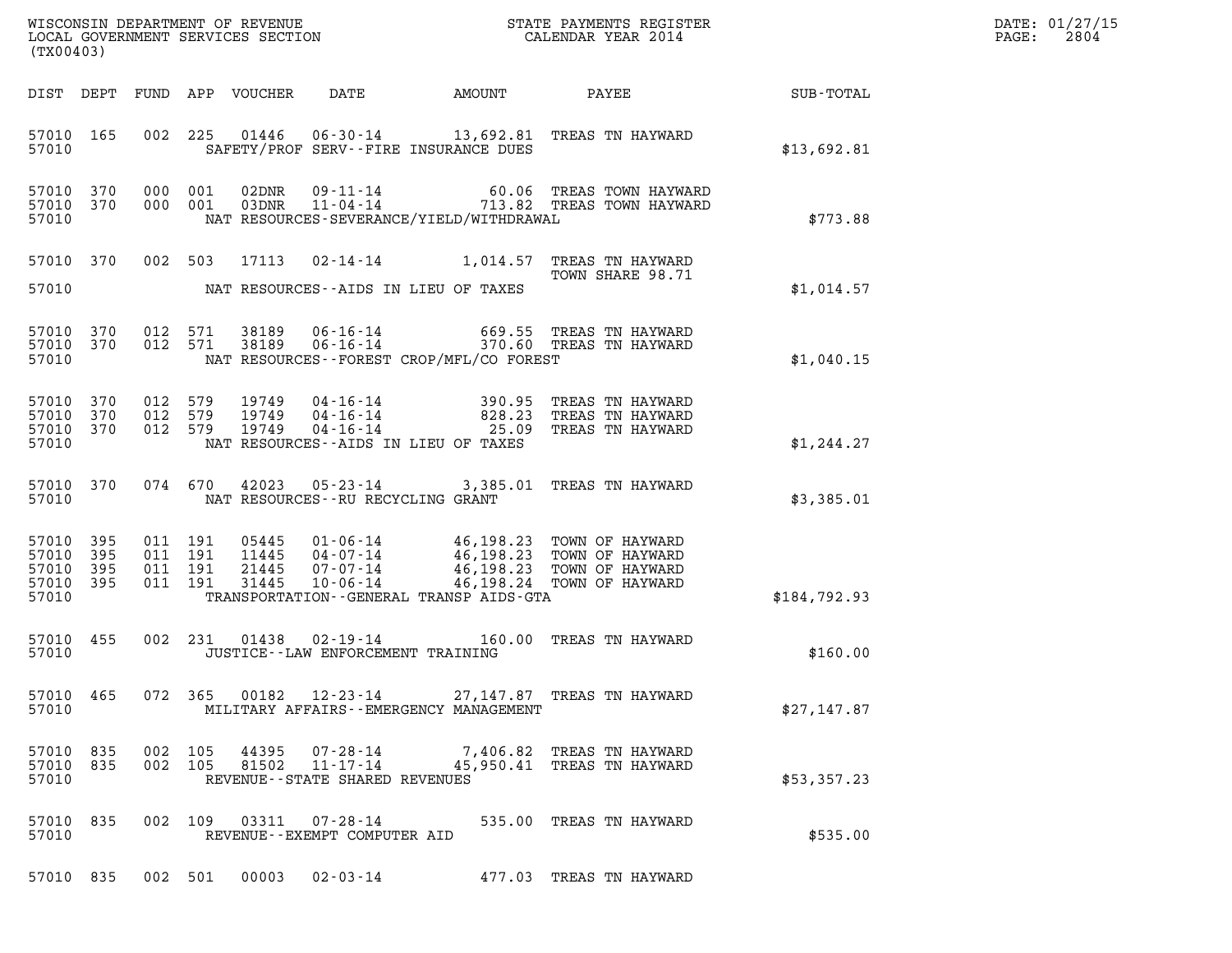| WISCONSIN DEPARTMENT OF REVENUE<br>LOCAL GOVERNMENT SERVICES SECTION<br>(TX00403) |      |      |     |         |                                                | STATE PAYMENTS REGISTER<br>CALENDAR YEAR 2014 |                  |               | DATE: 01/27/15<br>2805<br>$\mathtt{PAGE:}$ |
|-----------------------------------------------------------------------------------|------|------|-----|---------|------------------------------------------------|-----------------------------------------------|------------------|---------------|--------------------------------------------|
| DIST                                                                              | DEPT | FUND | APP | VOUCHER | DATE                                           | AMOUNT                                        | PAYEE            | SUB-TOTAL     |                                            |
| 57010                                                                             |      |      |     |         | DOA-PAYMENT FOR MUNICIPAL SERVICES AID         |                                               |                  | \$477.03      |                                            |
| 57010<br>57010                                                                    | 835  | 021  | 363 | 36337   | $03 - 24 - 14$<br>REVENUE - - LOTTERY CREDIT - | 2,610.24                                      | TREAS TN HAYWARD | \$2,610.24    |                                            |
| 57010                                                                             |      |      |     |         | DISTRICT TOTAL APPROPRIATIONS                  |                                               |                  | \$290, 230.99 |                                            |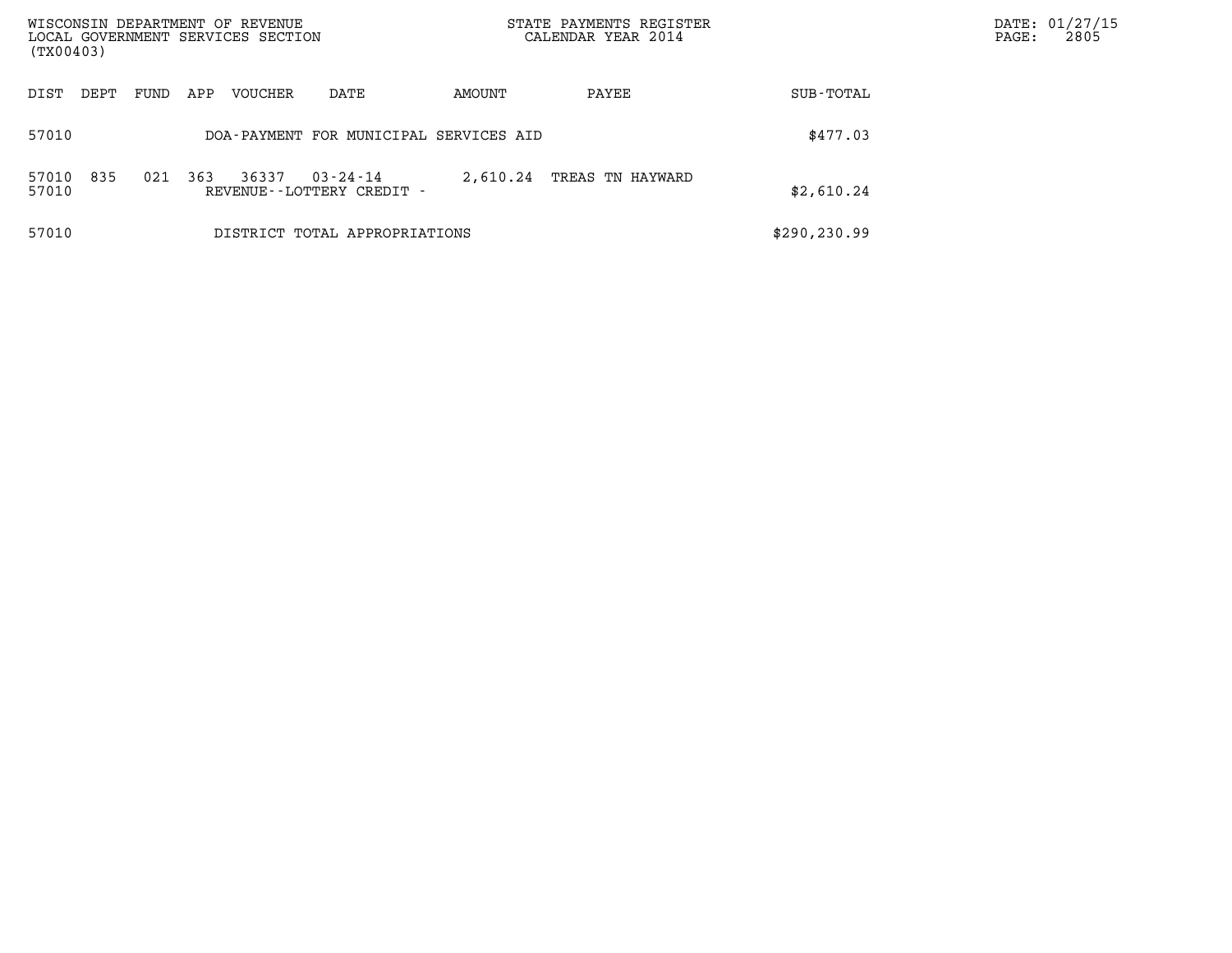| $\texttt{DATE}$ : | 01/27/15 |
|-------------------|----------|
| PAGE:             | 2806     |

| (TX00403)                                                       |         |                                                                                                                                                                                                                                                                                   | DATE: 01/27/15<br>2806<br>$\mathtt{PAGE:}$ |
|-----------------------------------------------------------------|---------|-----------------------------------------------------------------------------------------------------------------------------------------------------------------------------------------------------------------------------------------------------------------------------------|--------------------------------------------|
|                                                                 |         | DATE<br>DIST DEPT FUND APP VOUCHER<br>AMOUNT                                                                                                                                                                                                                                      | <b>PAYEE</b> FOR THE PAYEE<br>SUB-TOTAL    |
| 57012 165<br>57012                                              |         | 002 225 01447 06-30-14 4,222.85 TREAS TN HUNTER<br>SAFETY/PROF SERV--FIRE INSURANCE DUES                                                                                                                                                                                          | \$4,222.85                                 |
| 57012 370<br>57012 370<br>57012                                 |         | 16669  01-30-14  181.55  TREAS TN HUNTER<br>002 503<br>01-30-14 4,678.13 TREAS TN HUNTER<br>002 503<br>16669<br>TOWN SHARE 212.72<br>NAT RESOURCES--AIDS IN LIEU OF TAXES                                                                                                         | \$4,859.68                                 |
| 57012 370<br>57012                                              |         | 012 571 38190 06-16-14 191.79 TREAS TN HUNTER<br>NAT RESOURCES - - FOREST CROP/MFL/CO FOREST                                                                                                                                                                                      | \$191.79                                   |
| 57012 370<br>57012 370<br>57012 370<br>57012                    |         | 012 579 19750 04-16-14 5,672.49 TREAS TN HUNTER<br>012 579 19750 04-16-14 10,191.44 TREAS TN HUNTER<br>04-16-14 213.39 TREAS TN HUNTER<br>012 579<br>19750<br>NAT RESOURCES--AIDS IN LIEU OF TAXES                                                                                | \$16,077.32                                |
| 57012 370<br>57012                                              |         | 012 584<br>00135 09-30-14 13,638.42 TREAS TN HUNTER<br>NAT RESOURCES -- PMT IN LIEU OF TAXES                                                                                                                                                                                      | \$13,638.42                                |
| 57012 370<br>57012                                              |         | 074 670 42024 05-23-14 3,698.30 TREAS TN HUNTER<br>NAT RESOURCES - - RU RECYCLING GRANT                                                                                                                                                                                           | \$3,698.30                                 |
| 57012 395<br>57012<br>395<br>57012<br>395<br>57012 395<br>57012 |         | 05446  01-06-14  20,900.08  TOWN OF HUNTER<br>011 191<br>11446 04-07-14 20,900.08 TOWN OF HUNTER<br>21446 07-07-14 20,900.08 TOWN OF HUNTER<br>011 191<br>011 191<br>$10 - 06 - 14$<br>011 191<br>31446<br>20,900.09 TOWN OF HUNTER<br>TRANSPORTATION - - GENERAL TRANSP AIDS-GTA | \$83,600.33                                |
| 57012 465<br>57012                                              |         | 00156  12-10-14  1,839.61  TREAS TN HUNTER<br>072 365<br>MILITARY AFFAIRS - - EMERGENCY MANAGEMENT                                                                                                                                                                                | \$1,839.61                                 |
| 57012 835<br>57012 835<br>57012                                 | 002 105 | 44396<br>$07 - 28 - 14$<br>1,085.03 TREAS TN HUNTER<br>002 105<br>81503<br>$11 - 17 - 14$<br>6,148.52 TREAS TN HUNTER<br>REVENUE - - STATE SHARED REVENUES                                                                                                                        | \$7,233.55                                 |
| 57012 835<br>57012                                              |         | 002 109 03312 07-28-14<br>9.00 TREAS TN HUNTER<br>REVENUE--EXEMPT COMPUTER AID                                                                                                                                                                                                    | \$9.00                                     |
| 57012                                                           |         | DISTRICT TOTAL APPROPRIATIONS                                                                                                                                                                                                                                                     | \$135, 370.85                              |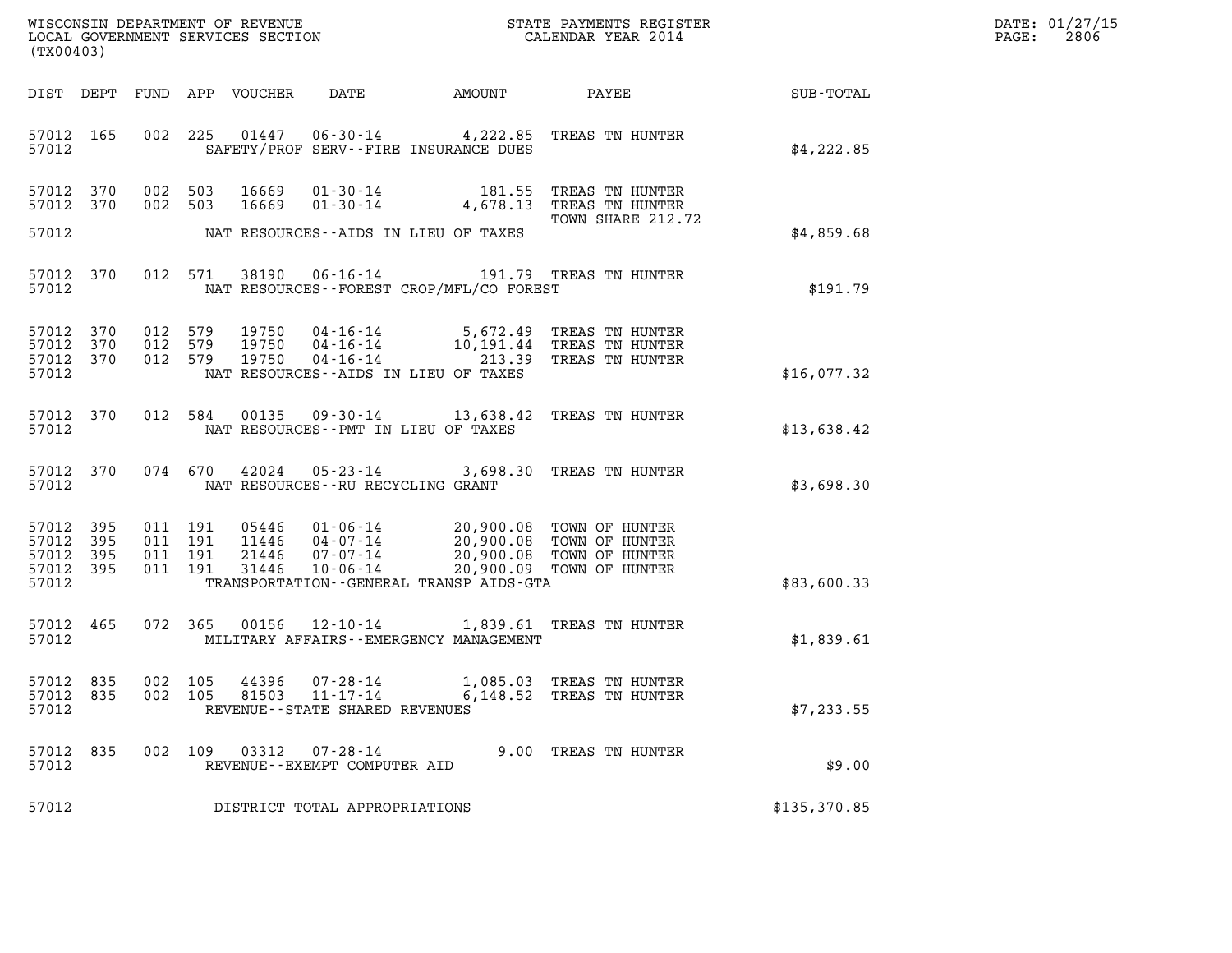| (TX00403)                                                 |                                          |                  |                                                  |                                              |                                                                                                                                                                                                                                                                                                                                                                         |                  | DATE: 01/27/15<br>$\mathtt{PAGE:}$<br>2807 |
|-----------------------------------------------------------|------------------------------------------|------------------|--------------------------------------------------|----------------------------------------------|-------------------------------------------------------------------------------------------------------------------------------------------------------------------------------------------------------------------------------------------------------------------------------------------------------------------------------------------------------------------------|------------------|--------------------------------------------|
| DIST DEPT                                                 |                                          | FUND APP VOUCHER |                                                  | DATE AMOUNT                                  | PAYEE                                                                                                                                                                                                                                                                                                                                                                   | <b>SUB-TOTAL</b> |                                            |
| 57014 165<br>57014                                        |                                          | 002 225 01448    |                                                  | SAFETY/PROF SERV--FIRE INSURANCE DUES        | 06-30-14 7,062.04 TREAS TN LENROOT                                                                                                                                                                                                                                                                                                                                      | \$7,062.04       |                                            |
| 57014 370<br>57014                                        | 000 001                                  | 02DNR            |                                                  | NAT RESOURCES-SEVERANCE/YIELD/WITHDRAWAL     | 09-11-14 376.80 TREAS TOWN LENROOT                                                                                                                                                                                                                                                                                                                                      | \$376.80         |                                            |
|                                                           | 57014 370 002 503                        | 17114            |                                                  |                                              | 02-14-14 8,127.36 TREAS TN LENROOT<br>TOWN SHARE 686.81                                                                                                                                                                                                                                                                                                                 |                  |                                            |
| 57014                                                     |                                          |                  |                                                  | NAT RESOURCES--AIDS IN LIEU OF TAXES         |                                                                                                                                                                                                                                                                                                                                                                         | \$8,127.36       |                                            |
| 57014 370<br>57014 370<br>57014                           | 012 571<br>012 571                       | 38191<br>38191   | $06 - 16 - 14$                                   | NAT RESOURCES--FOREST CROP/MFL/CO FOREST     | 461.75 TREAS TN LENROOT<br>06-16-14 7,092.42 TREAS TN LENROOT                                                                                                                                                                                                                                                                                                           | \$7,554.17       |                                            |
| 57014 370<br>57014 370<br>57014 370<br>57014 370<br>57014 | 012 579<br>012 579<br>012 579<br>012 579 |                  |                                                  | NAT RESOURCES -- AIDS IN LIEU OF TAXES       | $\begin{tabular}{llllll} 19751 & 04\texttt{-}16\texttt{-}14 & 3.20 \texttt{} \texttt{} \texttt{} 3.20 & \texttt{} \texttt{} \texttt{} 105751 & 04\texttt{-}16\texttt{-}14 & 105.65 \texttt{} \texttt{} \texttt{} 18751 & 04\texttt{-}16\texttt{-}14 & 2.040.76 \texttt{} \texttt{} \texttt{} 18751 & 04\texttt{-}16\texttt{-}14 & 73.50 \texttt{} \texttt{} \texttt{} $ | \$2,223.11       |                                            |
| 57014 395<br>57014 395<br>57014 395<br>57014 395<br>57014 | 011 191<br>011 191<br>011 191<br>011 191 | 31447            | $10 - 06 - 14$                                   | TRANSPORTATION - - GENERAL TRANSP AIDS - GTA | 05447  01-06-14  46,161.18 TOWN OF LENROOT<br>11447  04-07-14  46,161.18 TOWN OF LENROOT<br>21447  07-07-14  46,161.18 TOWN OF LENROOT<br>46,161.20 TOWN OF LENROOT                                                                                                                                                                                                     | \$184,644.74     |                                            |
| 57014 835<br>57014 835<br>57014                           | 002 105<br>002 105                       | 44397<br>81504   | $11 - 17 - 14$<br>REVENUE--STATE SHARED REVENUES |                                              | 07-28-14 3,305.49 TREAS TN LENROOT<br>18,731.08 TREAS TN LENROOT                                                                                                                                                                                                                                                                                                        | \$22,036.57      |                                            |
| 57014 835<br>57014                                        | 002 109                                  | 03313            | $07 - 28 - 14$<br>REVENUE--EXEMPT COMPUTER AID   |                                              | 1.00 TREAS TN LENROOT                                                                                                                                                                                                                                                                                                                                                   | \$1.00           |                                            |
| 57014                                                     |                                          |                  | DISTRICT TOTAL APPROPRIATIONS                    |                                              |                                                                                                                                                                                                                                                                                                                                                                         | \$232,025.79     |                                            |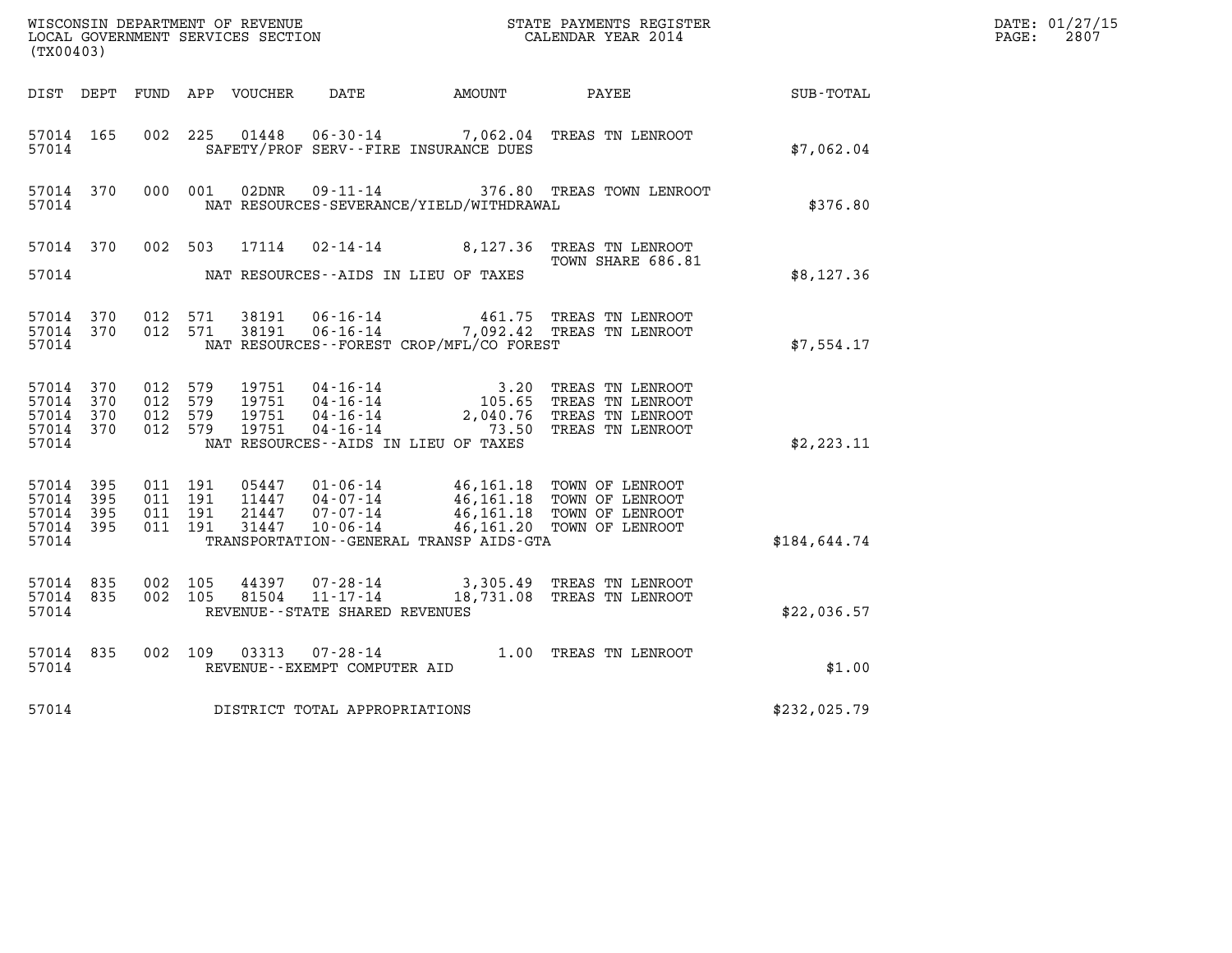| WISCONSIN DEPARTMENT OF REVENUE   | STATE PAYMENTS REGISTER | DATE: 01/27/15 |
|-----------------------------------|-------------------------|----------------|
| LOCAL GOVERNMENT SERVICES SECTION | CALENDAR YEAR 2014      | 2808<br>PAGE:  |

|                                           | WISCONSIN DEPARTMENT OF REVENUE<br>STATE PAYMENTS REGISTER<br>LOCAL GOVERNMENT SERVICES SECTION<br>CALENDAR YEAR 2014<br>(TX00403) |                          |                          |                                  |                                                    |                                                                                     |                                                                                                    |              |
|-------------------------------------------|------------------------------------------------------------------------------------------------------------------------------------|--------------------------|--------------------------|----------------------------------|----------------------------------------------------|-------------------------------------------------------------------------------------|----------------------------------------------------------------------------------------------------|--------------|
| DIST                                      | DEPT                                                                                                                               | FUND                     | APP                      | VOUCHER                          | DATE                                               | AMOUNT                                                                              | PAYEE                                                                                              | SUB-TOTAL    |
| 57016<br>57016                            | 165                                                                                                                                | 002                      | 225                      | 01449                            | SAFETY/PROF SERV--FIRE INSURANCE DUES              | $06 - 30 - 14$ 431.27                                                               | TREAS TN MEADOWBROOK                                                                               | \$431.27     |
| 57016<br>57016<br>57016                   | 370<br>370                                                                                                                         | 012<br>012               | 571<br>571               | 38192<br>38192                   | $06 - 16 - 14$                                     | NAT RESOURCES - - FOREST CROP/MFL/CO FOREST                                         | 06-16-14 130.40 TREAS TN MEADOWBROOK<br>2,554.79 TREAS TN MEADOWBROOK                              | \$2,685.19   |
| 57016<br>57016                            | 370                                                                                                                                | 074                      | 670                      |                                  | NAT RESOURCES--RU RECYCLING GRANT                  | 42025 05-23-14 878.10                                                               | TREAS TN MEADOWBROOK                                                                               | \$878.10     |
| 57016<br>57016<br>57016<br>57016<br>57016 | 395<br>395<br>395<br>395                                                                                                           | 011<br>011<br>011<br>011 | 191<br>191<br>191<br>191 | 05448<br>11448<br>21448<br>31448 | 01-06-14<br>04-07-14<br>$07 - 07 - 14$<br>10-06-14 | 14,046.29<br>14,046.29<br>14,046.31<br>TRANSPORTATION - - GENERAL TRANSP AIDS - GTA | TOWN OF MEADOWBROOK<br>TOWN OF MEADOWBROOK<br>14,046.29 TOWN OF MEADOWBROOK<br>TOWN OF MEADOWBROOK | \$56, 185.18 |
| 57016<br>57016<br>57016                   | 835<br>835                                                                                                                         | 002<br>002               | 105<br>105               | 44398<br>81505                   | 11-17-14<br>REVENUE - - STATE SHARED REVENUES      | 18,062.70                                                                           | 07-28-14 3,187.54 TREAS TN MEADOWBROOK<br>TREAS TN MEADOWBROOK                                     | \$21, 250.24 |
| 57016                                     |                                                                                                                                    |                          |                          |                                  | DISTRICT TOTAL APPROPRIATIONS                      |                                                                                     |                                                                                                    | \$81,429.98  |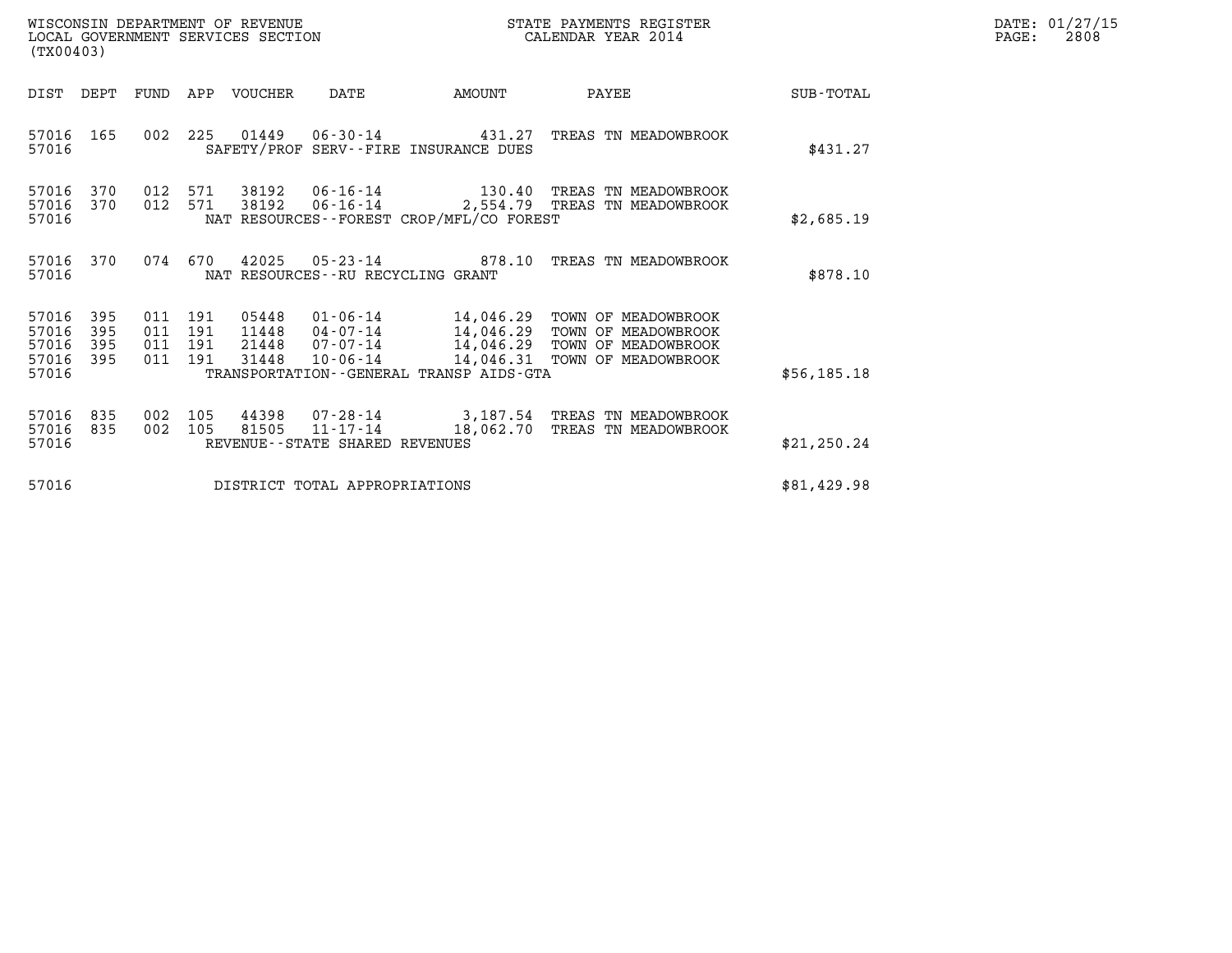| (TX00403)                                     |                     |                    |                    |                            |                                                     |                                              |                                                                                                                                                                             |               | DATE: 01/27/15<br>2809<br>$\mathtt{PAGE}$ : |
|-----------------------------------------------|---------------------|--------------------|--------------------|----------------------------|-----------------------------------------------------|----------------------------------------------|-----------------------------------------------------------------------------------------------------------------------------------------------------------------------------|---------------|---------------------------------------------|
|                                               |                     |                    |                    | DIST DEPT FUND APP VOUCHER | DATE                                                | AMOUNT                                       | $\mathtt{PAYEE}$                                                                                                                                                            | SUB-TOTAL     |                                             |
| 57018 165<br>57018                            |                     |                    |                    |                            |                                                     | SAFETY/PROF SERV--FIRE INSURANCE DUES        | 002 225 01450 06-30-14 521.12 TREAS TN METEOR                                                                                                                               | \$521.12      |                                             |
| 57018 370<br>57018                            |                     |                    |                    |                            |                                                     | NAT RESOURCES-SEVERANCE/YIELD/WITHDRAWAL     | 000 001 01DNR 06-19-14 1,936.30 TREAS TOWN METEOR                                                                                                                           | \$1,936.30    |                                             |
| 57018 370 012 571<br>57018 370<br>57018       |                     |                    | 012 571            |                            |                                                     | NAT RESOURCES - - FOREST CROP/MFL/CO FOREST  | 38193  06-16-14   1,674.02  TREAS TN METEOR<br>38193  06-16-14   661.70  TREAS TN METEOR                                                                                    | \$2,335.72    |                                             |
| 57018 370<br>57018                            |                     |                    |                    |                            | NAT RESOURCES -- RU RECYCLING GRANT                 |                                              | 074 670 42026 05-23-14 750.08 TREAS TN METEOR                                                                                                                               | \$750.08      |                                             |
| 57018 370<br>57018                            |                     |                    |                    |                            |                                                     | NAT RESOURCES - - RU CONSOLIDATED GRANT      | 074 673 42026 05-23-14 40.36 TREAS TN METEOR                                                                                                                                | \$40.36       |                                             |
| 57018 395<br>57018<br>57018<br>57018<br>57018 | 395<br>- 395<br>395 | 011 191<br>011 191 | 011 191<br>011 191 | 31449                      | 10-06-14                                            | TRANSPORTATION - - GENERAL TRANSP AIDS - GTA | 05449   01-06-14   14,236.82   TOWN OF METEOR<br>11449   04-07-14   14,236.82   TOWN OF METEOR<br>21449   07-07-14   14,236.82   TOWN OF METEOR<br>14,236.84 TOWN OF METEOR | \$56,947.30   |                                             |
| 57018 505<br>57018                            |                     |                    | 002 174            |                            |                                                     | DOA--TRANSMISSION LINE FEE DISTRIBUTION      | 58920  04-30-14  28,780.00  TREAS TN METEOR                                                                                                                                 | \$28,780.00   |                                             |
| 57018 835<br>57018 835<br>57018               |                     | 002 105            | 002 105            | 44399<br>81506             | $11 - 17 - 14$<br>REVENUE - - STATE SHARED REVENUES |                                              | 07-28-14 1,480.79 TREAS TN METEOR<br>8,391.12 TREAS TN METEOR                                                                                                               | \$9,871.91    |                                             |
| 57018                                         |                     |                    |                    |                            | DISTRICT TOTAL APPROPRIATIONS                       |                                              |                                                                                                                                                                             | \$101, 182.79 |                                             |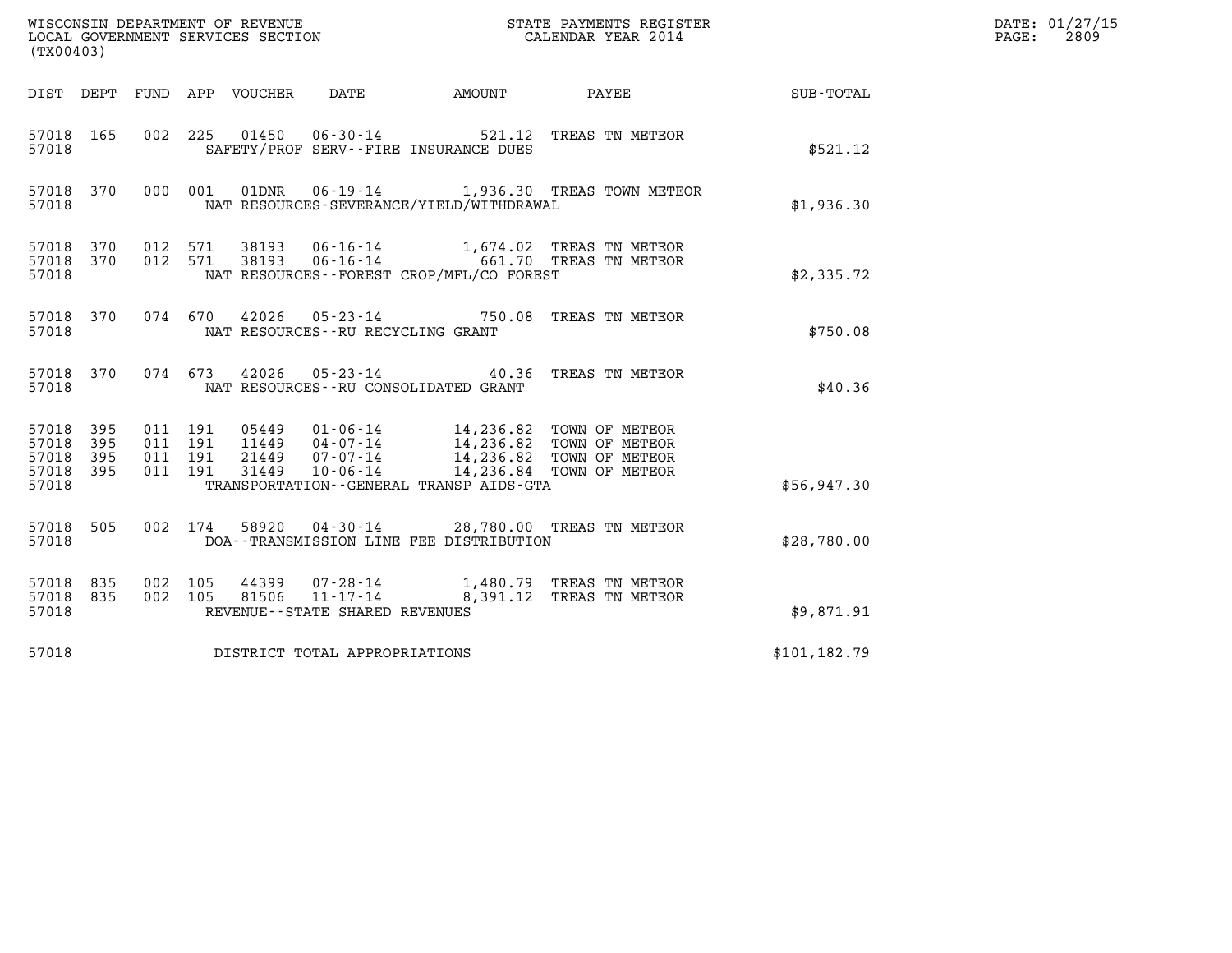| WISCONSIN DEPARTMENT OF REVENUE   | STATE PAYMENTS REGISTER | DATE: 01/27/15 |
|-----------------------------------|-------------------------|----------------|
| LOCAL GOVERNMENT SERVICES SECTION | CALENDAR YEAR 2014      | 2810<br>PAGE:  |

| (TX00403)                   |            |                    | WISCONSIN DEPARTMENT OF REVENUE<br>LOCAL GOVERNMENT SERVICES SECTION |                                                    | STATE PAYMENTS REGIS'<br>CALENDAR YEAR 2014<br>STATE PAYMENTS REGISTER |                                                                                                                                          |             | DATE: 01/27/15<br>$\mathtt{PAGE:}$<br>2810 |
|-----------------------------|------------|--------------------|----------------------------------------------------------------------|----------------------------------------------------|------------------------------------------------------------------------|------------------------------------------------------------------------------------------------------------------------------------------|-------------|--------------------------------------------|
|                             |            |                    | DIST DEPT FUND APP VOUCHER DATE                                      |                                                    |                                                                        | AMOUNT PAYEE                                                                                                                             | SUB-TOTAL   |                                            |
| 57020 165<br>57020          |            |                    |                                                                      |                                                    | SAFETY/PROF SERV--FIRE INSURANCE DUES                                  | 002 225 01451 06-30-14 1,473.50 TREAS TN OJIBWA                                                                                          | \$1,473.50  |                                            |
|                             |            |                    |                                                                      |                                                    |                                                                        | 57020 370 002 503 16670 01-30-14 299.71 TREAS TN OJIBWA<br>TOWN SHARE 47.81                                                              |             |                                            |
| 57020                       |            |                    |                                                                      |                                                    | NAT RESOURCES--AIDS IN LIEU OF TAXES                                   |                                                                                                                                          | \$299.71    |                                            |
| 57020 370<br>57020          |            |                    |                                                                      |                                                    | NAT RESOURCES - - FOREST CROP/MFL/CO FOREST                            | 012 571 38194 06-16-14 3,532.77 TREAS TN OJIBWA                                                                                          | \$3,532.77  |                                            |
| 57020 370<br>57020          | 370        | 012 579<br>012 579 |                                                                      | 19752 04-16-14<br>19752 04-16-14<br>19752 04-16-14 |                                                                        | 2.58   TREAS  TN  OJIBWA<br>25.80   TREAS  TN  OJIBWA                                                                                    |             |                                            |
| 57020 370<br>57020          |            | 012 579            |                                                                      |                                                    | NAT RESOURCES--AIDS IN LIEU OF TAXES                                   | 25.95 TREAS TN OJIBWA                                                                                                                    | \$54.33     |                                            |
| 57020 395<br>57020          |            |                    |                                                                      | TRANSPORTATION--FLOOD DAMAGE AID                   |                                                                        | 011 174 20680 08-11-14 9,832.50 TREAS TN OJIBWA                                                                                          | \$9,832.50  |                                            |
| 57020<br>57020              | 395<br>395 | 011 191<br>011 191 | 05450                                                                | 11450  04-07-14                                    | 01-06-14 14,443.23 TOWN OF OJIBWA                                      |                                                                                                                                          |             |                                            |
| 57020<br>57020 395<br>57020 | 395        | 011 191<br>011 191 | 21450<br>31450                                                       | 07-07-14<br>$10 - 06 - 14$                         | TRANSPORTATION--GENERAL TRANSP AIDS-GTA                                | 14,443.23 IOWN OF OJIBWA<br>14,443.23 TOWN OF OJIBWA<br>14,443.23 TOWN OF OJIBWA<br>14,443.24 TOWN OF OJIBWA<br>14,443.24 TOWN OF OJIBWA | \$57,772.93 |                                            |
|                             |            |                    |                                                                      |                                                    |                                                                        |                                                                                                                                          |             |                                            |
| 57020 835<br>57020          |            |                    |                                                                      | REVENUE--EXEMPT COMPUTER AID                       |                                                                        | 002 109 03314 07-28-14 2.00 TREAS TN OJIBWA                                                                                              | \$2.00      |                                            |
| 57020                       |            |                    |                                                                      | DISTRICT TOTAL APPROPRIATIONS                      |                                                                        |                                                                                                                                          | \$72,967.74 |                                            |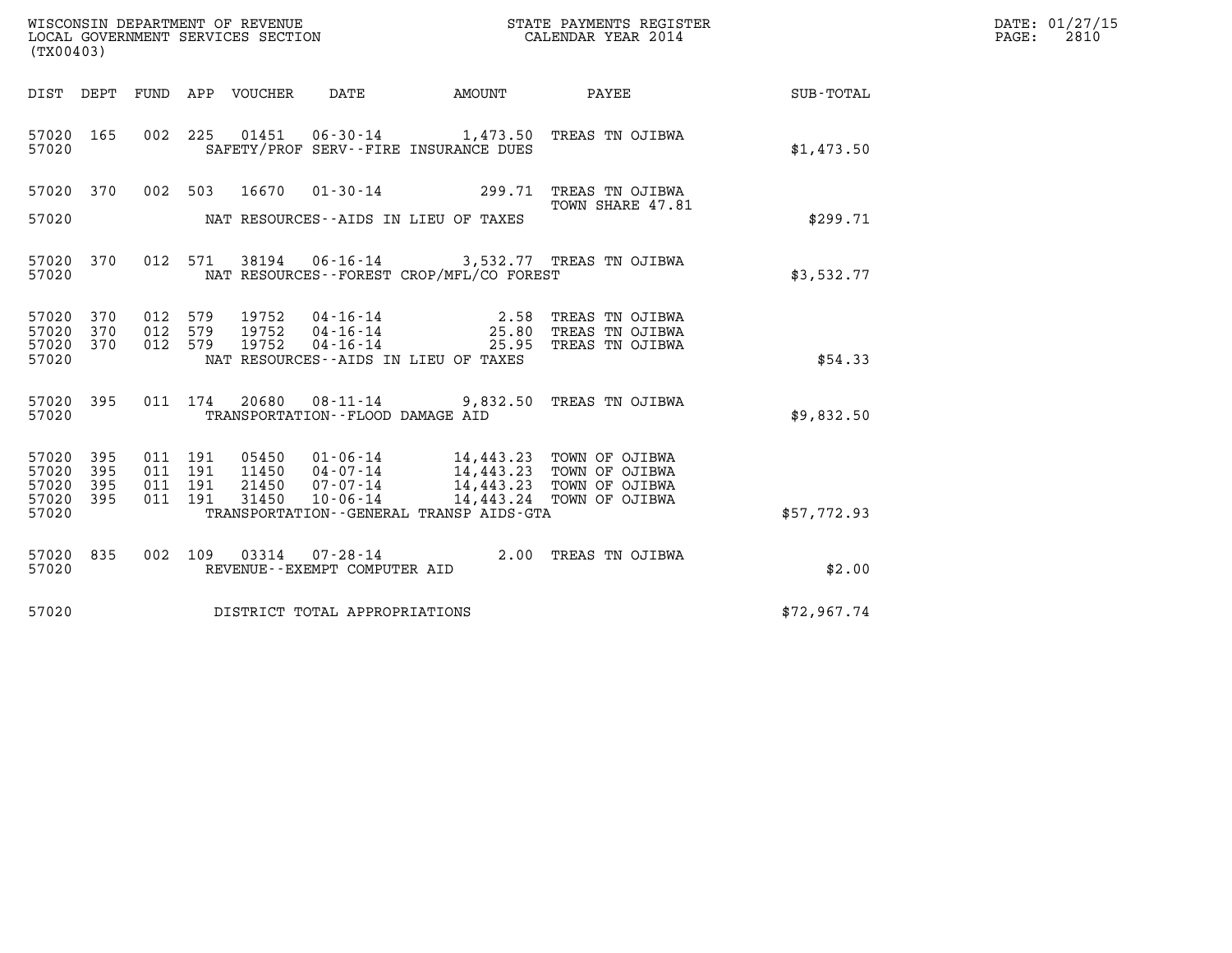| (TX00403)                                             |           |                    |                    |                            |                                                    |                                           |                                                                                                                                                          |              | DATE: 01/27/15<br>2811<br>$\mathtt{PAGE:}$ |
|-------------------------------------------------------|-----------|--------------------|--------------------|----------------------------|----------------------------------------------------|-------------------------------------------|----------------------------------------------------------------------------------------------------------------------------------------------------------|--------------|--------------------------------------------|
|                                                       |           |                    |                    | DIST DEPT FUND APP VOUCHER | DATE                                               | AMOUNT                                    | PAYEE                                                                                                                                                    | SUB-TOTAL    |                                            |
| 57022 165<br>57022                                    |           |                    |                    |                            |                                                    | SAFETY/PROF SERV--FIRE INSURANCE DUES     | 002 225 01452 06-30-14 1,239.90 TREAS TN RADISSON                                                                                                        | \$1,239.90   |                                            |
| 57022                                                 | 57022 370 |                    | 000 001            | 03DNR                      |                                                    | NAT RESOURCES-SEVERANCE/YIELD/WITHDRAWAL  | 11-04-14 10,032.22 TREAS TOWN RADISSON                                                                                                                   | \$10,032.22  |                                            |
| 57022                                                 | 57022 370 |                    |                    |                            |                                                    | NAT RESOURCES -- AIDS IN LIEU OF TAXES    | 002 503 16671 01-30-14 1,165.28 TREAS TN RADISSON<br>TOWN SHARE 153.35                                                                                   | \$1,165.28   |                                            |
| 57022 370<br>57022                                    | 57022 370 |                    | 012 571<br>012 571 |                            |                                                    | NAT RESOURCES--FOREST CROP/MFL/CO FOREST  | 38195   06-16-14   456.00 TREAS TN RADISSON<br>38195   06-16-14   2,010.32 TREAS TN RADISSON                                                             | \$2,466.32   |                                            |
| 57022 370<br>57022 370<br>57022                       |           | 012 579            | 012 579            | 19753<br>19753             |                                                    | NAT RESOURCES--AIDS IN LIEU OF TAXES      | 04-16-14<br>04-16-14 24.84 TREAS TN RADISSON                                                                                                             | \$282.12     |                                            |
| 57022 370<br>57022                                    |           |                    | 074 670            | 42027                      | NAT RESOURCES -- RU RECYCLING GRANT                |                                           | 05-23-14 2,110.66 TREAS TN RADISSON                                                                                                                      | \$2,110.66   |                                            |
| 57022 395<br>57022 395<br>57022<br>57022 395<br>57022 | - 395     | 011 191<br>011 191 | 011 191<br>011 191 | 21451<br>31451             | 07-07-14<br>$10 - 06 - 14$                         | TRANSPORTATION--GENERAL TRANSP AIDS-GTA   | 05451  01-06-14  34,332.44  TOWN OF RADISSON<br>11451  04-07-14  34,332.44  TOWN OF RADISSON<br>34,332.44 TOWN OF RADISSON<br>34,332.47 TOWN OF RADISSON | \$137,329.79 |                                            |
| 57022 465<br>57022                                    |           |                    | 072 365            |                            |                                                    | MILITARY AFFAIRS - - EMERGENCY MANAGEMENT | 00178  12-22-14  3,291.80  TREAS TN RADISSON                                                                                                             | \$3,291.80   |                                            |
| 57022 511<br>57022                                    |           |                    | 020 180            |                            | 00198 12-18-14                                     | GOVT ACCOUNTABILITY BD--ELECTION AID      | 6,000.00 TREAS TN RADISSON                                                                                                                               | \$6,000.00   |                                            |
| 57022 835<br>57022                                    | 57022 835 | 002 105<br>002 105 |                    | 44400                      | REVENUE - - STATE SHARED REVENUES                  |                                           | 07-28-14 2,778.81 TREAS TN RADISSON<br>81507  11-17-14  14,925.35  TREAS TN RADISSON                                                                     | \$17,704.16  |                                            |
| 57022 835<br>57022                                    |           | 002 109            |                    |                            | 03315  07-28-14<br>REVENUE - - EXEMPT COMPUTER AID |                                           | 14.00 TREAS TN RADISSON                                                                                                                                  | \$14.00      |                                            |
| 57022                                                 |           |                    |                    |                            | DISTRICT TOTAL APPROPRIATIONS                      |                                           |                                                                                                                                                          | \$181,636.25 |                                            |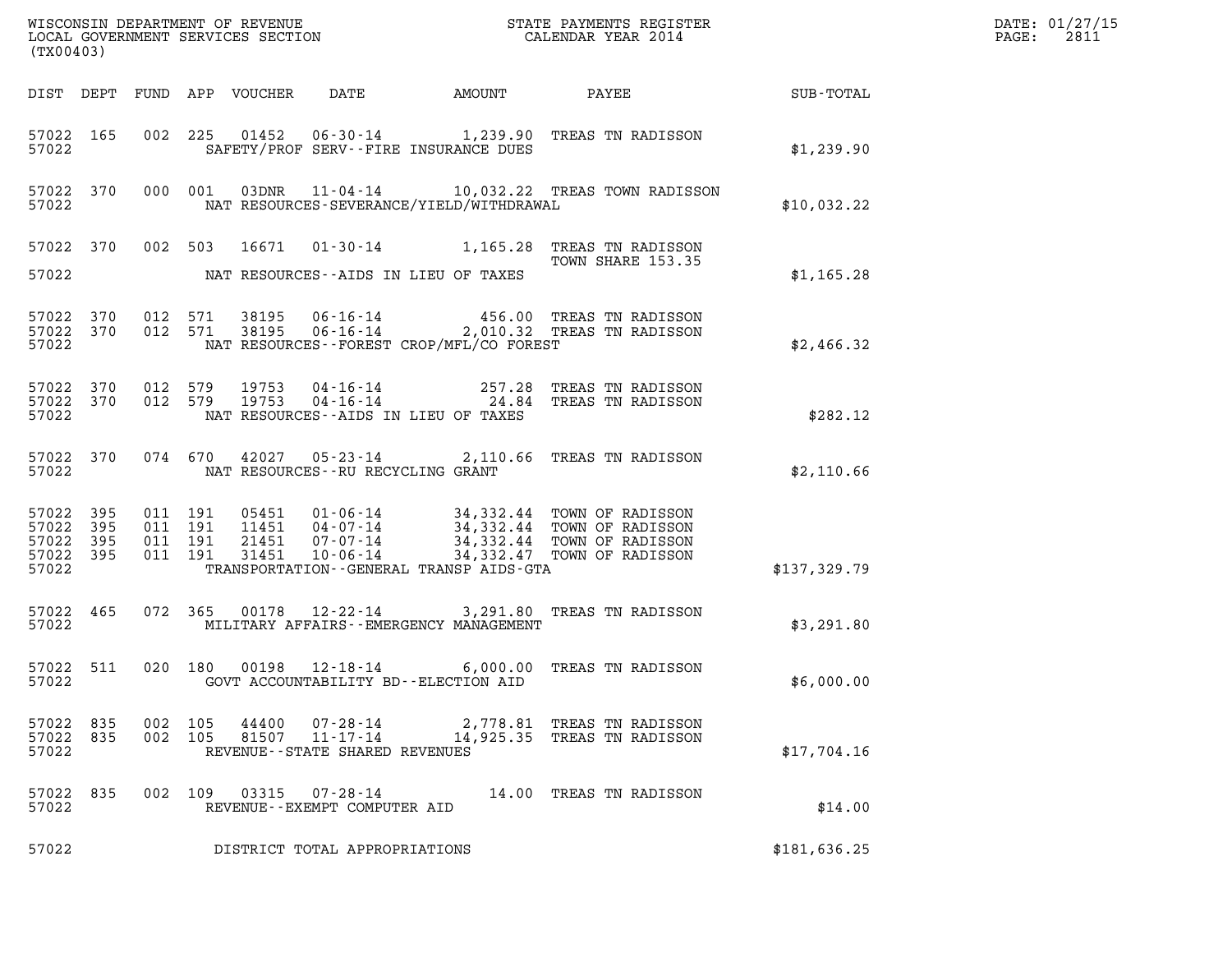| (TX00403)      |                                                         |  |                                         |                                             |                                                                                                                                                                                                                                                                                                                                 |              |
|----------------|---------------------------------------------------------|--|-----------------------------------------|---------------------------------------------|---------------------------------------------------------------------------------------------------------------------------------------------------------------------------------------------------------------------------------------------------------------------------------------------------------------------------------|--------------|
|                | 57024                                                   |  |                                         | SAFETY/PROF SERV--FIRE INSURANCE DUES       | 57024 165 002 225 01453 06-30-14 8,571.48 TREAS TN ROUND LAKE                                                                                                                                                                                                                                                                   | \$8,571.48   |
|                | 57024 370<br>57024 370<br>57024 370<br>57024            |  |                                         | NAT RESOURCES-SEVERANCE/YIELD/WITHDRAWAL    | 000 001 01DNR 06-19-14 3,323.79 TREAS TOWN ROUND LAKE<br>000 001 02DNR 09-11-14 251.70 TREAS TOWN ROUND LAKE<br>000 001 03DNR 11-04-14 13,930.35 TREAS TOWN ROUND LAKE                                                                                                                                                          | \$17,505.84  |
|                |                                                         |  |                                         | 57024 NAT RESOURCES--AIDS IN LIEU OF TAXES  | 57024 370 002 503 17115 02-14-14 9,233.86 TREAS TN ROUND LAKE<br>TOWN SHARE 762.31                                                                                                                                                                                                                                              | \$9,233.86   |
|                | 57024 370<br>57024 370<br>57024                         |  |                                         | NAT RESOURCES - - FOREST CROP/MFL/CO FOREST | 012 571 38196 06-16-14 831.84 TREAS TN ROUND LAKE<br>012 571 38196 06-16-14 1,068.95 TREAS TN ROUND LAKE                                                                                                                                                                                                                        | \$1,900.79   |
| 57024<br>57024 | 57024 370<br>370<br>57024 370<br>57024 370<br>57024 370 |  |                                         | NAT RESOURCES--AIDS IN LIEU OF TAXES        | $\begin{tabular}{@{}c@{}}\n 012 & 579 & 19754 & 04-16-14 & 78.40 & \text{TREAS TN ROUND LAKE} \cr 012 & 579 & 19754 & 04-16-14 & 1,041.04 & \text{TREAS TN ROUND LAKE} \cr 012 & 579 & 19754 & 04-16-14 & 80.00 & \text{TREAS TN ROUND LAKE} \cr 012 & 579 & 19754 & 04-16-14 & 80.00 & \text{TREAS TN ROUND LAKE} \cr 012 & 5$ | \$1,280.94   |
|                |                                                         |  |                                         | 57024 NAT RESOURCES--PMT IN LIEU OF TAXES   | 57024 370 012 584 00136 09-30-14 46,312.52 TREAS TN ROUND LAKE                                                                                                                                                                                                                                                                  | \$46,312.52  |
|                | 57024 370                                               |  | 57024 NAT RESOURCES--RU RECYCLING GRANT |                                             | 074 670 42028 05-23-14 3,743.76 TREAS TN ROUND LAKE                                                                                                                                                                                                                                                                             | \$3,743.76   |
| 57024          | 57024 395<br>57024 395<br>57024 395<br>57024 395        |  |                                         | TRANSPORTATION - - GENERAL TRANSP AIDS-GTA  | 011 191 05452 01-06-14 49,495.46 TOWN OF ROUND LAKE<br>011 191 11452 04-07-14 49,495.46 TOWN OF ROUND LAKE<br>011 191 21452 07-07-14 49,495.46 TOWN OF ROUND LAKE<br>011 191 31452 10-06-14 49,495.46 TOWN OF ROUND LAKE                                                                                                        | \$197,981.84 |
| 57024          | 57024 465                                               |  |                                         | MILITARY AFFAIRS - - EMERGENCY MANAGEMENT   | 072  365  00157  12-10-14  21,313.49  TREAS TN ROUND LAKE                                                                                                                                                                                                                                                                       | \$21,313.49  |
| 57024          | 57024 835<br>57024 835                                  |  | REVENUE - - STATE SHARED REVENUES       |                                             | 002 105 44401 07-28-14 3,176.07 TREAS TN ROUND LAKE<br>002  105  81508  11-17-14  18,052.08  TREAS TN ROUND LAKE                                                                                                                                                                                                                | \$21, 228.15 |
|                |                                                         |  | 57024 835 002 109 03316 07-28-14        |                                             | 5.00 TREAS TN ROUND LAKE                                                                                                                                                                                                                                                                                                        |              |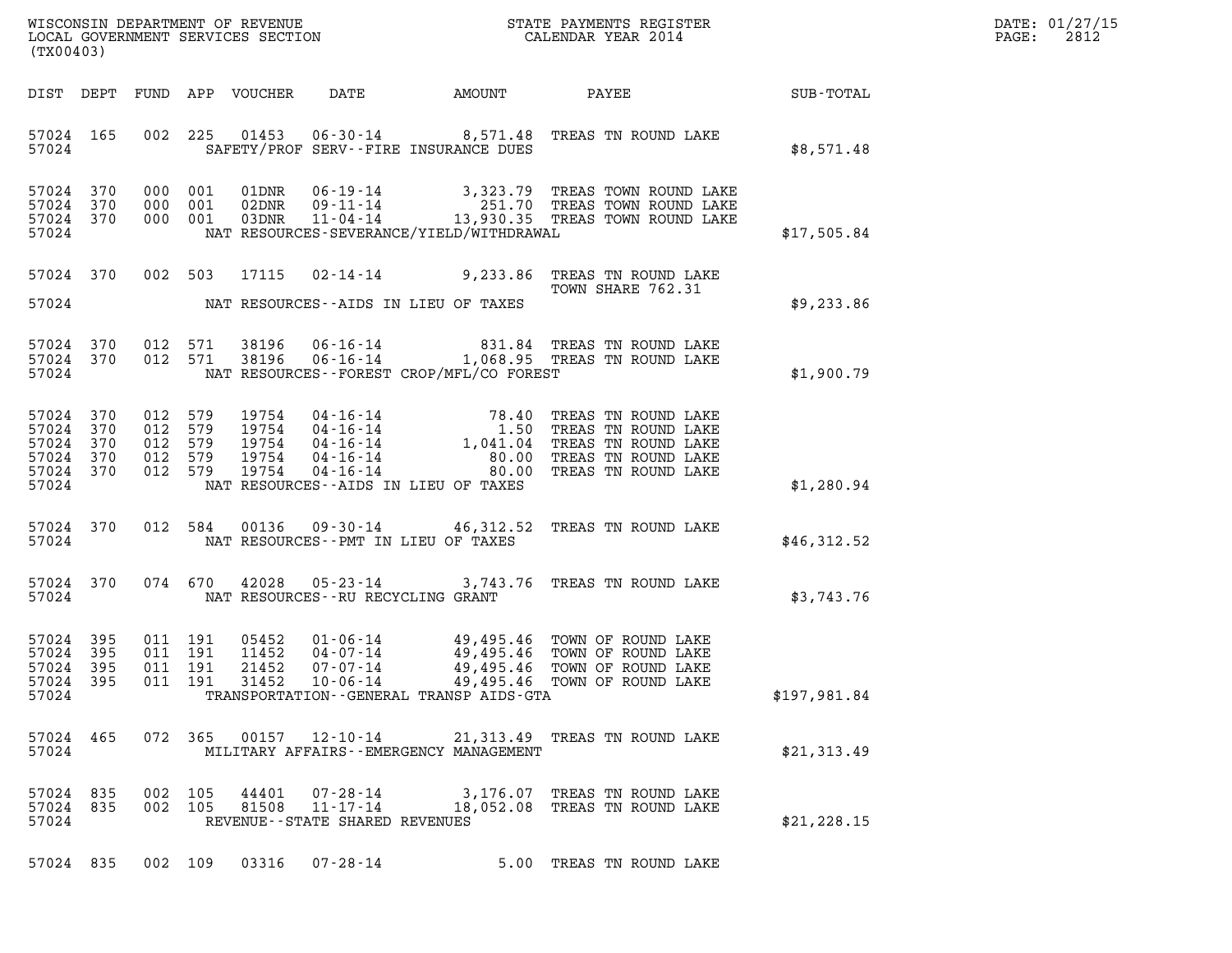| WISCONSIN DEPARTMENT OF REVENUE<br>LOCAL GOVERNMENT SERVICES SECTION<br>(TX00403) |                               |      |     |         |      |        | STATE PAYMENTS REGISTER<br>CALENDAR YEAR 2014 |              | $\mathtt{PAGE}$ : | DATE: 01/27/15<br>2813 |
|-----------------------------------------------------------------------------------|-------------------------------|------|-----|---------|------|--------|-----------------------------------------------|--------------|-------------------|------------------------|
| DIST                                                                              | DEPT                          | FUND | APP | VOUCHER | DATE | AMOUNT | PAYEE                                         | SUB-TOTAL    |                   |                        |
| 57024                                                                             | REVENUE--EXEMPT COMPUTER AID  |      |     |         |      |        |                                               | \$5.00       |                   |                        |
| 57024                                                                             | DISTRICT TOTAL APPROPRIATIONS |      |     |         |      |        |                                               | \$329,077.67 |                   |                        |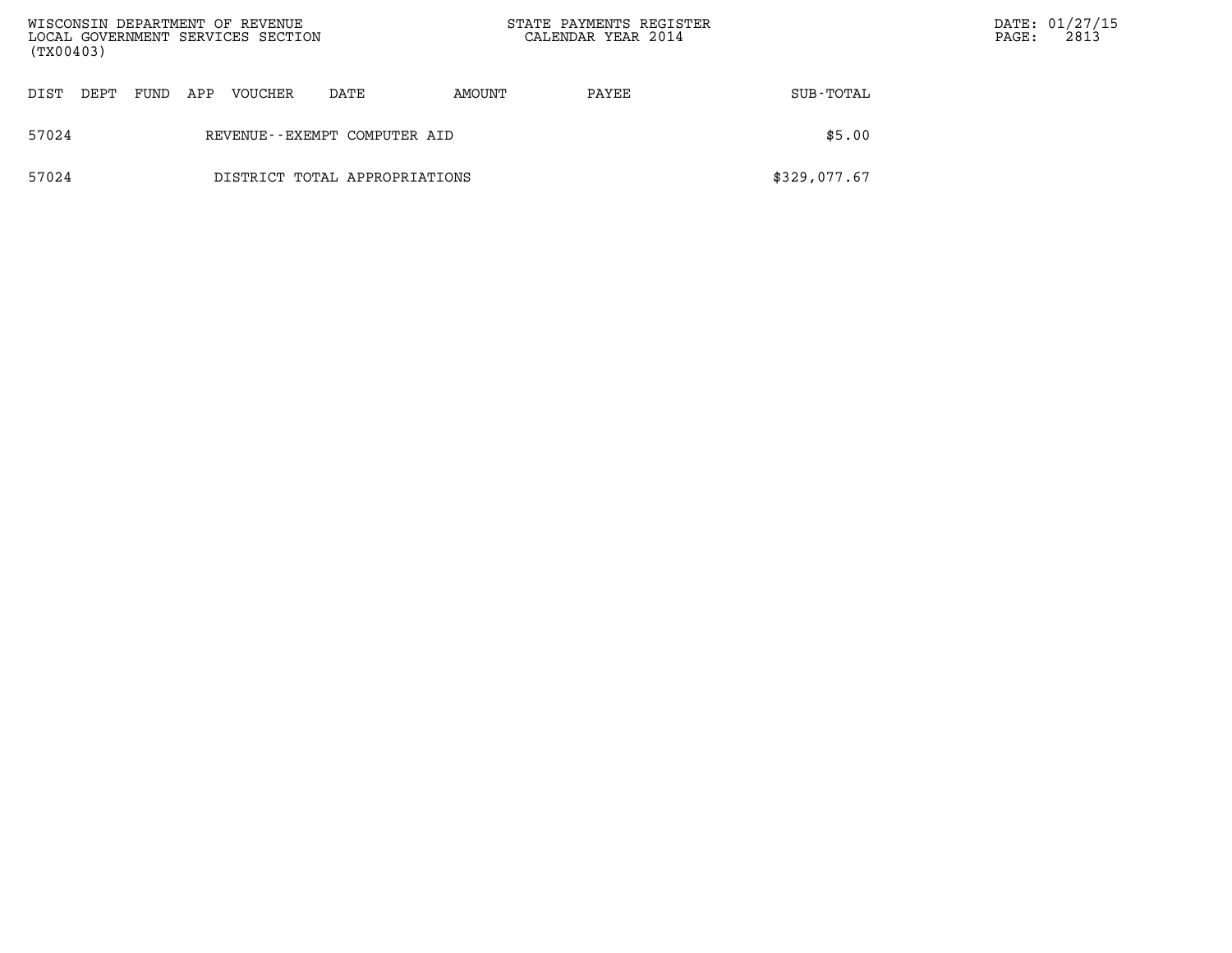| (TX00403)                                    |                    |                                          |         |       |                                     |                                              | WISCONSIN DEPARTMENT OF REVENUE<br>LOCAL GOVERNMENT SERVICES SECTION<br>LOCAL GOVERNMENT SERVICES SECTION<br>CALENDAR YEAR 2014                                                                  |              | DATE: 01/27/15<br>$\mathtt{PAGE:}$<br>2814 |
|----------------------------------------------|--------------------|------------------------------------------|---------|-------|-------------------------------------|----------------------------------------------|--------------------------------------------------------------------------------------------------------------------------------------------------------------------------------------------------|--------------|--------------------------------------------|
|                                              |                    |                                          |         |       |                                     | DIST DEPT FUND APP VOUCHER DATE AMOUNT PAYEE |                                                                                                                                                                                                  | SUB-TOTAL    |                                            |
| 57026 165<br>57026                           |                    | 002 225                                  |         |       |                                     | SAFETY/PROF SERV--FIRE INSURANCE DUES        | 01454   06-30-14   6,990.16   TREAS TN SAND LAKE                                                                                                                                                 | \$6,990.16   |                                            |
| 57026                                        | 57026 370          |                                          |         |       |                                     | NAT RESOURCES-SEVERANCE/YIELD/WITHDRAWAL     | 000 001 01DNR 06-19-14 6,507.01 TREAS TOWN SAND LAKE                                                                                                                                             | \$6,507.01   |                                            |
| 57026 370<br>57026                           |                    | 57026 370 012 571<br>012 571             |         |       |                                     | NAT RESOURCES - - FOREST CROP/MFL/CO FOREST  | 38197  06-16-14  688.41  TREAS TN SAND LAKE<br>38197  06-16-14  611.99  TREAS TN SAND LAKE                                                                                                       | \$1,300.40   |                                            |
| 57026 370<br>57026 370<br>57026 370<br>57026 |                    | 012 579<br>012 579<br>012 579            |         |       |                                     | NAT RESOURCES -- AIDS IN LIEU OF TAXES       | 19755  04-16-14   105.58   TREAS TN SAND LAKE<br>19755  04-16-14   6.42   TREAS TN SAND LAKE<br>19755  04-16-14   235.34   TREAS TN SAND LAKE                                                    | \$347.34     |                                            |
|                                              | 57026 370<br>57026 |                                          |         |       | NAT RESOURCES -- RU RECYCLING GRANT |                                              | 074 670 42029 05-23-14 1,426.91 TREAS TN SAND LAKE                                                                                                                                               | \$1,426.91   |                                            |
| 57026 395<br>57026<br>57026 395<br>57026     | - 395<br>57026 395 | 011 191<br>011 191<br>011 191<br>011 191 |         |       |                                     | TRANSPORTATION - - GENERAL TRANSP AIDS - GTA | 05453  01-06-14  34,644.70  TOWN OF SAND LAKE<br>11453  04-07-14  34,644.70  TOWN OF SAND LAKE<br>21453  07-07-14  34,644.70  TOWN OF SAND LAKE<br>31453  10-06-14  34,644.72  TOWN OF SAND LAKE | \$138,578.82 |                                            |
| 57026 505<br>57026                           |                    |                                          | 002 174 | 58920 |                                     | DOA--TRANSMISSION LINE FEE DISTRIBUTION      | 04-30-14 51,546.00 TREAS TN SAND LAKE                                                                                                                                                            | \$51,546.00  |                                            |
| 57026 835<br>57026 835<br>57026              |                    | 002 105<br>002 105                       |         |       | REVENUE - - STATE SHARED REVENUES   |                                              | $\begin{array}{cccc} 44402 & 07\text{-}28\text{-}14 & 2,145.92 & \text{TREAS TN SAND LAKE} \\ 81509 & 11\text{-}17\text{-}14 & 12,161.43 & \text{TREAS TN SAND LAKE} \end{array}$                | \$14,307.35  |                                            |
| 57026 835<br>57026                           |                    |                                          |         |       | REVENUE--EXEMPT COMPUTER AID        |                                              | 002 109 03317 07-28-14 46.00 TREAS TN SAND LAKE                                                                                                                                                  | \$46.00      |                                            |
| 57026                                        |                    |                                          |         |       | DISTRICT TOTAL APPROPRIATIONS       |                                              |                                                                                                                                                                                                  | \$221,049.99 |                                            |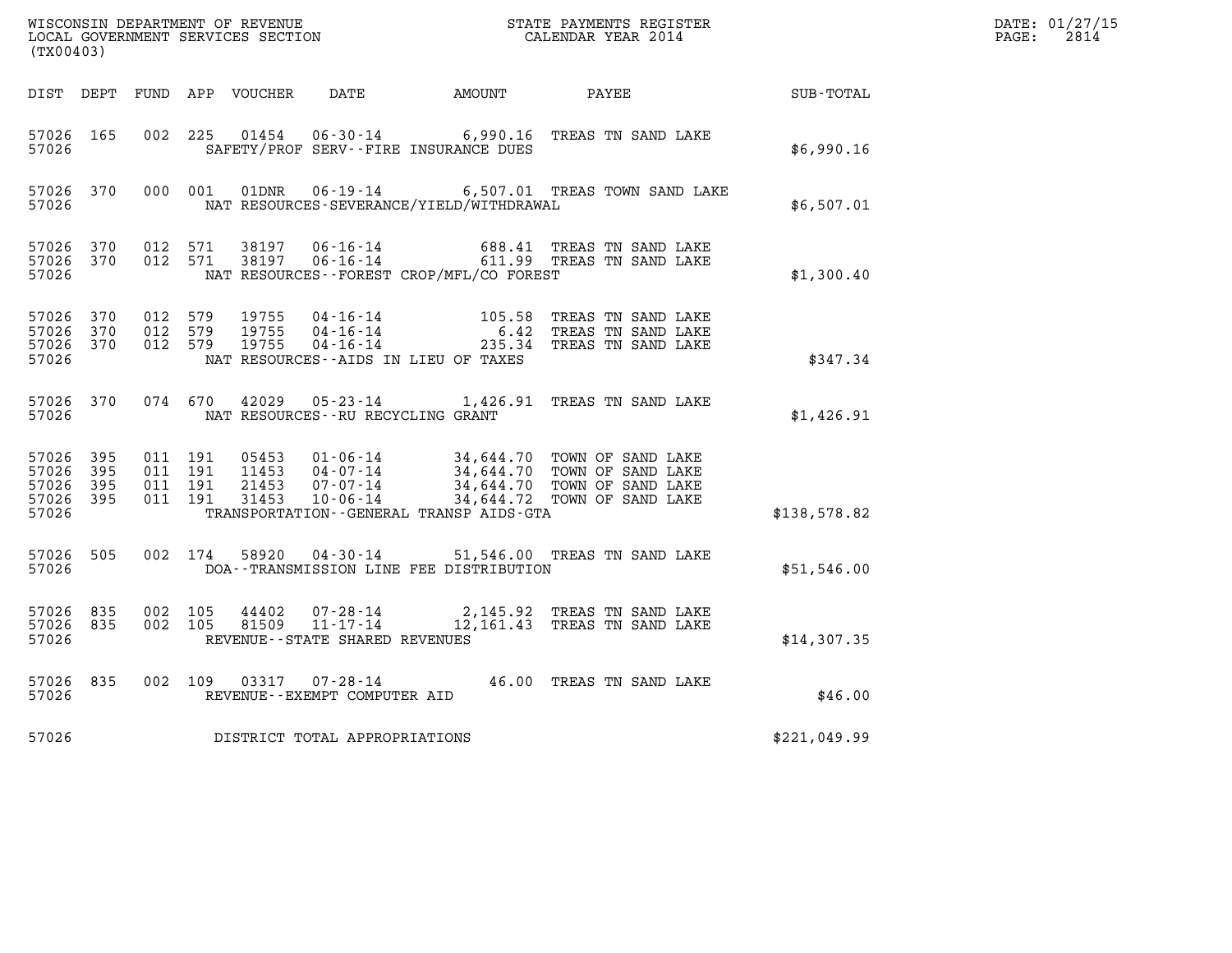| (TX00403)                                 |                          |                       |                       |                                  |                                                                       |                                                                        |                                                                                                                                                             |              | DATE: 01/27/15<br>2815<br>$\mathtt{PAGE:}$ |
|-------------------------------------------|--------------------------|-----------------------|-----------------------|----------------------------------|-----------------------------------------------------------------------|------------------------------------------------------------------------|-------------------------------------------------------------------------------------------------------------------------------------------------------------|--------------|--------------------------------------------|
|                                           |                          |                       |                       |                                  |                                                                       |                                                                        | DIST DEPT FUND APP VOUCHER DATE AMOUNT PAYEE SUB-TOTAL                                                                                                      |              |                                            |
| 57028                                     | 57028 165                |                       |                       |                                  |                                                                       | SAFETY/PROF SERV--FIRE INSURANCE DUES                                  | 002 225 01455 06-30-14 5,678.38 TREAS TN SPIDER LAKE                                                                                                        | \$5,678.38   |                                            |
| 57028                                     |                          |                       |                       |                                  |                                                                       |                                                                        | 57028 370 000 001 02DNR 09-11-14 1,454.59 TREAS TOWN SPIDER LAKE<br>NAT RESOURCES-SEVERANCE/YIELD/WITHDRAWAL                                                | \$1,454.59   |                                            |
|                                           |                          |                       |                       |                                  |                                                                       | 57028 NAT RESOURCES--AIDS IN LIEU OF TAXES                             | 57028 370 002 503 16672 01-30-14 16,271.00 TREAS TN SPIDER LAKE<br>TOWN SHARE 1182.00                                                                       | \$16, 271.00 |                                            |
| 57028                                     |                          |                       |                       |                                  |                                                                       | NAT RESOURCES--FOREST CROP/MFL/CO FOREST                               | 57028 370 012 571 38198 06-16-14 2,361.87 TREAS TN SPIDER LAKE 57028 370 012 571 38198 06-16-14 2,361.87 TREAS TN SPIDER LAKE                               | \$3,067.65   |                                            |
| 57028 370<br>57028 370<br>57028           | 57028 370                |                       |                       |                                  |                                                                       | NAT RESOURCES--AIDS IN LIEU OF TAXES                                   | 012 579 19756 04-16-14 57.95 TREAS TN SPIDER LAKE<br>012 579 19756 04-16-14 35.20 TREAS TN SPIDER LAKE<br>012 579 19756 04-16-14 49.58 TREAS TN SPIDER LAKE | \$142.73     |                                            |
| 57028                                     | 57028 370                |                       |                       |                                  |                                                                       | NAT RESOURCES - - RECREATION RESOURCE - FED                            | 012 583 01687 02-25-14 3,027.75 TREAS TN SPIDER LAKE                                                                                                        | \$3,027.75   |                                            |
| 57028                                     | 57028 370                |                       |                       |                                  |                                                                       | NAT RESOURCES--PMT IN LIEU OF TAXES                                    | 012 584 00137 09-30-14 37,936.00 TREAS TN SPIDER LAKE                                                                                                       | \$37,936.00  |                                            |
| 57028                                     | 57028 370                |                       |                       |                                  |                                                                       | NAT RESOURCES - - LAKES MANAGEMENT GRANTS                              | 012 663 01056 11-10-14 3,756.36 TREAS TN SPIDER LAKE                                                                                                        | \$3,756.36   |                                            |
| 57028                                     | 57028 370                |                       |                       |                                  | NAT RESOURCES--RU RECYCLING GRANT                                     |                                                                        | 074 670 42030 05-23-14 2,655.06 TREAS TN SPIDER LAKE                                                                                                        | \$2,655.06   |                                            |
| 57028<br>57028<br>57028<br>57028<br>57028 | 395<br>395<br>395<br>395 | 011 191<br>011<br>011 | 191<br>191<br>011 191 | 05454<br>11454<br>21454<br>31454 | $01 - 06 - 14$<br>$04 - 07 - 14$<br>$07 - 07 - 14$<br>$10 - 06 - 14$  | 51,665.38<br>51,665.38<br>TRANSPORTATION - - GENERAL TRANSP AIDS - GTA | TOWN OF SPIDER LAKE<br>TOWN OF SPIDER LAKE<br>51,665.38 TOWN OF SPIDER LAKE<br>51,665.40 TOWN OF SPIDER LAKE                                                | \$206,661.54 |                                            |
| 57028<br>57028<br>57028                   | 835<br>835               | 002<br>002            | 105<br>105            | 44403<br>81510                   | $07 - 28 - 14$<br>$11 - 17 - 14$<br>REVENUE - - STATE SHARED REVENUES | 1,525.95<br>8,647.07                                                   | TREAS TN SPIDER LAKE<br>TREAS TN SPIDER LAKE                                                                                                                | \$10, 173.02 |                                            |
| 57028 835                                 |                          | 002 109               |                       | 03318                            | $07 - 28 - 14$                                                        |                                                                        | 3.00 TREAS TN SPIDER LAKE                                                                                                                                   |              |                                            |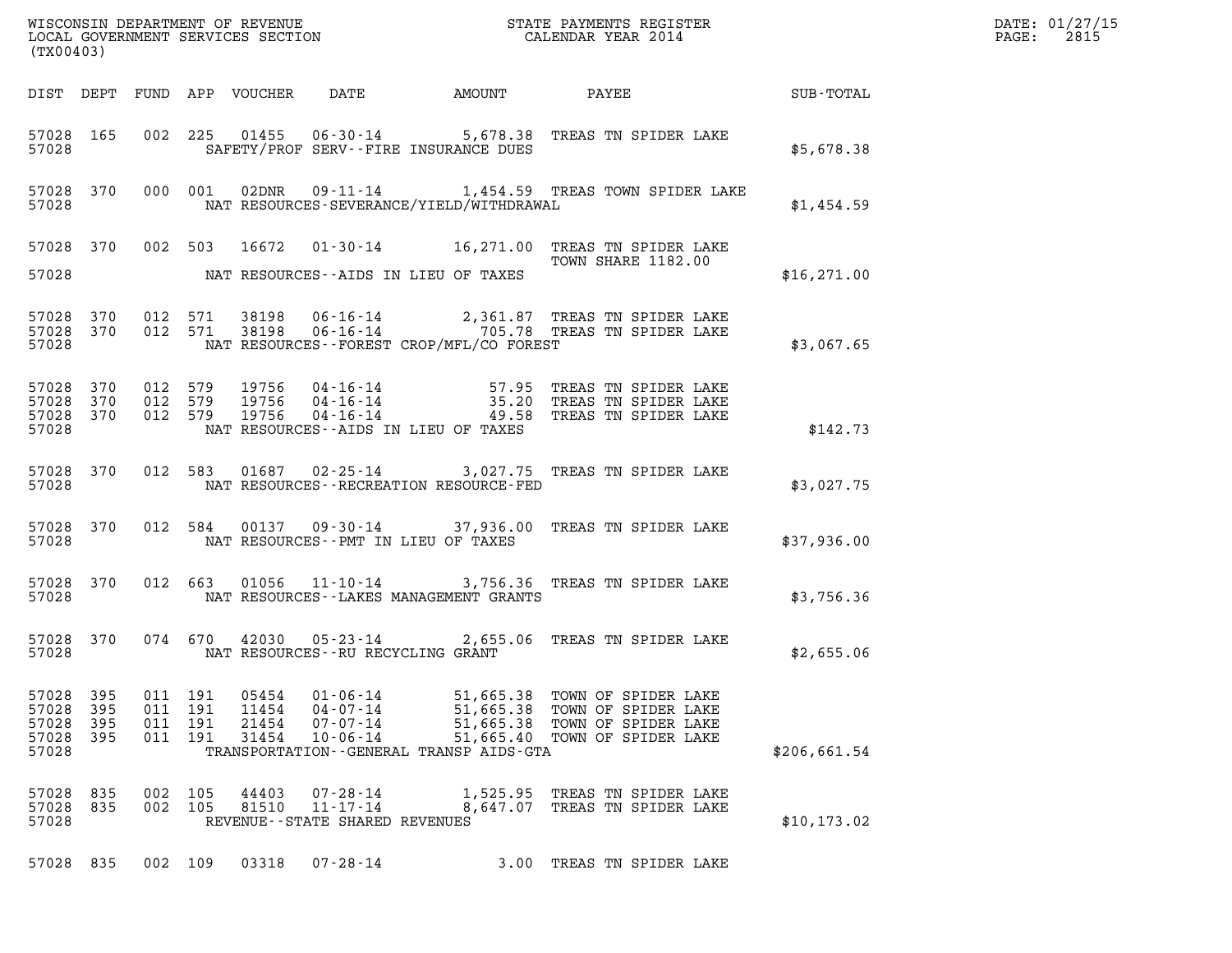| WISCONSIN DEPARTMENT OF REVENUE<br>LOCAL GOVERNMENT SERVICES SECTION<br>(TX00403) |                               |      |     |         |                              |        | STATE PAYMENTS REGISTER<br>CALENDAR YEAR 2014 |              | $\mathtt{PAGE}$ : | DATE: 01/27/15<br>2816 |
|-----------------------------------------------------------------------------------|-------------------------------|------|-----|---------|------------------------------|--------|-----------------------------------------------|--------------|-------------------|------------------------|
| DIST                                                                              | DEPT                          | FUND | APP | VOUCHER | DATE                         | AMOUNT | PAYEE                                         | SUB-TOTAL    |                   |                        |
| 57028                                                                             |                               |      |     |         | REVENUE--EXEMPT COMPUTER AID |        |                                               | \$3.00       |                   |                        |
| 57028                                                                             | DISTRICT TOTAL APPROPRIATIONS |      |     |         |                              |        |                                               | \$290,827.08 |                   |                        |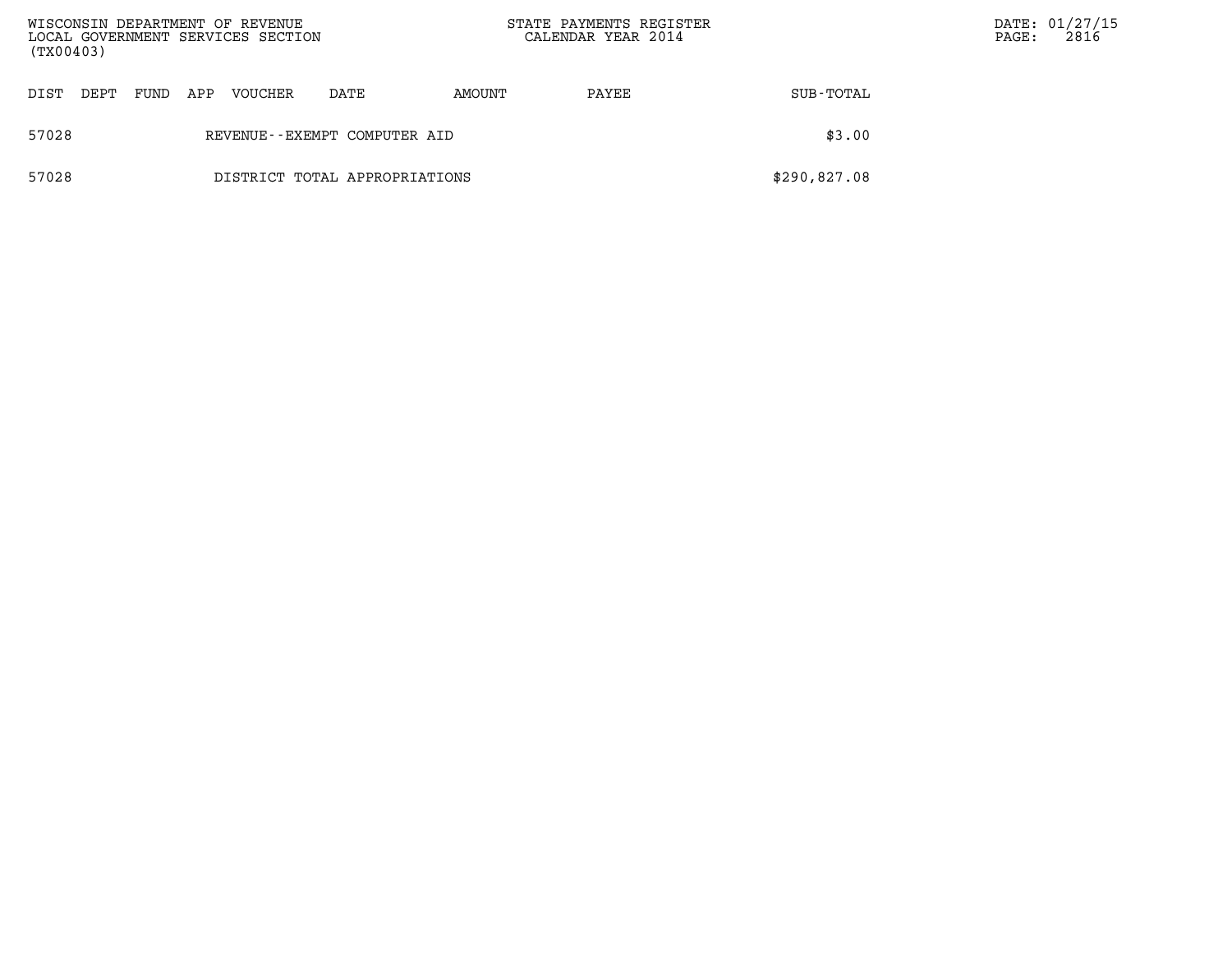| (TX00403)                                     |                   |                                          |         | WISCONSIN DEPARTMENT OF REVENUE<br>LOCAL GOVERNMENT SERVICES SECTION |                                                                 |                                              | STATE PAYMENTS REGISTER<br>CALENDAR YEAR 2014                                                                                               |               | DATE: 01/27/15<br>$\mathtt{PAGE:}$<br>2817 |
|-----------------------------------------------|-------------------|------------------------------------------|---------|----------------------------------------------------------------------|-----------------------------------------------------------------|----------------------------------------------|---------------------------------------------------------------------------------------------------------------------------------------------|---------------|--------------------------------------------|
|                                               |                   |                                          |         |                                                                      |                                                                 | DIST DEPT FUND APP VOUCHER DATE AMOUNT PAYEE |                                                                                                                                             | SUB-TOTAL     |                                            |
| 57030 165<br>57030                            |                   | 002 225                                  |         | 01456                                                                | $06 - 30 - 14$                                                  | SAFETY/PROF SERV--FIRE INSURANCE DUES        | 1,006.30 TREAS TN WEIRGOR                                                                                                                   | \$1,006.30    |                                            |
| 57030 370<br>57030                            |                   |                                          | 002 503 | 17116                                                                |                                                                 | NAT RESOURCES--AIDS IN LIEU OF TAXES         | 02-14-14 2,168.89 TREAS TN WEIRGOR<br>TOWN SHARE 364.35                                                                                     | \$2,168.89    |                                            |
| 57030 370<br>57030                            |                   |                                          | 012 571 | 38199                                                                |                                                                 | NAT RESOURCES - - FOREST CROP/MFL/CO FOREST  | 06-16-14 460.49 TREAS TN WEIRGOR                                                                                                            | \$460.49      |                                            |
| 57030 370<br>57030 370<br>57030               |                   | 012 579<br>012 579                       |         |                                                                      |                                                                 | NAT RESOURCES - AIDS IN LIEU OF TAXES        | 19757  04-16-14   1,417.73  TREAS TN WEIRGOR<br>19757  04-16-14   53.33  TREAS TN WEIRGOR                                                   | \$1,471.06    |                                            |
| 57030 370<br>57030                            |                   |                                          | 074 670 |                                                                      | NAT RESOURCES--RU RECYCLING GRANT                               |                                              | 42031  05-23-14  3,403.05  TREAS TN WEIRGOR                                                                                                 | \$3,403.05    |                                            |
| 57030 395<br>57030<br>57030<br>57030<br>57030 | 395<br>395<br>395 | 011 191<br>011 191<br>011 191<br>011 191 |         | 05455<br>11455<br>21455<br>31455                                     | 10-06-14                                                        | TRANSPORTATION - - GENERAL TRANSP AIDS - GTA | 01-06-14 17,740.46 TOWN OF WEIRGOR<br>04-07-14 17,740.46 TOWN OF WEIRGOR<br>07-07-14 17,740.46 TOWN OF WEIRGOR<br>17,740.46 TOWN OF WEIRGOR | \$70,961.84   |                                            |
| 57030 505<br>57030                            |                   |                                          | 002 174 | 58920                                                                |                                                                 | DOA--TRANSMISSION LINE FEE DISTRIBUTION      | 04-30-14 7,998.00 TREAS TN WEIRGOR                                                                                                          | \$7,998.00    |                                            |
| 57030 835<br>57030 835<br>57030               |                   | 002 105<br>002 105                       |         | 44404<br>81511                                                       | 07-28-14<br>$11 - 17 - 14$<br>REVENUE - - STATE SHARED REVENUES |                                              | 3,697.71 TREAS TN WEIRGOR<br>20,947.20 TREAS TN WEIRGOR                                                                                     | \$24,644.91   |                                            |
| 57030 835<br>57030                            |                   |                                          | 002 109 | 03319                                                                | REVENUE--EXEMPT COMPUTER AID                                    |                                              | 07-28-14 4.00 TREAS TN WEIRGOR                                                                                                              | \$4.00        |                                            |
| 57030                                         |                   |                                          |         |                                                                      | DISTRICT TOTAL APPROPRIATIONS                                   |                                              |                                                                                                                                             | \$112, 118.54 |                                            |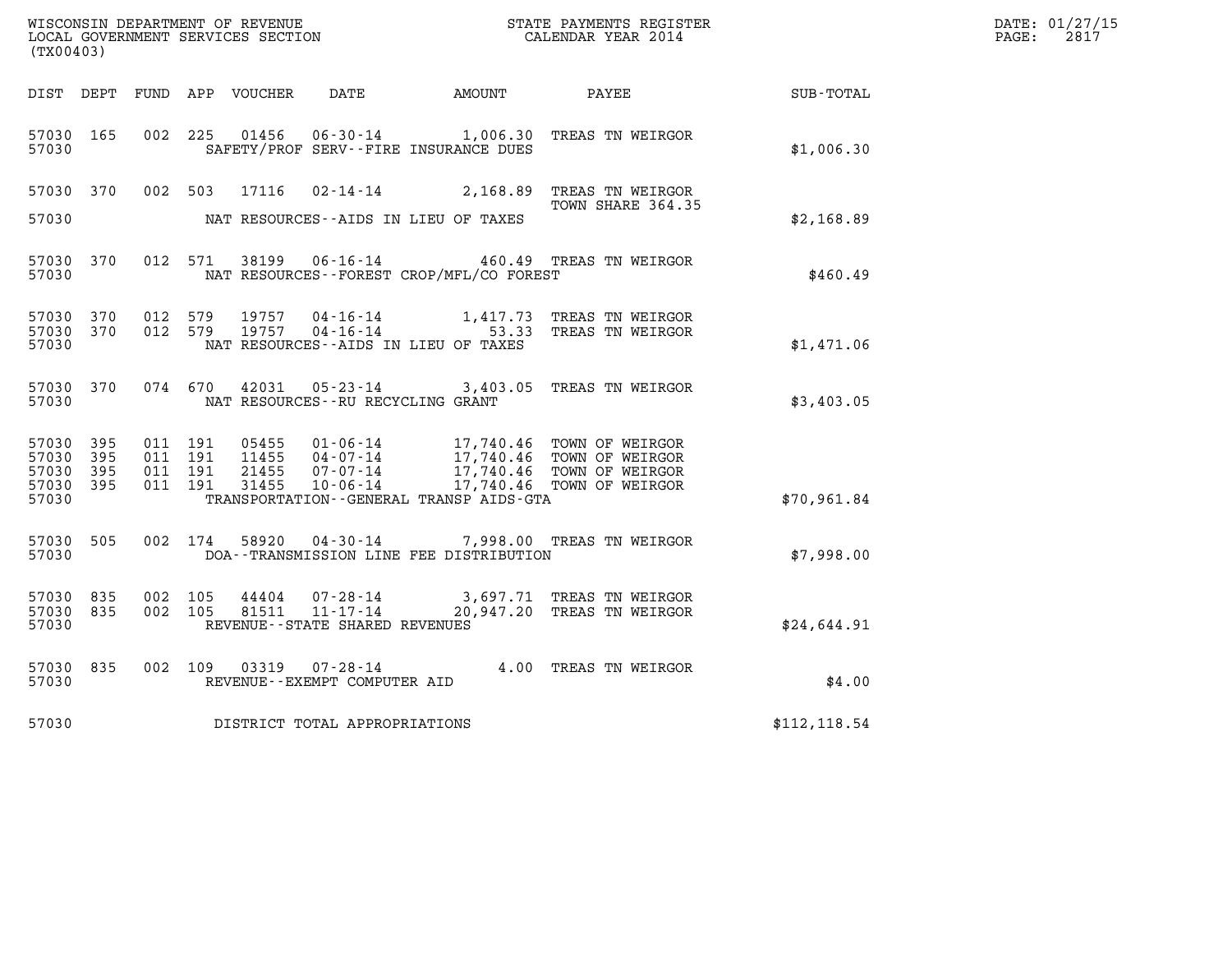| DATE: | 01/27/15 |
|-------|----------|
| PAGE: | 2818     |

| (TX00403)                                             |                                |                                          |                                  |                                                                | WISCONSIN DEPARTMENT OF REVENUE<br>LOCAL GOVERNMENT SERVICES SECTION | STATE PAYMENTS REGISTER<br>CALENDAR YEAR 2014                                                                                  |              | DATE: 01/27/15<br>2818<br>PAGE: |
|-------------------------------------------------------|--------------------------------|------------------------------------------|----------------------------------|----------------------------------------------------------------|----------------------------------------------------------------------|--------------------------------------------------------------------------------------------------------------------------------|--------------|---------------------------------|
|                                                       |                                |                                          | DIST DEPT FUND APP VOUCHER       | DATE                                                           | AMOUNT                                                               | PAYEE                                                                                                                          | SUB-TOTAL    |                                 |
| 57032 165<br>57032                                    |                                |                                          |                                  |                                                                | SAFETY/PROF SERV--FIRE INSURANCE DUES                                | 002 225 01457 06-30-14 6,037.77 TREAS TN WINTER                                                                                | \$6,037.77   |                                 |
| 57032 370<br>57032 370<br>57032                       |                                | 000 001<br>000 001                       | 01DNR                            | $06 - 19 - 14$<br>02DNR 09-11-14                               | NAT RESOURCES-SEVERANCE/YIELD/WITHDRAWAL                             | 6,220.02 TREAS TOWN WINTER<br>1,463.69 TREAS TOWN WINTER                                                                       | \$7,683.71   |                                 |
| 57032 370<br>57032 370                                |                                | 002 503<br>002 503                       | 16673<br>16673                   | $01 - 30 - 14$<br>$01 - 30 - 14$                               | 8,231.29                                                             | TREAS TN WINTER<br>262.58 TREAS TN WINTER<br>TOWN SHARE 892.45                                                                 |              |                                 |
| 57032                                                 |                                |                                          |                                  |                                                                | NAT RESOURCES--AIDS IN LIEU OF TAXES                                 |                                                                                                                                | \$8,493.87   |                                 |
| 57032 370<br>57032                                    |                                | 002 785                                  | 00122                            | 12-26-14                                                       | NAT RESOURCES - - FOREST ROAD PAYMENT                                | 20,000.00 TREAS TN WINTER                                                                                                      | \$20,000.00  |                                 |
| 57032 370<br>57032 370<br>57032                       |                                | 012 571<br>012 571                       | 38200<br>38200                   | $06 - 16 - 14$<br>$06 - 16 - 14$                               | NAT RESOURCES--FOREST CROP/MFL/CO FOREST                             | 13,162.15 TREAS TN WINTER<br>6,951.07 TREAS TN WINTER                                                                          | \$20, 113.22 |                                 |
| 57032 370<br>57032<br>57032 370<br>57032 370<br>57032 | 370                            | 012 579<br>012 579<br>012 579<br>012 579 | 19758<br>19758<br>19758<br>19758 | $04 - 16 - 14$                                                 | NAT RESOURCES -- AIDS IN LIEU OF TAXES                               | 04-16-14 44,873.72 TREAS TN WINTER<br>04-16-14 3.86 TREAS TN WINTER<br>04-16-14 19.86 TREAS TN WINTER<br>44.28 TREAS TN WINTER | \$44,941.72  |                                 |
| 57032 370<br>57032                                    |                                | 012 584                                  | 00138                            | 09-30-14                                                       | NAT RESOURCES - - PMT IN LIEU OF TAXES                               | 15,609.84 TREAS TN WINTER                                                                                                      | \$15,609.84  |                                 |
| 57032 395<br>57032<br>57032<br>57032 395<br>57032     | 395<br>395                     | 011 191<br>011 191<br>011 191<br>011 191 | 05456<br>11456<br>21456<br>31456 | $01 - 06 - 14$<br>$04 - 07 - 14$<br>07-07-14<br>$10 - 06 - 14$ | 76,863.00<br>TRANSPORTATION--GENERAL TRANSP AIDS-GTA                 | 76,862.97 TOWN OF WINTER<br>76,862.97 TOWN OF WINTER<br>76,862.97 TOWN OF WINTER<br>TOWN OF WINTER                             | \$307,451.91 |                                 |
| 57032                                                 | 57032 835 002 105<br>57032 835 | 002 105                                  |                                  |                                                                | REVENUE - - STATE SHARED REVENUES                                    | 44405  07-28-14  3,439.97 TREAS TN WINTER<br>81512  11-17-14  19,492.34 TREAS TN WINTER                                        | \$22,932.31  |                                 |
| 57032                                                 | 57032 835                      |                                          |                                  | REVENUE--EXEMPT COMPUTER AID                                   |                                                                      | 002 109 03320 07-28-14 30.00 TREAS TN WINTER                                                                                   | \$30.00      |                                 |
| 57032                                                 | 57032 835                      |                                          |                                  |                                                                | DOA-PAYMENT FOR MUNICIPAL SERVICES AID                               | 002 501 00003 02-03-14 745.13 TREAS TN WINTER                                                                                  | \$745.13     |                                 |
| 57032                                                 |                                |                                          |                                  | DISTRICT TOTAL APPROPRIATIONS                                  |                                                                      |                                                                                                                                | \$454,039.48 |                                 |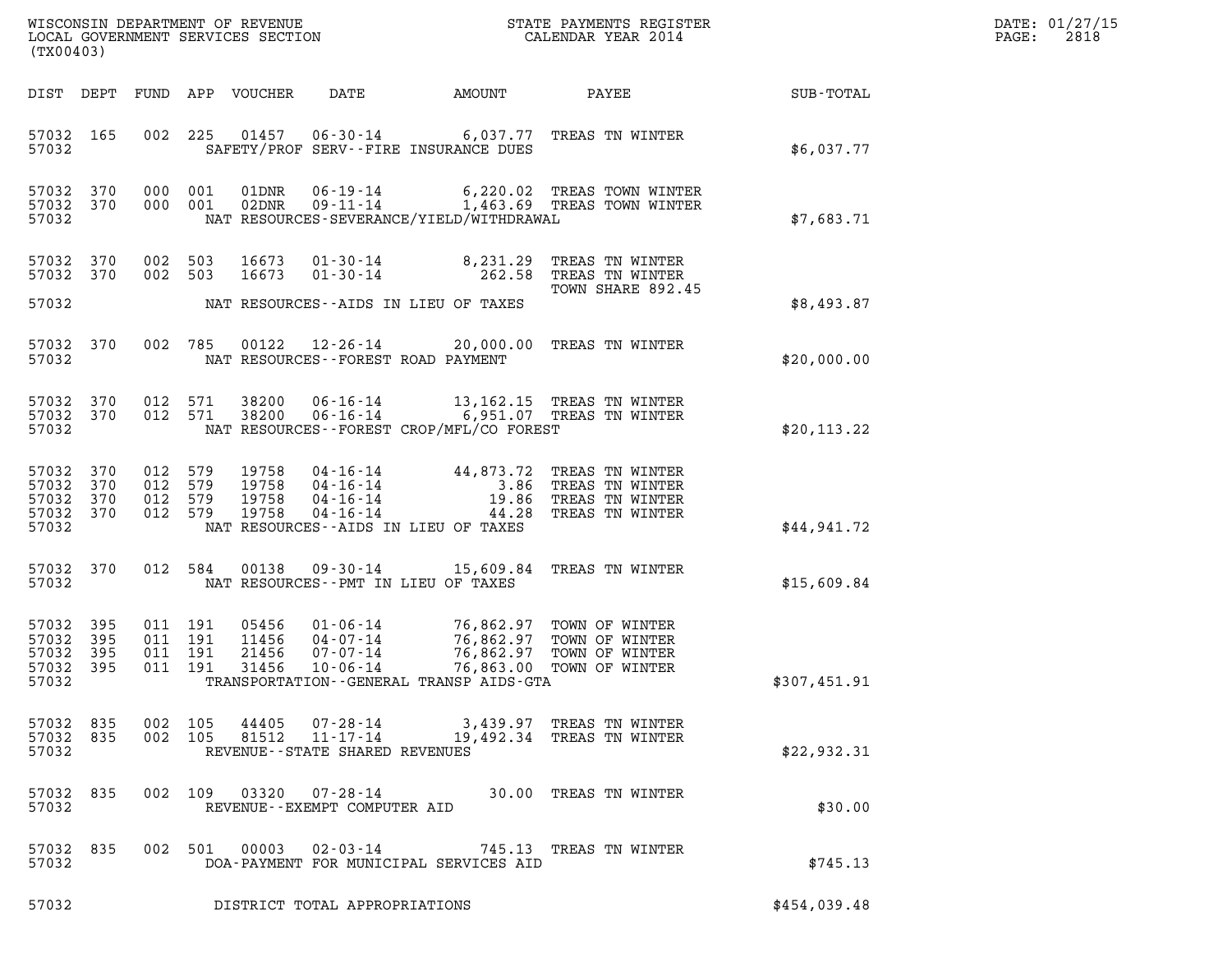| DATE: | 01/27/15 |
|-------|----------|
| PAGE: | 2819     |

| (TX00403) |                                 |                   |  |                               |                                 |                                |                                          |                                                                                                                                                                                              |              | DATE: 01/27/15<br>$\mathtt{PAGE:}$<br>2819 |
|-----------|---------------------------------|-------------------|--|-------------------------------|---------------------------------|--------------------------------|------------------------------------------|----------------------------------------------------------------------------------------------------------------------------------------------------------------------------------------------|--------------|--------------------------------------------|
|           |                                 |                   |  |                               | DIST DEPT FUND APP VOUCHER DATE |                                | <b>AMOUNT</b>                            |                                                                                                                                                                                              |              |                                            |
|           | 57111 370                       |                   |  |                               |                                 |                                |                                          | 002 503 17259 05-23-14 116.21 TREAS VIL COUDERAY<br>VILL SHARE 23.39                                                                                                                         |              |                                            |
|           | 57111                           |                   |  |                               |                                 |                                | NAT RESOURCES--AIDS IN LIEU OF TAXES     |                                                                                                                                                                                              | \$116.21     |                                            |
|           | 57111                           |                   |  |                               |                                 |                                | NAT RESOURCES--FOREST CROP/MFL/CO FOREST | 57111 370 012 571 38201 06-16-14 6.00 TREAS VIL COUDERAY                                                                                                                                     | \$6.00       |                                            |
|           | 57111 370<br>57111 370<br>57111 |                   |  |                               | 012 579 19759                   |                                | NAT RESOURCES--AIDS IN LIEU OF TAXES     | 012 579 19759 04-16-14 3.00 TREAS VIL COUDERAY                                                                                                                                               | \$13.40      |                                            |
|           |                                 |                   |  |                               |                                 |                                |                                          |                                                                                                                                                                                              |              |                                            |
|           | 57111<br>57111<br>57111         | 395<br>395<br>395 |  | 011 191<br>011 191<br>011 191 |                                 |                                |                                          | 05457  01-06-14  885.55  VILLAGE OF COUDERAY<br>11457  04-07-14  885.55  VILLAGE OF COUDERAY<br>21457  07-07-14  885.55  VILLAGE OF COUDERAY<br>31457  10-06-14  885.55  VILLAGE OF COUDERAY |              |                                            |
|           | 57111 395<br>57111              |                   |  | 011 191                       |                                 |                                | TRANSPORTATION--GENERAL TRANSP AIDS-GTA  |                                                                                                                                                                                              | \$3,542.20   |                                            |
|           | 57111 835<br>57111 835          |                   |  | 002 105<br>002 105            |                                 |                                |                                          | 44406  07-28-14  6,079.19  TREAS VIL COUDERAY<br>81513  11-17-14  34,448.76  TREAS VIL COUDERAY                                                                                              |              |                                            |
|           | 57111                           |                   |  |                               |                                 | REVENUE--STATE SHARED REVENUES |                                          |                                                                                                                                                                                              | \$40,527.95  |                                            |
|           | 57111                           |                   |  |                               |                                 | DISTRICT TOTAL APPROPRIATIONS  |                                          |                                                                                                                                                                                              | \$44, 205.76 |                                            |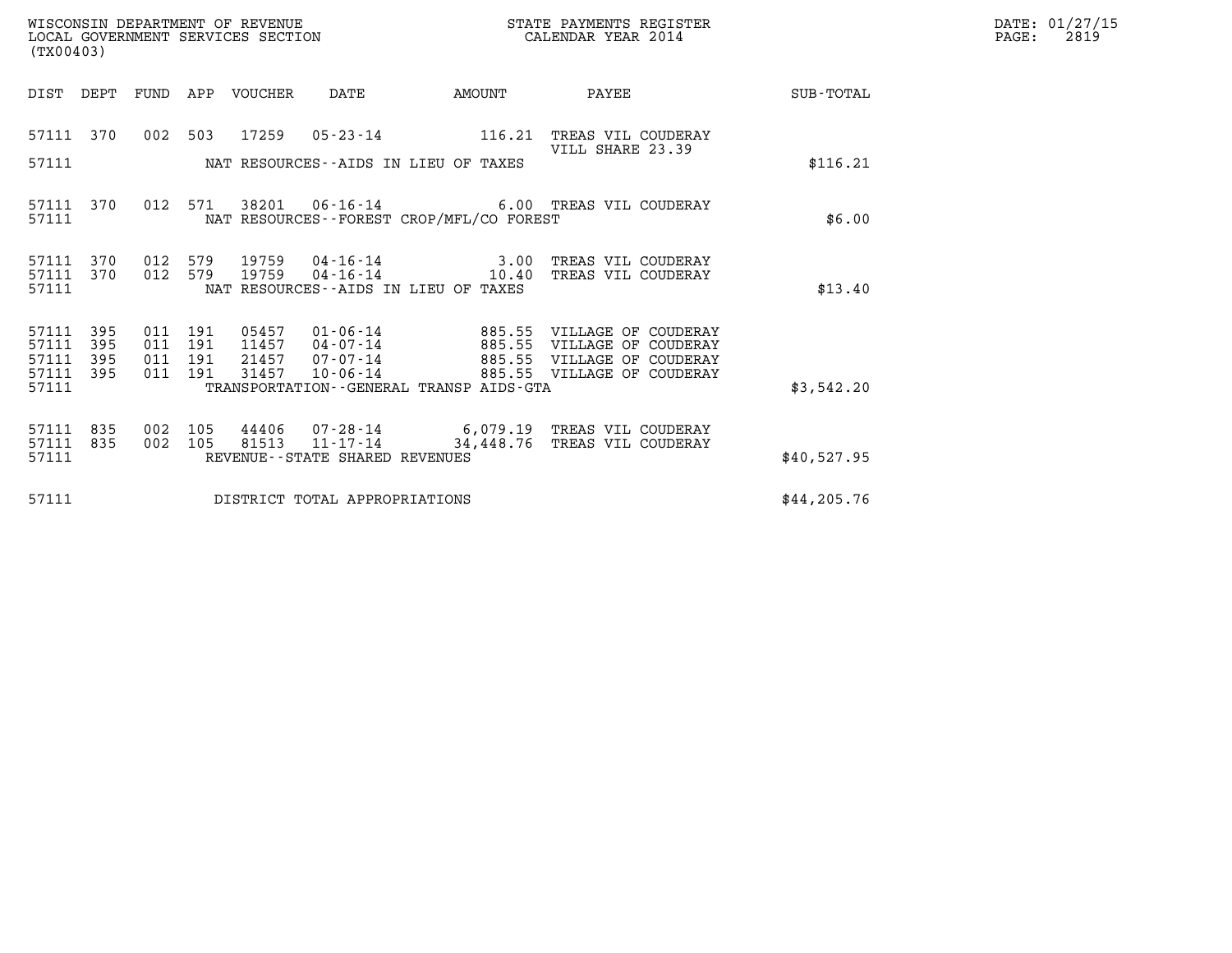| WISCONSIN DEPARTMENT OF REVENUE<br>(TX00403)                          | LOCAL GOVERNMENT SERVICES SECTION                                                                                                                                | STATE PAYMENTS REGISTER<br>CALENDAR YEAR 2014                                                                                              |             | DATE: 01/27/15<br>$\mathtt{PAGE:}$<br>2820 |
|-----------------------------------------------------------------------|------------------------------------------------------------------------------------------------------------------------------------------------------------------|--------------------------------------------------------------------------------------------------------------------------------------------|-------------|--------------------------------------------|
| DIST DEPT                                                             | FUND APP VOUCHER<br>DATE<br>AMOUNT                                                                                                                               | PAYEE                                                                                                                                      | SUB-TOTAL   |                                            |
| 57121<br>165<br>57121                                                 | 002 225<br>01458   06-30-14   305.48   TREAS VIL EXELAND<br>SAFETY/PROF SERV--FIRE INSURANCE DUES                                                                |                                                                                                                                            | \$305.48    |                                            |
| 57121<br>370<br>012<br>57121<br>370<br>57121                          | 579<br>19760<br>$04 - 16 - 14$ 3.20<br>012 579<br>19760<br>$04 - 16 - 14$ 32.00<br>NAT RESOURCES--AIDS IN LIEU OF TAXES                                          | TREAS VIL EXELAND<br>TREAS VIL EXELAND                                                                                                     | \$35.20     |                                            |
| 57121<br>395<br>57121<br>395<br>57121<br>395<br>57121<br>395<br>57121 | 011 191<br>05458<br>011 191<br>11458<br>011 191<br>21458<br>$07 - 07 - 14$<br>011 191<br>31458<br>$10 - 06 - 14$<br>TRANSPORTATION - - GENERAL TRANSP AIDS - GTA | 01-06-14 2,471.59 VILLAGE OF EXELAND<br>04-07-14 2,471.59 VILLAGE OF EXELAND<br>2,471.59 VILLAGE OF EXELAND<br>2,471.62 VILLAGE OF EXELAND | \$9,886.39  |                                            |
| 57121<br>835<br>002<br>002<br>57121<br>835<br>57121                   | 105<br>44407 07-28-14 10,154.24 TREAS VIL EXELAND<br>105<br>81514<br>REVENUE--STATE SHARED REVENUES                                                              | 11-17-14 57,540.70 TREAS VIL EXELAND                                                                                                       | \$67,694.94 |                                            |
| 835<br>57121<br>002<br>57121                                          | 03321<br>109<br>$07 - 28 - 14$<br>REVENUE - - EXEMPT COMPUTER AID                                                                                                | 7.00 TREAS VIL EXELAND                                                                                                                     | \$7.00      |                                            |
| 57121                                                                 | DISTRICT TOTAL APPROPRIATIONS                                                                                                                                    |                                                                                                                                            | \$77,929.01 |                                            |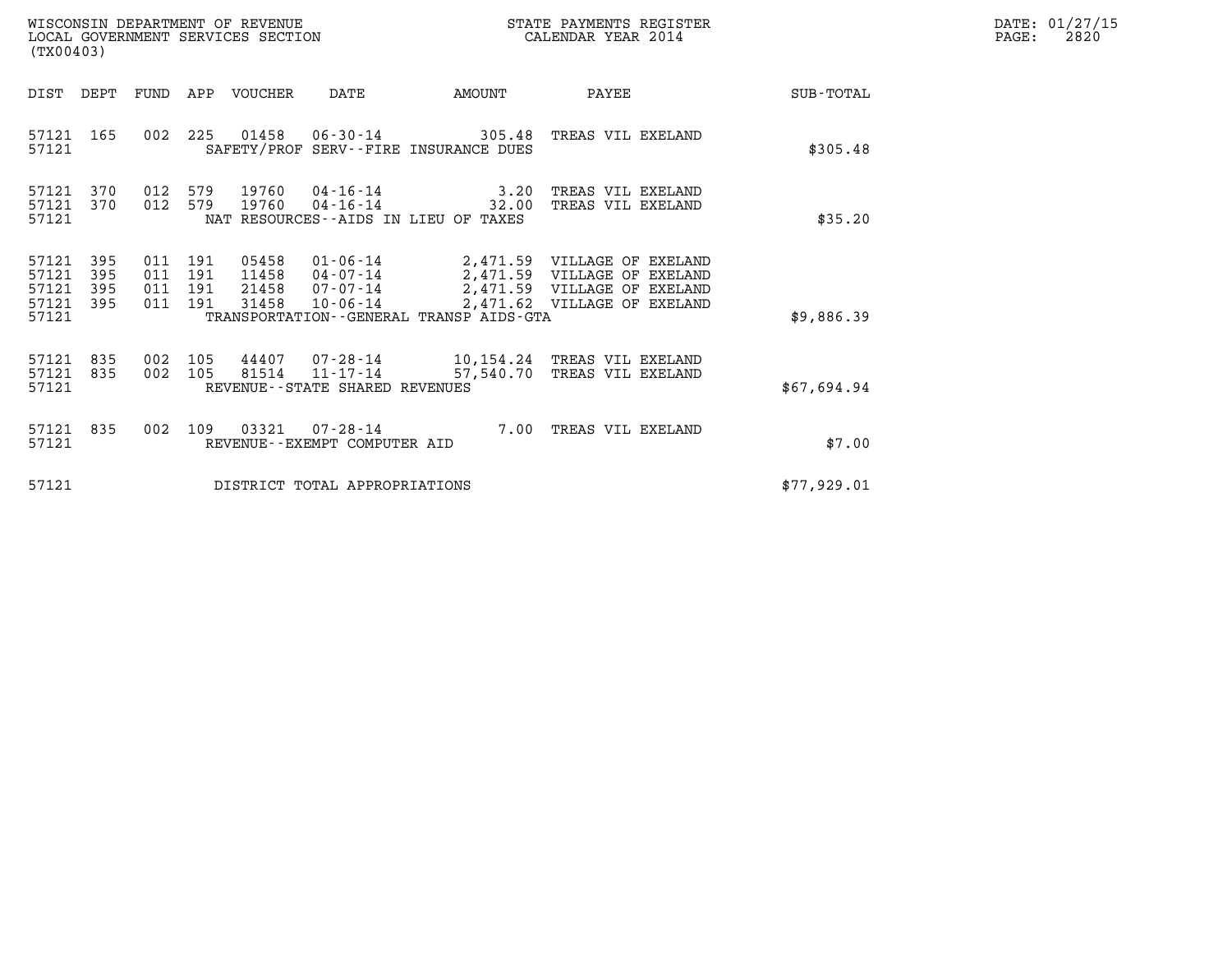| (TX00403)                                                 |                    |         |                               |               |                                   |                                            |                                                                                                                                                                                    |             | DATE: 01/27/15<br>$\mathtt{PAGE:}$<br>2821 |
|-----------------------------------------------------------|--------------------|---------|-------------------------------|---------------|-----------------------------------|--------------------------------------------|------------------------------------------------------------------------------------------------------------------------------------------------------------------------------------|-------------|--------------------------------------------|
|                                                           |                    |         |                               |               |                                   | DIST DEPT FUND APP VOUCHER DATE AMOUNT     | <b>PAYEE</b>                                                                                                                                                                       | SUB-TOTAL   |                                            |
| 57176 165<br>57176                                        |                    |         |                               |               |                                   | SAFETY/PROF SERV--FIRE INSURANCE DUES      | 002 225 01459 06-30-14 323.45 TREAS VIL RADISSON                                                                                                                                   | \$323.45    |                                            |
|                                                           |                    |         |                               |               |                                   |                                            | 57176 370 002 503 17117 02-14-14 101.33 TREAS VIL RADISSON<br>VILL SHARE 21.62                                                                                                     |             |                                            |
|                                                           |                    |         |                               |               |                                   | 57176 MAT RESOURCES--AIDS IN LIEU OF TAXES |                                                                                                                                                                                    | \$101.33    |                                            |
| 57176                                                     | 57176 370          |         |                               |               |                                   | NAT RESOURCES--AIDS IN LIEU OF TAXES       | 012 579 19761 04-16-14 5.48 TREAS VIL RADISSON                                                                                                                                     | \$5.48      |                                            |
|                                                           | 57176 370<br>57176 |         | 074 670                       |               | NAT RESOURCES--RU RECYCLING GRANT |                                            | 42032  05-23-14  734.49  TREAS VIL RADISSON                                                                                                                                        | \$734.49    |                                            |
| 57176 395<br>57176 395<br>57176 395<br>57176 395<br>57176 |                    | 011 191 | 011 191<br>011 191<br>011 191 | 31459         | 10-06-14                          | TRANSPORTATION--GENERAL TRANSP AIDS-GTA    | 05459  01-06-14  2,646.25  VILLAGE OF RADISSON<br>11459  04-07-14  2,646.25  VILLAGE OF RADISSON<br>21459  07-07-14  2,646.25  VILLAGE OF RADISSON<br>2,646.25 VILLAGE OF RADISSON | \$10,585.00 |                                            |
| 57176 835<br>57176 835<br>57176                           |                    |         | 002 105<br>002 105            |               | REVENUE - - STATE SHARED REVENUES |                                            |                                                                                                                                                                                    | \$81,173.85 |                                            |
| 57176 835<br>57176                                        |                    |         |                               | 002 109 03322 | REVENUE--EXEMPT COMPUTER AID      |                                            | 07-28-14 14.00 TREAS VIL RADISSON                                                                                                                                                  | \$14.00     |                                            |
| 57176                                                     |                    |         |                               |               | DISTRICT TOTAL APPROPRIATIONS     |                                            |                                                                                                                                                                                    | \$92,937.60 |                                            |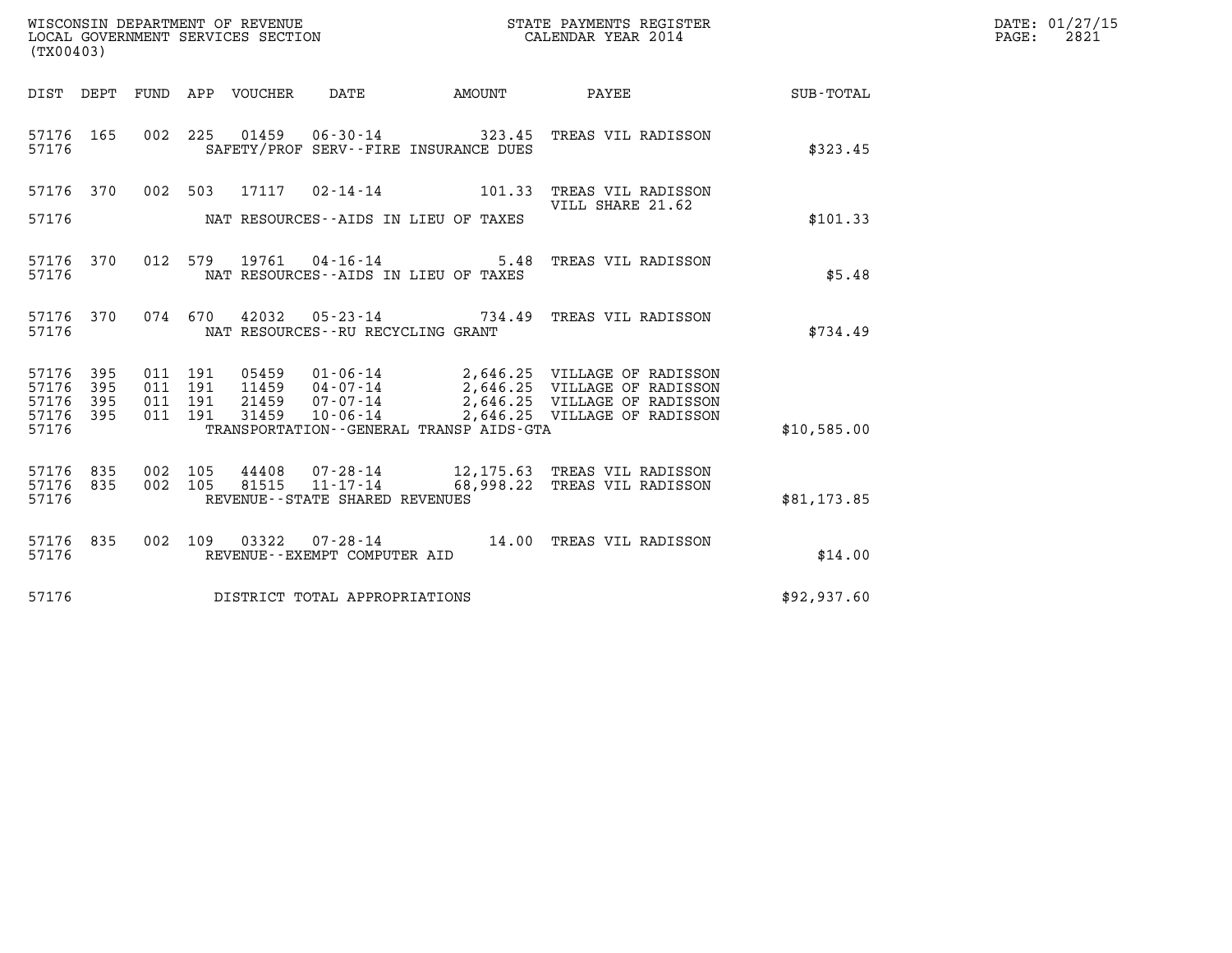| WISCONSIN DEPARTMENT OF REVENUE<br>(TX00403) |      |     | LOCAL GOVERNMENT SERVICES SECTION |                                                     |                         | STATE PAYMENTS REGISTER<br>CALENDAR YEAR 2014 |           | PAGE: | DATE: 01/27/15<br>2822 |
|----------------------------------------------|------|-----|-----------------------------------|-----------------------------------------------------|-------------------------|-----------------------------------------------|-----------|-------|------------------------|
| DIST<br>DEPT                                 | FUND | APP | VOUCHER                           | DATE                                                | AMOUNT                  | PAYEE                                         | SUB-TOTAL |       |                        |
| 435<br>57181<br>57181                        | 005  | 162 | 01HSD                             | 09-08-14<br>HS--AMBULANCE FUNDING ASSISTANCE GRANTS | TREAS VILL SAUK PRAIRIE | \$5,639.04                                    |           |       |                        |
| 57181                                        |      |     | DISTRICT TOTAL APPROPRIATIONS     |                                                     | \$5,639.04              |                                               |           |       |                        |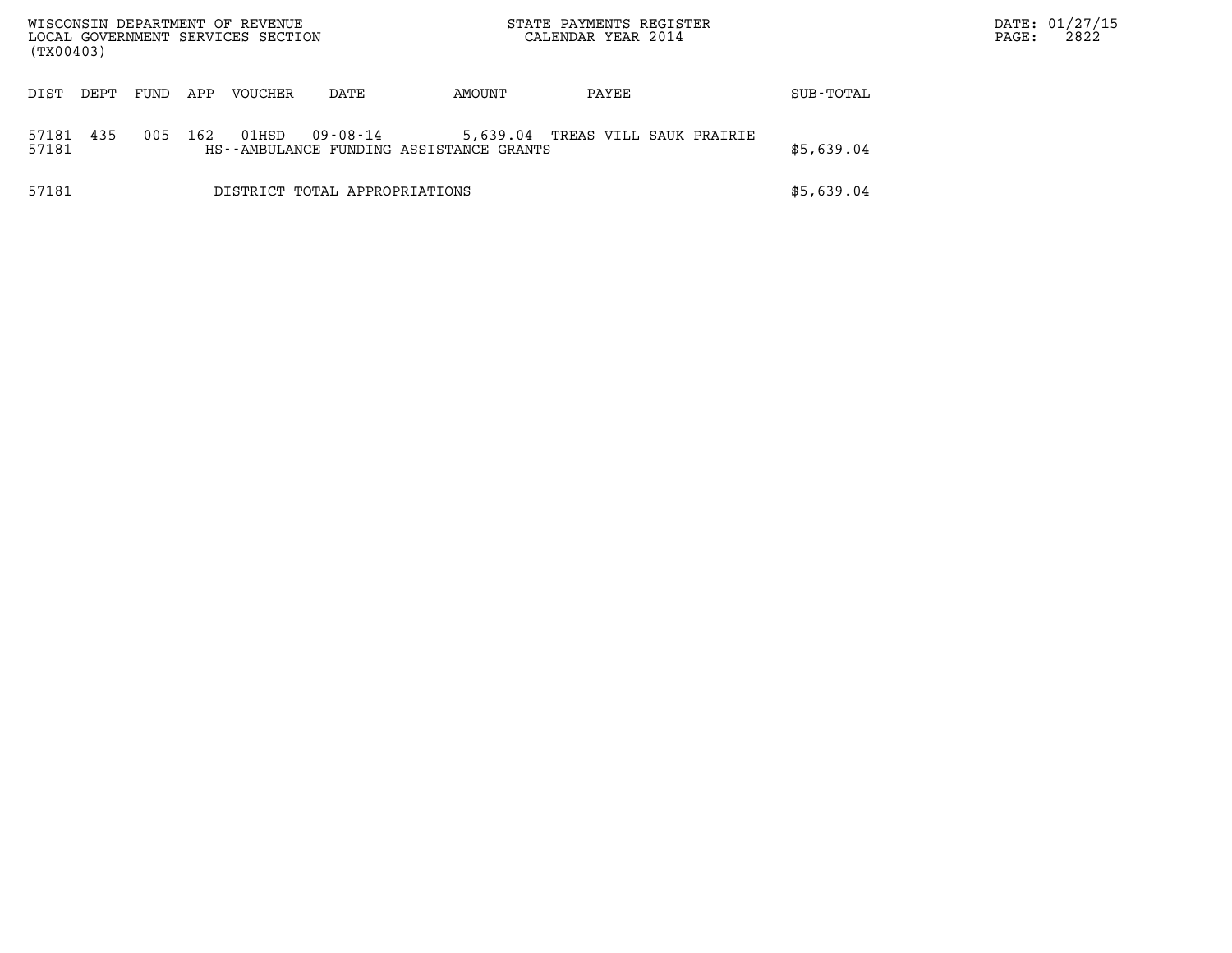|                                     |           |                               |         |                         |                                   |                                                                     |                                                                                             |              | DATE: 01/27/15           |
|-------------------------------------|-----------|-------------------------------|---------|-------------------------|-----------------------------------|---------------------------------------------------------------------|---------------------------------------------------------------------------------------------|--------------|--------------------------|
| (TX00403)                           |           |                               |         |                         |                                   |                                                                     | WISCONSIN DEPARTMENT OF REVENUE<br>LOCAL GOVERNMENT SERVICES SECTION<br>CALENDAR YEAR 2014  |              | $\mathtt{PAGE:}$<br>2823 |
|                                     |           |                               |         |                         |                                   |                                                                     | DIST DEPT FUND APP VOUCHER DATE AMOUNT PAYEE TOTAL                                          |              |                          |
| 57190 165<br>57190                  |           |                               | 002 225 | 01460                   |                                   | SAFETY/PROF SERV--FIRE INSURANCE DUES                               | 06-30-14 575.03 TREAS VIL WINTER                                                            | \$575.03     |                          |
| 57190 370                           |           |                               |         |                         |                                   |                                                                     | 002 503 17118 02-14-14 838.29 TREAS VIL WINTER<br>VILL SHARE 185.99                         |              |                          |
| 57190                               |           |                               |         |                         |                                   | NAT RESOURCES--AIDS IN LIEU OF TAXES                                |                                                                                             | \$838.29     |                          |
| 57190                               | 57190 370 |                               |         |                         |                                   | 012 579 19762 04-16-14 9.09<br>NAT RESOURCES--AIDS IN LIEU OF TAXES | TREAS VIL WINTER                                                                            | \$9.09       |                          |
| 57190                               | 57190 370 |                               |         |                         | NAT RESOURCES--RU RECYCLING GRANT |                                                                     | 074 670 42033 05-23-14 2,949.14 TREAS VIL WINTER                                            | \$2,949.14   |                          |
| 57190 395<br>57190 395<br>57190 395 |           | 011 191<br>011 191<br>011 191 |         | 05460<br>11460<br>21460 |                                   |                                                                     |                                                                                             |              |                          |
| 57190 395<br>57190                  |           | 011 191                       |         | 31460                   |                                   | TRANSPORTATION--GENERAL TRANSP AIDS-GTA                             |                                                                                             | \$13,676.20  |                          |
| 57190 835<br>57190 835              |           | 002 105                       | 002 105 |                         |                                   |                                                                     | 44409  07-28-14  19,129.11 TREAS VIL WINTER<br>81516  11-17-14  108,399.98 TREAS VIL WINTER |              |                          |
| 57190                               |           |                               |         |                         | REVENUE--STATE SHARED REVENUES    |                                                                     |                                                                                             | \$127,529.09 |                          |
| 57190 835<br>57190                  |           |                               |         |                         | REVENUE--EXEMPT COMPUTER AID      |                                                                     | 002 109 03323 07-28-14 119.00 TREAS VIL WINTER                                              | \$119.00     |                          |
| 57190 835<br>57190                  |           |                               |         |                         |                                   | DOA-PAYMENT FOR MUNICIPAL SERVICES AID                              | 002 501 00003 02-03-14 446.32 TREAS VIL WINTER                                              | \$446.32     |                          |
| 57190 835<br>57190                  |           |                               |         |                         | REVENUE--LOTTERY CREDIT -         |                                                                     | 021 363 36338 03-24-14 1,257.72 TREAS VIL WINTER                                            | \$1,257.72   |                          |
| 57190                               |           |                               |         |                         | DISTRICT TOTAL APPROPRIATIONS     |                                                                     |                                                                                             | \$147,399.88 |                          |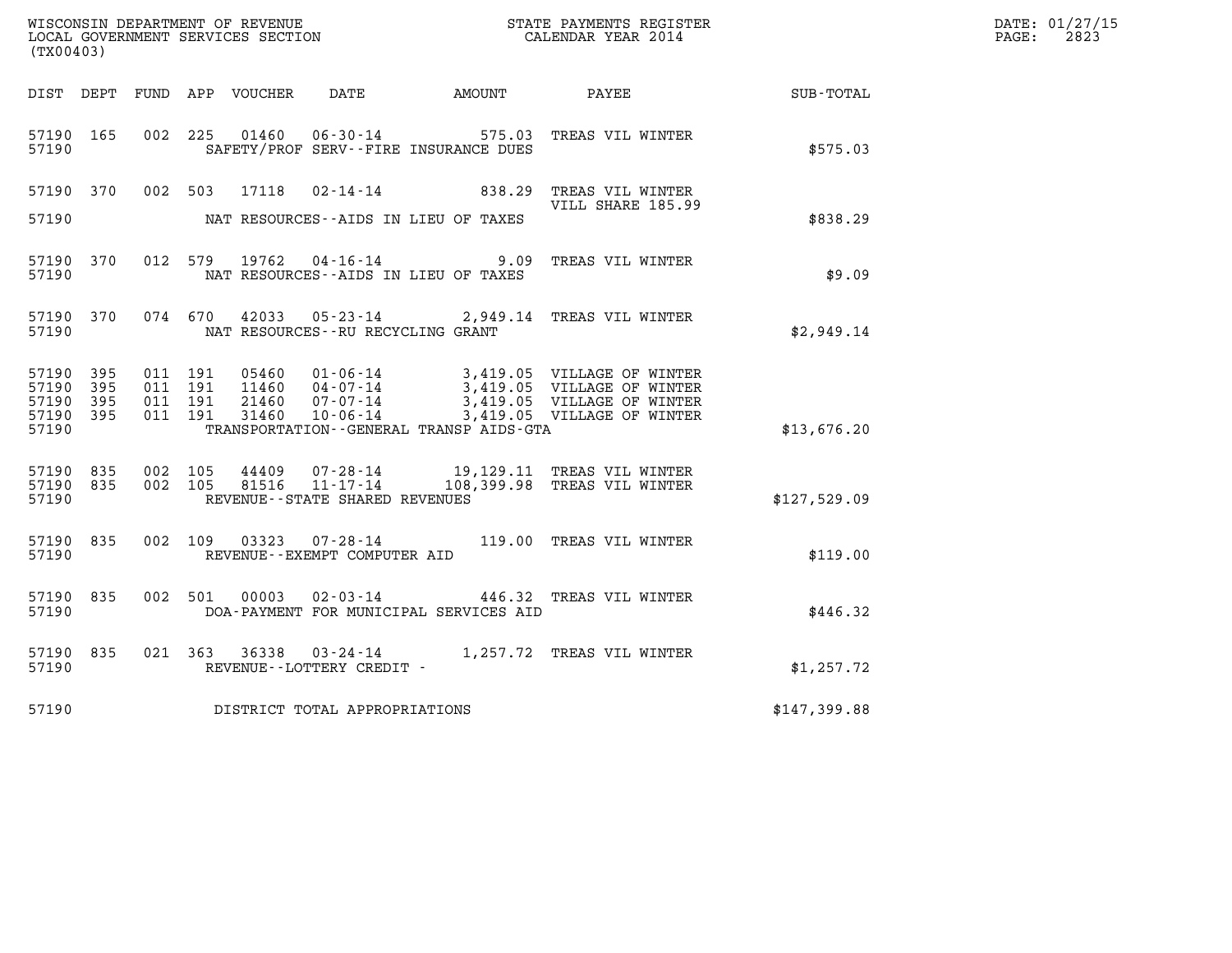| (TX00403) |                                                  |                    |                |                                                              |                                               |                                                                                                                                                                                    |              | DATE: 01/27/15<br>$\mathtt{PAGE:}$<br>2824 |
|-----------|--------------------------------------------------|--------------------|----------------|--------------------------------------------------------------|-----------------------------------------------|------------------------------------------------------------------------------------------------------------------------------------------------------------------------------------|--------------|--------------------------------------------|
|           |                                                  |                    |                |                                                              |                                               |                                                                                                                                                                                    |              |                                            |
| 57236     | 57236 165                                        |                    |                |                                                              | SAFETY/PROF SERV--FIRE INSURANCE DUES         | 002 225 01461 06-30-14 8,697.27 TREAS CITY HAYWARD                                                                                                                                 | \$8,697.27   |                                            |
| 57236     |                                                  |                    |                |                                                              | NAT RESOURCES--AIDS IN LIEU OF TAXES          | 57236 370 002 503 16674 01-30-14 76.83 TREAS CITY HAYWARD<br>CITY SHARE 26.42<br>CITY SHARE 26.42                                                                                  | \$76.83      |                                            |
| 57236     | 57236 370                                        |                    |                |                                                              | NAT RESOURCES--AIDS IN LIEU OF TAXES          | 012 579 19763 04-16-14 3.49 TREAS CITY HAYWARD                                                                                                                                     | \$3.49       |                                            |
| 57236     |                                                  |                    |                | NAT RESOURCES--RU RECYCLING GRANT                            |                                               | 57236 370 074 670 42034 05-23-14 7,214.16 TREAS CITY HAYWARD                                                                                                                       | \$7,214.16   |                                            |
| 57236     |                                                  |                    |                | NAT RESOURCES--STEWARDSHIP 2000                              |                                               | 57236 370 095 512 02986 06-17-14 14,324.00 TREAS CITY HAYWARD                                                                                                                      | \$14,324.00  |                                            |
| 57236     | 57236 395<br>57236 395<br>57236 395<br>57236 395 |                    |                |                                                              | TRANSPORTATION--GENERAL TRANSP AIDS-GTA       | 011 191 05461 01-06-14 37,951.90 CITY OF HAYWARD<br>011 191 11461 04-07-14 37,951.90 CITY OF HAYWARD<br>011 191 21461 07-07-14 37,951.90 CITY OF HAYWARD<br>011 191 31461 10-06-14 | \$151,807.63 |                                            |
| 57236     | 57236 395                                        |                    |                |                                                              | TRANSPORTATION - - ENHANCEMENT GRANTS - - FED | 011 286 15772 06-19-14 32,649.13 TREAS CITY HAYWARD                                                                                                                                | \$32,649.13  |                                            |
| 57236     | 57236 455                                        |                    |                | JUSTICE - - LAW ENFORCEMENT TRAINING                         |                                               | 002 231 01437 02-19-14 1,760.00 TREAS CITY HAYWARD                                                                                                                                 | \$1,760.00   |                                            |
| 57236     | 57236 465                                        |                    |                |                                                              | MILITARY AFFAIRS - - EMERGENCY MANAGEMENT     | 072 365 00155 12-10-14 8,951.70 TREAS CITY HAYWARD                                                                                                                                 | \$8,951.70   |                                            |
| 57236     | 57236 835<br>57236 835                           | 002 105<br>002 105 | 44410<br>81517 | 07-28-14<br>$11 - 17 - 14$<br>REVENUE--STATE SHARED REVENUES |                                               | 33,884.59 TREAS CITY HAYWARD<br>87,773.06 TREAS CITY HAYWARD                                                                                                                       | \$121,657.65 |                                            |
| 57236     | 57236 835                                        |                    | 002 109 03324  | REVENUE - - EXEMPT COMPUTER AID                              |                                               | 07-28-14 7,161.00 TREAS CITY HAYWARD                                                                                                                                               | \$7,161.00   |                                            |
| 57236     | 57236 835                                        |                    | 002 501 00003  | 02-03-14                                                     | DOA-PAYMENT FOR MUNICIPAL SERVICES AID        | 13,785.65 TREAS CITY HAYWARD                                                                                                                                                       | \$13,785.65  |                                            |
|           | 57236 835                                        |                    | 021 363 36339  |                                                              |                                               | 03-24-14 3,489.12 TREAS CITY HAYWARD                                                                                                                                               |              |                                            |